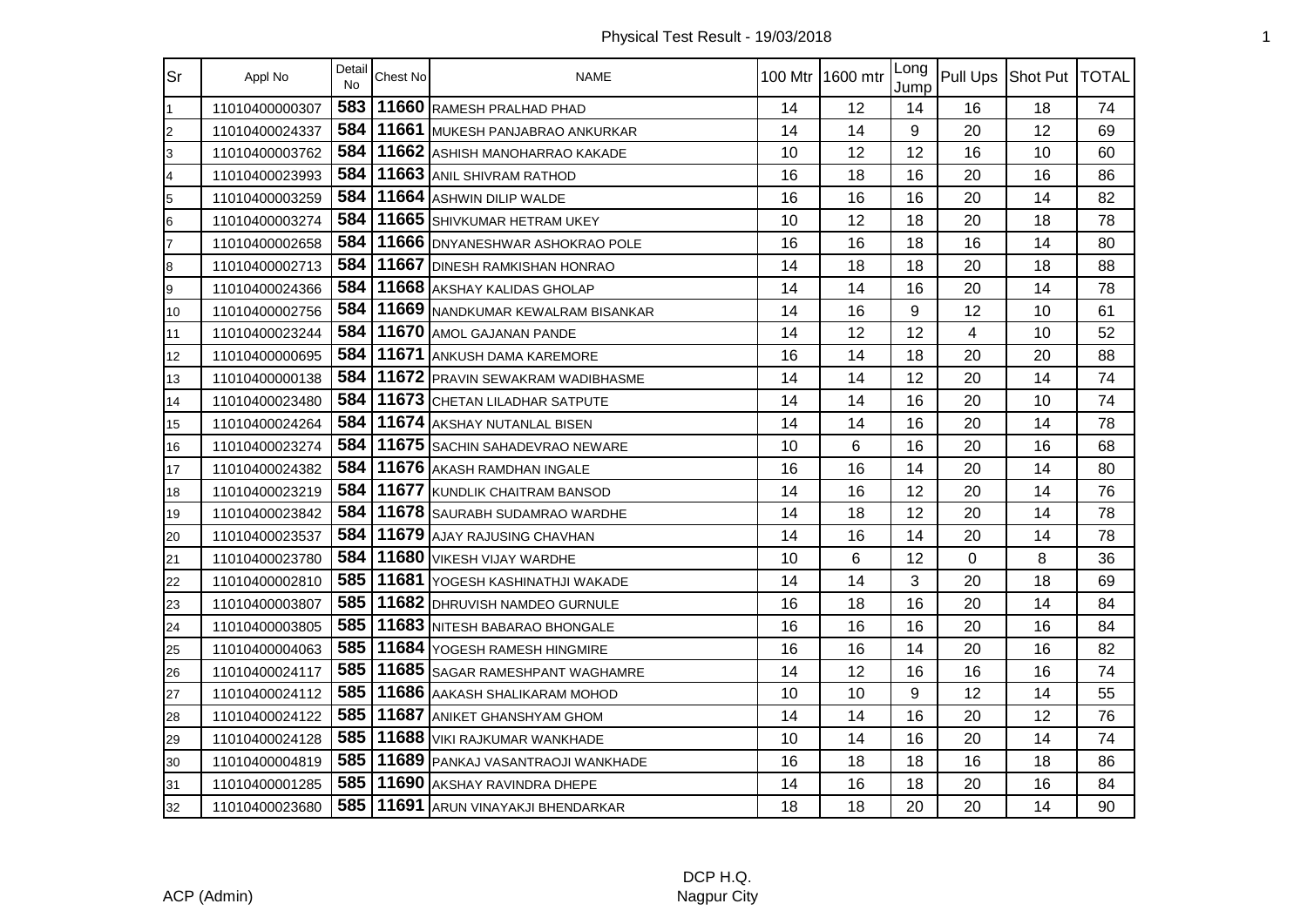| 33 | 11010400024099 |     | 585   11692   MANOJ DEVIDAS BRAMHANKAR    | 14             | 10             | 16           | 20             | 14 | 74 |
|----|----------------|-----|-------------------------------------------|----------------|----------------|--------------|----------------|----|----|
| 34 | 11010400023540 |     | 585   11693 AEFAJ ABDUL KALAM SHEIKH      | 6              | $\overline{2}$ | 6            | 12             | 8  | 34 |
| 35 | 11010400024221 | 585 | 11694 OMKAR SUKHARAM HEMANE               | 6              | 0              | 9            | 4              | 12 | 31 |
| 36 | 11010400024662 |     | 585   11695   NIKHIL ANKUSHRAOJI PISALKAR | 14             | 0              | 16           | 20             | 14 | 64 |
| 37 | 11010400000651 | 585 | 11696 SUNIL RAMESH BAHIRAT                | $\overline{2}$ | 6              | 3            | 20             | 6  | 37 |
| 38 | 11010400001453 | 585 | 11697 VINOD SHIVRAM DYAGARLAWAR           | 14             | 18             | 18           | 20             | 14 | 84 |
| 39 | 11010400000808 | 585 | 11698 UMESH NAMDEO AHER                   | 14             | 14             | 14           | 16             | 12 | 70 |
| 40 | 11010400023952 | 585 | 11699 AKASH KRISHNA HINGE                 | 10             | 16             | 9            | 8              | 10 | 53 |
| 41 | 11010400024243 | 585 | 11700 GAJANAN ROHIDAS KHARKATE            | 10             | 6              | 6            | 8              | 12 | 42 |
| 42 | 11010400023899 | 586 | 11701 VIVEK CHANDRAKANT SHRIWAS           | 10             | 0              | 9            | 0              | 18 | 37 |
| 43 | 11010400024387 | 586 | 11702 SANDIP VINOD ASARE                  | 16             | 18             | 14           | 20             | 16 | 84 |
| 44 | 11010400024307 | 586 | 11703 LAKHAN MAROTI PAWSALE               | 14             | 16             | 18           | 20             | 14 | 82 |
| 45 | 11010400023458 | 586 | 11704 TARESH BRIJLAL YADAV                | 14             | $\overline{2}$ | 14           | 0              | 18 | 48 |
| 46 | 11010400024404 |     | 586   11705   NITIN BANDU MEDPALLIWAR     | 16             | 16             | 14           | 20             | 16 | 82 |
| 47 | 11010400001820 |     | 586   11706   NIKHIL BHAGAWAT UGALE       | 16             | 16             | 18           | 20             | 18 | 88 |
| 48 | 11010400024363 | 586 | 11707 BHUSHAN RAVINDRA BHADANE            | 16             | 16             | 18           | 20             | 14 | 84 |
| 49 | 11010400024362 | 586 | 11708 BHUSHAN SANJAY PATIL                | 16             | 18             | 20           | 20             | 20 | 94 |
| 50 | 11010400023915 | 586 | 11709 AKSHAY RAMESH NIKAM                 | 14             | 14             | 14           | 20             | 12 | 74 |
| 51 | 11010400023917 |     | 586   11710   DAMODHAR TULSHIRAM DHOLE    | 16             | 16             | 18           | 20             | 14 | 84 |
| 52 | 11010400024290 |     | 586   11711   HIRALAL PURUSHTTAM MAIND    | 18             | 20             | 20           | 20             | 14 | 92 |
| 53 | 11010400024213 | 586 | 11712 ATUL SHRIRAM NAKTODE                | 16             | 20             | 20           | 20             | 16 | 92 |
| 54 | 11010400024288 | 586 | 11713 BHUSHAN SHANKAR MAIND               | 16             | 16             | 18           | 20             | 12 | 82 |
| 55 | 11010400024110 | 586 | 11714 VISHNU GAJANAN KALBANDE             | 16             | 14             | 16           | 20             | 16 | 82 |
| 56 | 11010400001187 |     | 586   11715   ISHWAR LAKSHMAN KUKDE       | 16             | 12             | 20           | 20             | 20 | 88 |
| 57 | 11010400001208 |     | 586   11716 MITHUN RAYBHAN DAHAKE         | 16             | 18             | 20           | 20             | 16 | 90 |
| 58 | 11010400002076 | 586 | 11717 MAYUR TULSIDAS ZANZAD               | 16             | 18             | 18           | 20             | 18 | 90 |
| 59 | 11010400003323 | 586 | 11718 AMOL SUKHARAMJI DHENGE              | 16             | 18             | 14           | 20             | 14 | 82 |
| 60 | 11010400024368 | 586 | 11719 YASHWANT SIDDHARTH TEMBHURKAR       | 14             | 14             | 12           | 12             | 12 | 64 |
| 61 | 11010400024191 | 586 | 11720 RAHUL SURESH GAIDHANE               | 6              | $\mathbf 0$    | 3            | 0              | 6  | 15 |
| 62 | 11010400023366 | 587 | 11721 GOVARDHAN SURESH SHENMARE           | 16             | 16             | 18           | 20             | 18 | 88 |
| 63 | 11010400023350 | 587 | 11722 MRUNAL KHUSHAL MADAVI               | 14             | 14             | $\mathbf{0}$ | 20             | 14 | 62 |
| 64 | 11010400023362 | 587 | 11723 MAHESH JAYANTSHAHA MADAVI           | 14             | 16             | 16           | 20             | 14 | 80 |
| 65 | 11010400023821 |     | 587   11724   SURENDRA RAVIDRA BANSOD     | $\overline{2}$ | 0              | 3            | $\overline{2}$ | 10 | 17 |
| 66 | 11010400004706 | 587 | 11725 SHIVAJI PANDURANG GARAD             | 16             | 16             | 14           | 20             | 14 | 80 |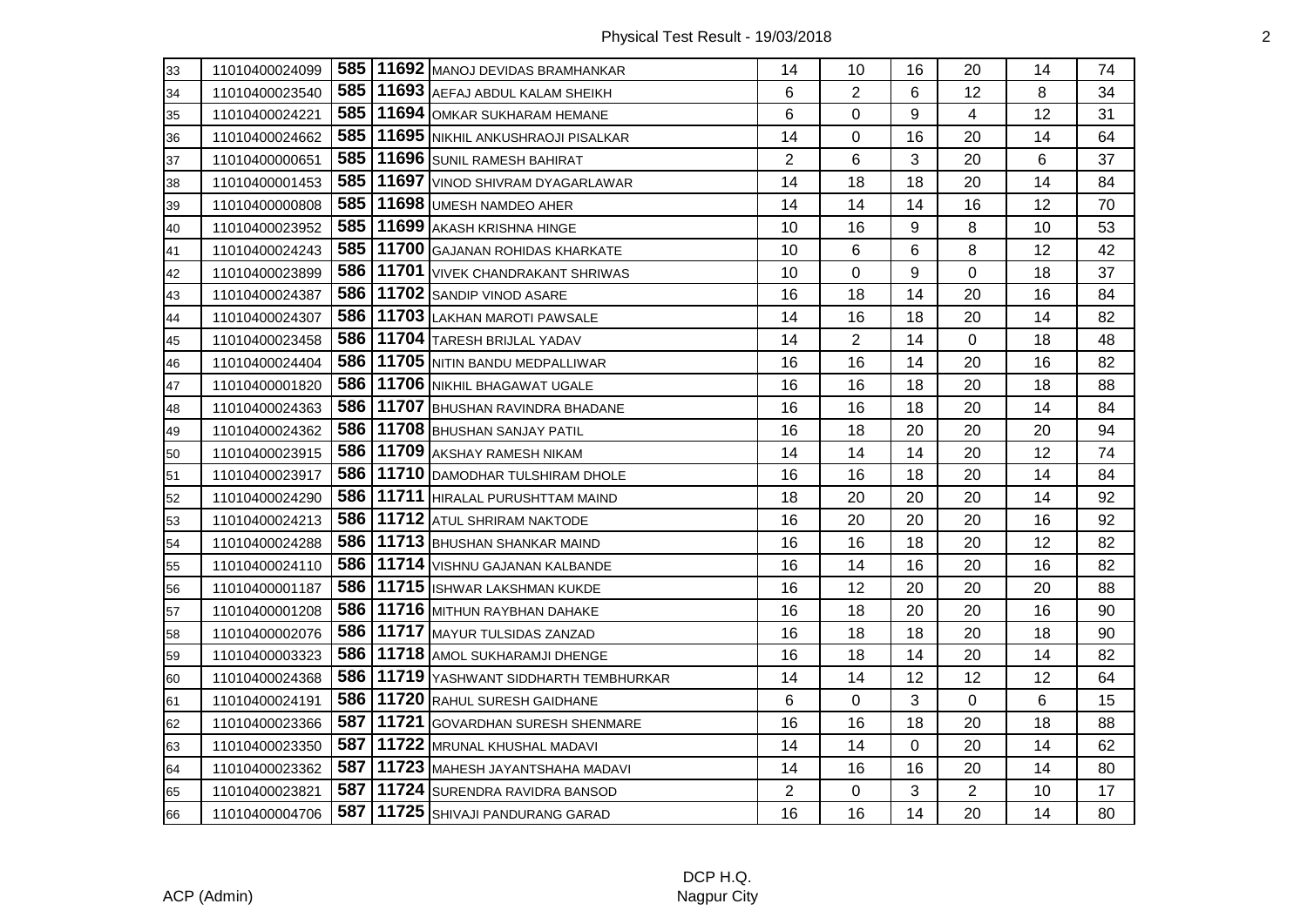| 67                                                          | 11010400003767 |     | 587   11726   TUMKESHWAR PRABHAKAR PAKMODE  | 16 | 16             | 16 | 16 | 14 | 78 |
|-------------------------------------------------------------|----------------|-----|---------------------------------------------|----|----------------|----|----|----|----|
| 68                                                          | 11010400002386 |     | 587   11727   SHUBHAM MANOJ WADEWALE        | 6  | 0              | 0  | 0  | 8  | 14 |
| 69                                                          | 11010400023983 |     | 587   11728   DHIRAJ MANOHARPANT BADHE      | 10 | 10             | 9  | 20 | 16 | 65 |
| $\overline{70}$                                             | 11010400004073 |     | 587   11729 LAXMIKANT BABURAO GAJBHIYE      | 16 | 18             | 18 | 20 | 14 | 86 |
| $\overline{71}$                                             | 11010400001232 |     | 587   11730 MAYUR SANJAY DABERAO            | 16 | 14             | 20 | 20 | 20 | 90 |
| $\overline{72}$                                             | 11010400001849 |     | 587   11731   HEMANT KAKASAHEB RAKH         | 14 | 0              | 0  | 16 | 18 | 48 |
| 73                                                          | 11010400024244 |     | 587   11732 AVINASH DIGAMBAR BHALAVI        | 6  | 6              | 9  | 16 | 10 | 47 |
| $\overline{74}$                                             | 11010400024285 |     | 587   11733 SUSHANK KHUSHARANG TEMBHURNIKAR | 6  | 10             | 6  | 4  | 6  | 32 |
| $\overline{75}$                                             | 11010400005364 |     | 587   11734 RAHUL GAJANAN SAWDEKAR          | 16 | 18             | 18 | 20 | 14 | 86 |
| 76                                                          | 11010400023703 |     | 587   11735 AKSHAYKUMAR HARIKISANJI KAMBALE | 10 | 12             | 9  | 4  | 10 | 45 |
| $\overline{77}$                                             | 11010400003547 |     | 587   11736   DHIRAJ SURESH PARADKAR        | 10 | 10             | 9  | 20 | 10 | 59 |
| 78                                                          | 11010400024206 |     | 587   11737   PANKAJ SHARADRAO BASUNDE      | 10 | 10             | 9  | 4  | 14 | 47 |
| 79                                                          | 11010400004590 |     | 587   11738 SHUBHAM DADARAO BODADE          | 16 | 16             | 18 | 20 | 18 | 88 |
| 80                                                          | 11010400004591 |     | 587   11739 GANESH BHASKAR BODADE           | 16 | 16             | 16 | 20 | 16 | 84 |
| $\overline{81}$                                             | 11010400004588 |     | 587   11740   VISHWADEEP DADARAO BODADE     | 16 | 14             | 18 | 20 | 18 | 86 |
| 82                                                          | 11010400001394 | 588 | 11741 MOHAN PANJAB CHILGAR                  | 16 | 16             | 16 | 20 | 16 | 84 |
| 83                                                          | 11010400001400 | 588 | 11742 ANIL SUBHASH AADE                     | 18 | 16             | 20 | 20 | 18 | 92 |
| 84                                                          | 11010400023846 |     | 588   11743 SHRIKANT SHANKAR SHENDE         | 16 | 10             | 20 | 20 | 14 | 80 |
|                                                             | 11010400002920 |     | 588 11744 RAHUL WASUDEO VAIDYA              | 18 | 16             | 16 | 20 | 18 | 88 |
| 85<br>86                                                    | 11010400002888 |     | 588   11745   PATRU TUKARAM THAKARE         | 16 | 14             | 12 | 20 | 18 | 80 |
| 87                                                          | 11010400002918 |     | 588   11746 GANESH JAIRAM BAWANE            | 16 | 14             | 16 | 20 | 14 | 80 |
| 88                                                          | 11010400024329 | 588 | 11747 ASHISH MOHAN PARATE                   | 6  | $\overline{2}$ | 6  | 16 | 12 | 42 |
| 89                                                          | 11010400024334 |     | <b>588   11748   SUMIT ASHOK GAWAI</b>      | 14 | 14             | 16 | 20 | 16 | 80 |
| 90                                                          | 11010400024241 |     | 588   11749   VRUSHABH VILASRAO WANARE      | 16 | 12             | 20 | 12 | 20 | 80 |
| 91                                                          | 11010400023327 |     | 588   11750 RAMESH DNYANDEO WARE            | 16 | 16             | 16 | 20 | 20 | 88 |
| 92                                                          | 11010400000134 |     | 588   11751 LEKHRAJ YESHWANT BAGDE          | 14 | 16             | 16 | 20 | 16 | 82 |
| 93                                                          | 11010400024061 | 588 | 11752 LAXMINARAYAN VASANTAJI MORANDE        | 16 | 14             | 16 | 20 | 14 | 80 |
| 94                                                          | 11010400024418 |     | 588   11753   VIJAY GANESH CHITTARI         | 16 | 14             | 14 | 20 | 18 | 82 |
|                                                             | 11010400001428 |     | 588   11754 AKHILESH RAJMOHAN THAKUR        | 10 | 6              | 14 | 0  | 16 | 46 |
| $\begin{array}{r} 95 \\ \hline 96 \\ \hline 97 \end{array}$ | 11010400023516 |     | 588   11755 RAVI MAHADEVJI KARLEKAR         | 16 | 12             | 18 | 20 | 12 | 78 |
|                                                             | 11010400000398 | 588 | 11756 AJIT DIGAMBAR SOLUNKE                 | 18 | 16             | 16 | 20 | 18 | 88 |
| 98                                                          | 11010400000397 | 588 | 11757 NANDKISHOR SHANKARRAO SATPUTE         | 16 | 16             | 14 | 20 | 16 | 82 |
| 99                                                          | 11010400023654 |     | 588   11758   FIROZ NASEEM ABDUL            | 16 | 16             | 18 | 20 | 12 | 82 |
| $\frac{100}{100}$                                           | 11010400005539 |     | 588   11759   NARENDRA TULARAMJI KULSANGE   | 16 | 10             | 16 | 20 | 16 | 78 |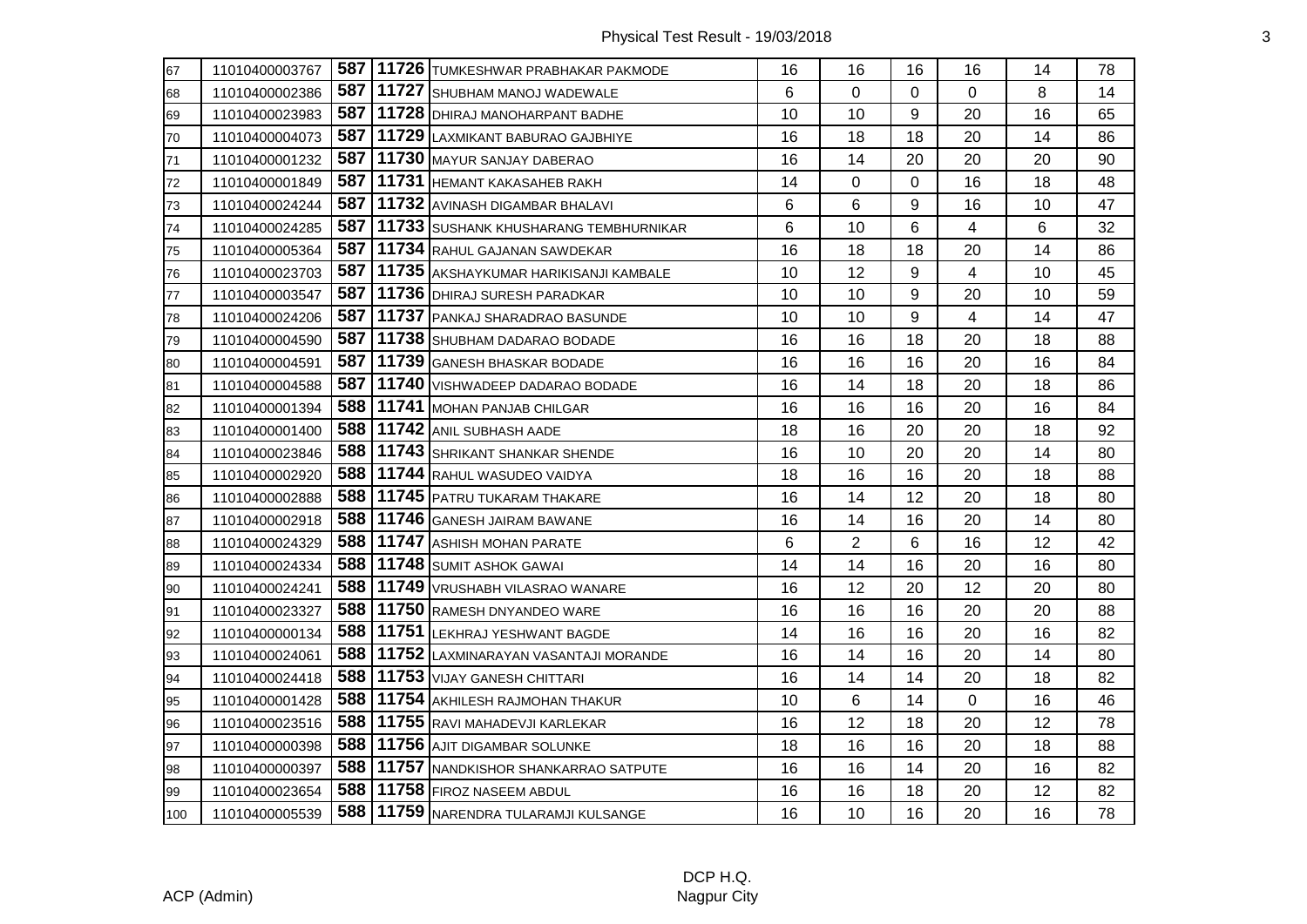| 101 | 11010400023236 |       | 588   11760 ROSHAN PURUSHOTTAM KAHALKAR          | 16             | 16             | 18       | 20 | 14 | 84 |
|-----|----------------|-------|--------------------------------------------------|----------------|----------------|----------|----|----|----|
| 102 | 11010400023227 |       | 589   11761   PRAMOD UTTAMRAO KHODKE             | 10             | 14             | 9        | 20 | 10 | 63 |
| 103 | 11010400023565 |       | 589   11762   SADIQUE AHMAD SHAIKH MAHBOOB       | 14             | 6              | 18       | 20 | 14 | 72 |
| 104 | 11010400000021 |       | 589   11763   PRAVIN JALINDAR NAGRE              | 16             | 16             | 20       | 20 | 18 | 90 |
| 105 | 11010400023560 |       | 589   11764   SYED AHESANDANISH SYED MATEEN SYED | 6              | 0              | 12       | 0  | 12 | 30 |
| 106 | 11010400024174 |       | 589   11765   PRAVIN MOHAN WANKHEDE              | 14             | 14             | 14       | 20 | 10 | 72 |
| 107 | 11010400001171 |       | 589   11766   SACHIN SANJAY PAWAR                | 16             | 14             | 20       | 20 | 18 | 88 |
| 108 | 11010400023263 | 589   | 11767 VISHWAJIT BALA SIDAM                       | 16             | 16             | 20       | 20 | 18 | 90 |
| 109 | 11010400023311 |       | 589   11768   ADESH ARUN RAUT                    | 10             | 14             | 12       | 8  | 8  | 52 |
| 110 | 11010400023533 |       | 589   11769   SURAJ RAVINDRA DONGARE             | 10             | 16             | 9        | 20 | 14 | 69 |
| 111 | 11010400023413 |       | 589   11770   UMESH HEMRAJ SURE                  | $\overline{2}$ | $\overline{2}$ | 6        | 0  | 10 | 20 |
| 112 | 11010400004462 | 589   | 11771 RAJKUMAR RAMDAS PIMPRALE                   | 14             | 16             | 16       | 20 | 14 | 80 |
| 113 | 11010400004441 |       | 589   11772   MANGESH MANIKRAO DAHAKE            | 14             | 10             | 14       | 20 | 18 | 76 |
| 114 | 11010400000020 |       | 589   11773   AJAY SUBHASH MHASKE                | 16             | 16             | 18       | 20 | 20 | 90 |
| 115 | 11010400000022 |       | 589   11774 RAVI GANGADHAR JADHAO                | 14             | 10             | $\Omega$ | 20 | 18 | 62 |
| 116 | 11010400024024 | 589   | 11775 NILESH VISHVASRAO GHULE                    | 10             | 6              | 12       | 4  | 16 | 48 |
| 117 | 11010400023438 | 589   | 11776 SACHIN CHINTAMAN DHANDARE                  | 14             | 12             | 14       | 12 | 14 | 66 |
| 118 | 11010400024037 | 589   | 11777 SAURABH ARUN SHEGOKAR                      | 16             | 12             | 14       | 20 | 16 | 78 |
| 119 | 11010400024247 |       | 589   11778 MOHAN AJAY SAPKALE                   | 10             | 12             | 9        | 20 | 10 | 61 |
| 120 | 11010400024108 |       | 589   11779   SANTOSH DUDHARAM CHAURAGADE        | 14             | 14             | 14       | 20 | 10 | 72 |
| 121 | 11010400023797 |       | 589   11780   SANKET UDEBHAN PANCHBUDHE          | 14             | 14             | 12       | 4  | 12 | 56 |
| 122 | 11010400004713 | 590 l | 11781 SHRIKRISHNA BALIRAM RATHOD                 | 18             | 14             | 20       | 20 | 16 | 88 |
| 123 | 11010400004723 |       | 590   11782   NITESH BHIKAJI GHUMARE             | 14             | 18             | 14       | 20 | 0  | 66 |
| 124 | 11010400000481 |       | 590   11783   SAMSAN RAJESH CRAIG                | 14             | $\overline{2}$ | 14       | 16 | 14 | 60 |
| 125 | 11010400003556 |       | 590   11784 SHUBHAM RAMBHAU URKUDE               | 14             | 12             | 16       | 20 | 12 | 74 |
| 126 | 11010400003319 |       | 590   11785   KUNAL PUNJAJI GAIKWAD              | 16             | 14             | 20       | 20 | 10 | 80 |
| 127 | 11010400002379 | 590 l | 11786 AMIT SURESH TAJANE                         | 14             | 14             | 18       | 20 | 14 | 80 |
| 128 | 11010400002366 |       | 590   11787 AKASH RAMESH PARKHI                  | 10             | 10             | 9        | 8  | 8  | 45 |
| 129 | 11010400024070 |       | 590   11788   AKASH ASHOK SANAP                  | 16             | 16             | 14       | 20 | 12 | 78 |
| 130 | 11010400000386 |       | 590   11789   SHIVDAS BABURAO DINDE              | 14             | 18             | 20       | 20 | 16 | 88 |
| 131 | 11010400000387 |       | <b>590   11790   MAROTI KUBIR POLE</b>           | 16             | 20             | 20       | 20 | 20 | 96 |
| 132 | 11010400023316 |       | 590   11791   SWAPNIL ANIL GAWHARE               | 18             | 12             | 20       | 20 | 18 | 88 |
| 133 | 11010400023230 |       | 590   11792   IDRIS YUSUF NINSURWALE             | 14             | 12             | 14       | 20 | 10 | 70 |
| 134 | 11010400002107 |       | 590   11793   UMESH JAYRAM BAHE                  | 16             | 18             | 20       | 20 | 16 | 90 |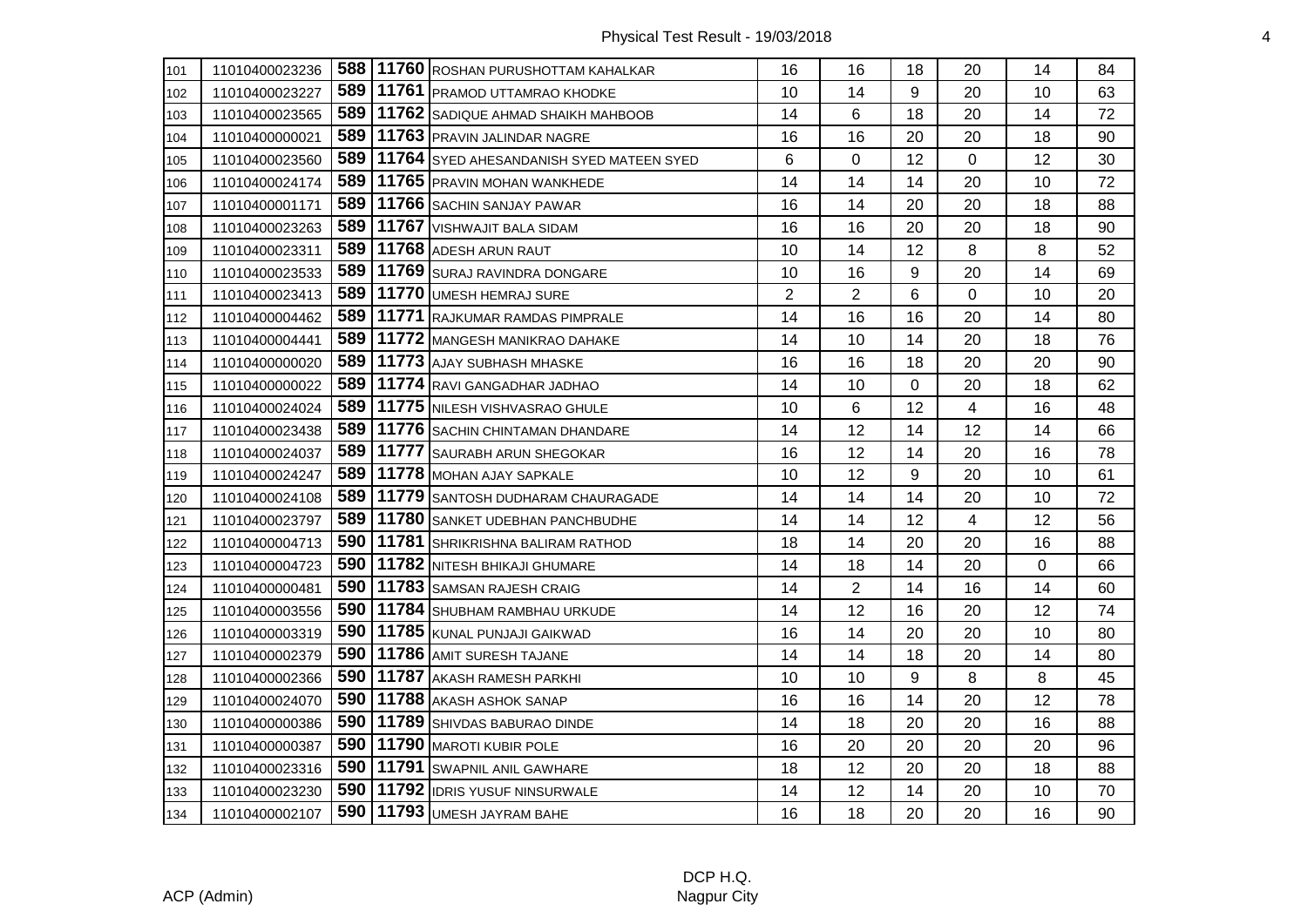| 135 | 11010400002112 |       | 590   11794 GAJANAN RAMESHWAR KHAIRE      | 16             | 16             | 14          | 20             | 14 | 80 |
|-----|----------------|-------|-------------------------------------------|----------------|----------------|-------------|----------------|----|----|
| 136 | 11010400023561 | 590 l | 11795 SANTOSH JANRAOJI JONDHALE           | 14             | 14             | 14          | 20             | 16 | 78 |
| 137 | 11010400023478 |       | 590   11796   VAIBHAV GAUTAM SAWALE       | 10             | 0              | 9           | 20             | 10 | 49 |
| 138 | 11010400004741 | 590 l | 11797 GANESH GANPAT MESHRAM               | 16             | 18             | 18          | 20             | 10 | 82 |
| 139 | 11010400000247 | 590   | 11798 GANESH SUDHAKAR MATTE               | 16             | 18             | 20          | 20             | 18 | 92 |
| 140 | 11010400023855 | 590   | 11799 KRUSHNA VANKETRAO LATPATE           | 14             | $\overline{2}$ | 9           | 20             | 12 | 57 |
| 141 | 11010400001943 | 590   | 11800 MAYURESH SANJAYRAO GHATBANDHE       | 14             | 14             | 18          | 20             | 18 | 84 |
| 142 | 11010400023918 | 591   | 11801 KISHOR SHALIKRAM ROHI               | 18             | 18             | 16          | 20             | 16 | 88 |
| 143 | 11010400005366 | 591   | 11802 SHUBHAM RUPCHAND DHANDE             | 16             | 16             | 18          | 20             | 10 | 80 |
| 144 | 11010400004348 | 591   | 11803 SANDIP LALCHAND RANE                | 16             | 20             | 20          | 20             | 14 | 90 |
| 145 | 11010400004347 | 591   | 11804 DILIP KUWARLAL PATLE                | 16             | 18             | 16          | 20             | 14 | 84 |
| 146 | 11010400004353 | 591   | 11805 JITENDRA MOTIRAM TARONE             | 16             | 20             | 20          | 20             | 16 | 92 |
| 147 | 11010400004355 | 591   | 11806 GANESH YOGRAJ THAKRE                | 18             | 20             | 20          | 20             | 20 | 98 |
| 148 | 11010400001546 | 591   | 11807 BALDEO JAGDEO MORE                  | 14             | 16             | 16          | 20             | 12 | 78 |
| 149 | 11010400004350 | 591   | 11808 JASWINDAR RAMDAS KOCHE              | 16             | 16             | 16          | 16             | 16 | 80 |
| 150 | 11010400002698 | 591   | 11809 AKSHAY DNYANESHWAR WARHADE          | 14             | 14             | 12          | 16             | 18 | 74 |
| 151 | 11010400002682 | 591   | 11810 ANKIT SUNIL VYAWAHARE               | 16             | 12             | 18          | 20             | 20 | 86 |
| 152 | 11010400024183 | 591   | 11811 SHALIKRAM JANBA PARDHI              | 18             | 16             | 18          | 20             | 18 | 90 |
| 153 | 11010400023482 | 591   | 11812 AJAY VASANT GAWANDE                 | 18             | 18             | 18          | 20             | 16 | 90 |
| 154 | 11010400023487 | 591   | 11813 SHEKHAR KISHORRAO TUMSARE           | 16             | 14             | 20          | 20             | 16 | 86 |
| 155 | 11010400024182 | 591   | 11814 NIKHIL KANHU INGLE                  | 16             | 16             | $\mathbf 0$ | 20             | 20 | 72 |
| 156 | 11010400001663 | 591   | 11815 ASHIK YOGRAJ RAHANGDALE             | 14             | 16             | 18          | 20             | 14 | 82 |
| 157 | 11010400001674 | 591   | 11816 HOMENDRA LAXMAN DOHALE              | 16             | 16             | 14          | 20             | 12 | 78 |
| 158 | 11010400002481 | 591   | 11817 JITEN VINOD PACHANGE                | 16             | 16             | 14          | 20             | 14 | 80 |
| 159 | 11010400000227 | 591   | 11818 PANKAJ BABARAO SAPKAL               | 14             | 12             | 9           | 8              | 12 | 55 |
| 160 | 11010400024023 | 591   | 11819 MANOJ BRAMHNAND WANKHADE            | 16             | 18             | 20          | 20             | 18 | 92 |
| 161 | 11010400023340 | 591   | 11820 ARIF RAHMAN ABDUL                   | 2              | 0              | 3           | 0              | 12 | 17 |
| 162 | 11010400001234 |       | 592   11821   SHIVKUMAR RAMKRUSHNA SHENDE | 14             | 16             | $\mathbf 0$ | 20             | 12 | 62 |
| 163 | 11010400023791 | 592   | 11822 TUSHAR PUNDLIK KARALE               | 14             | 12             | 9           | 20             | 14 | 69 |
| 164 | 11010400003944 |       | 592   11823   ALTAF RANNU GARWE           | 16             | 16             | 16          | 20             | 18 | 86 |
| 165 | 11010400023632 | 592   | 11824 PRASHIK DNYANESHWAR PANDIT          | $\overline{2}$ | 0              | 6           | $\overline{2}$ | 8  | 18 |
| 166 | 11010400000927 |       | 592   11825   HARISH NARAYAN RAUT         | 14             | 14             | 9           | 20             | 14 | 71 |
| 167 | 11010400004592 |       | 592   11826 ANKIT GOPAL GIRHEPUNJE        | 14             | 14             | 14          | 20             | 14 | 76 |
| 168 | 11010400023400 |       | 592   11827   NIKET MADHUKARRAO NAGPURE   | $\overline{2}$ | 0              | $\mathbf 0$ | 20             | 12 | 34 |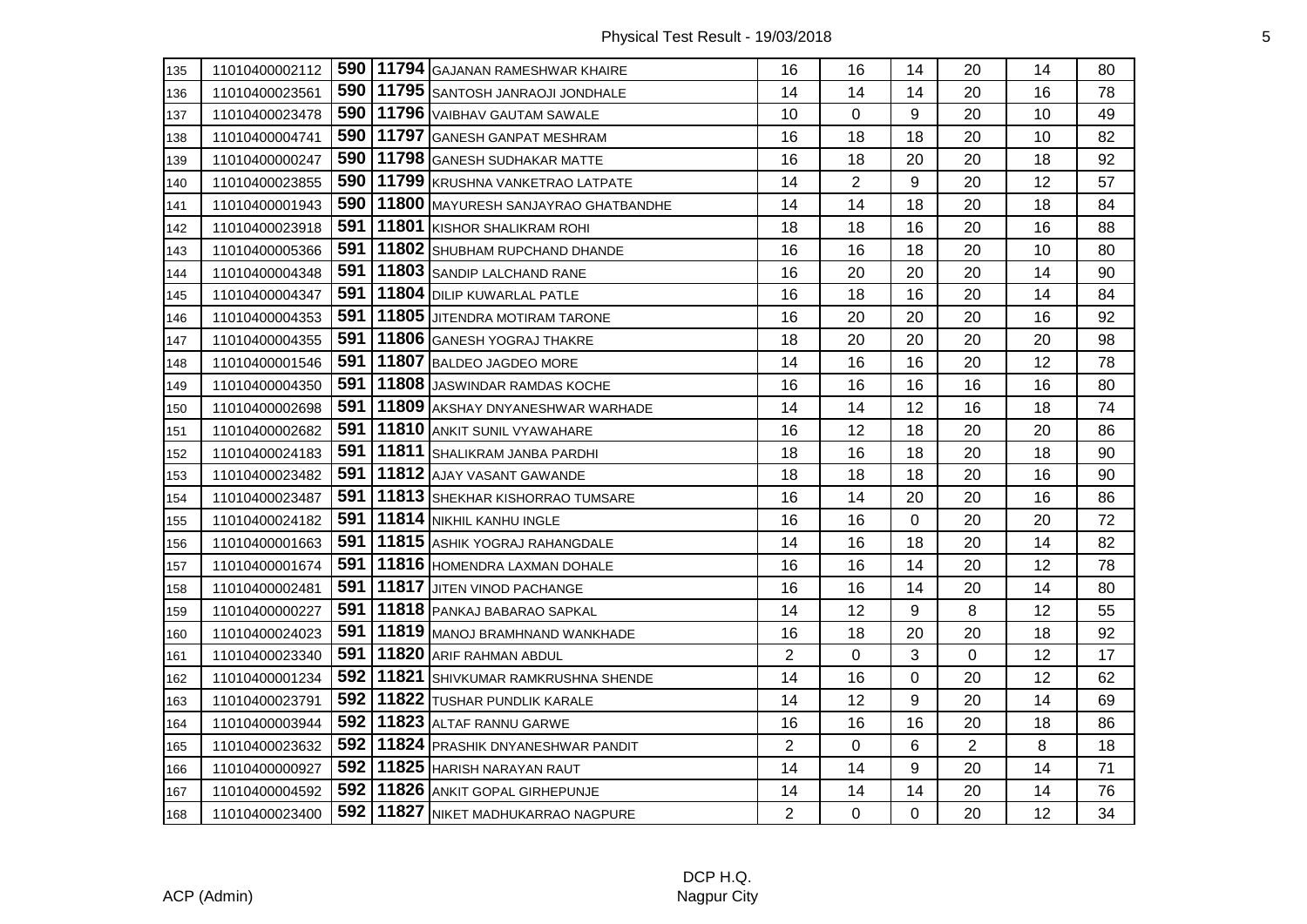| 169 | 11010400023989 |     | 592   11828   SUGAT MORESHWAR TUPE      | 10 | 0              | 9  | 16 | 14 | 49 |
|-----|----------------|-----|-----------------------------------------|----|----------------|----|----|----|----|
| 170 | 11010400023946 | 592 | 11829 SAGAR RADHESHYAM GAJBE            | 14 | 14             | 12 | 20 | 14 | 74 |
| 171 | 11010400023536 | 592 | 11830 VITTHAL PANDHARI TELANGE          | 14 | 12             | 12 | 20 | 12 | 70 |
| 172 | 11010400004584 | 592 | 11831 VINOD SHIVAJI KHADSE              | 16 | 16             | 16 | 20 | 18 | 86 |
| 173 | 11010400023697 | 592 | 11832 KAILAS RAMRAO CHOPADE             | 14 | 14             | 9  | 20 | 8  | 65 |
| 174 | 11010400023275 |     | 592   11833 KARTIK CHANDRAMANI JAWANJAL | 6  | 0              | 9  | 20 | 12 | 47 |
| 175 | 11010400001796 | 592 | 11834 SAGAR VIJAY BAWASKAR              | 16 | 16             | 16 | 20 | 14 | 82 |
| 176 | 11010400002548 | 592 | 11835 SWAPNIL VIJAY KHARATE             | 16 | 16             | 16 | 20 | 18 | 86 |
| 177 | 11010400003360 | 592 | 11836 DURGESHKUMAR TIKARAM CHACHANE     | 10 | 10             | 12 | 20 | 12 | 64 |
| 178 | 11010400023683 | 592 | 11837 AAMIR ATA HUSAIN                  | 6  | 0              | 9  | 0  | 12 | 27 |
| 179 | 11010400002695 |     | 592   11838 RAHUL BABURAO JAMBHULKAR    | 16 | 16             | 16 | 20 | 20 | 88 |
| 180 | 11010400002693 | 592 | 11839 AMIT AVINASH HUKARE               | 16 | 18             | 14 | 20 | 20 | 88 |
| 181 | 11010400002502 | 592 | 11840 SATISH SANJAYRAO UGHADE           | 16 | 14             | 14 | 20 | 16 | 80 |
| 182 | 11010400001402 | 593 | 11841 AKASH SHESHRAO POLE               | 16 | 14             | 18 | 4  | 18 | 70 |
| 183 | 11010400004668 | 593 | 11842 PRAVIN SHANKAR REDDIWAR           | 14 | 14             | 18 | 16 | 14 | 76 |
| 184 | 11010400024603 | 593 | 11843 RAMESHWAR BABULAL BISEN           | 14 | 14             | 18 | 4  | 16 | 66 |
| 185 | 11010400024308 | 593 | 11844 VISHANT KISHORRAO MASKE           | 6  | $\overline{2}$ | 0  | 2  | 10 | 20 |
| 186 | 11010400004103 | 593 | 11845 RAHUL BABURAO JAGTAP              | 16 | 14             | 20 | 20 | 12 | 82 |
| 187 | 11010400023815 | 593 | 11846 MANGESH RAMESH AWACHAR            | 10 | 6              | 9  | 20 | 10 | 55 |
| 188 | 11010400024589 | 593 | 11847 PUNEET VASANTRAO RAUT             | 18 | 12             | 20 | 20 | 16 | 86 |
| 189 | 11010400005280 | 593 | 11848 GOPAL JALAMSING SALOK             | 14 | 12             | 14 | 16 | 16 | 72 |
| 190 | 11010400023667 | 593 | 11849 PRAVIN SHESHRAOJI SHENDRE         | 16 | 14             | 16 | 20 | 14 | 80 |
| 191 | 11010400024180 | 593 | 11850 VIKRAM BALBHIMRAO SHRUNGARE       | 14 | 12             | 16 | 4  | 16 | 62 |
| 192 | 11010400000841 | 593 | 11851 AJAY LAKSHMAN BANEWAR             | 16 | 18             | 20 | 20 | 16 | 90 |
| 193 | 11010400004426 | 593 | 11852 PURUSHOTTAM SURESH DHURVE         | 14 | 12             | 16 | 16 | 12 | 70 |
| 194 | 11010400024545 | 593 | 11853 JJIVAN BABARAO RATHOD             | 16 | 16             | 20 | 20 | 14 | 86 |
| 195 | 11010400024540 | 593 | 11854 AKASH PRABHAKAR BHIMTE            | 14 | 16             | 18 | 20 | 12 | 80 |
| 196 | 11010400024590 | 593 | 11855 PRAFULL NARENDRA BAGADE           | 14 | 16             | 18 | 20 | 14 | 82 |
| 197 | 11010400024269 | 593 | 11856 PRAVIN PRALHAD LAD                | 16 | 16             | 20 | 20 | 18 | 90 |
| 198 | 11010400023440 | 593 | 11857 SURESH PRALHAD RAKH               | 14 | 14             | 18 | 20 | 12 | 78 |
| 199 | 11010400002617 | 593 | 11858 SURAJ AVADHUTRAO RAUT             | 18 | 16             | 20 | 20 | 14 | 88 |
| 200 | 11010400004216 | 593 | 11859 PRAVIN BANDU MAHARE               | 16 | 14             | 20 | 20 | 16 | 86 |
| 201 | 11010400004214 | 593 | 11860 SAMIR VASANTRAO YENGALWAR         | 16 | 14             | 18 | 20 | 18 | 86 |
| 202 | 11010400024123 | 594 | 11861 BHAGVAT VITTHALRAO KASAR          | 16 | 16             | 18 | 8  | 16 | 74 |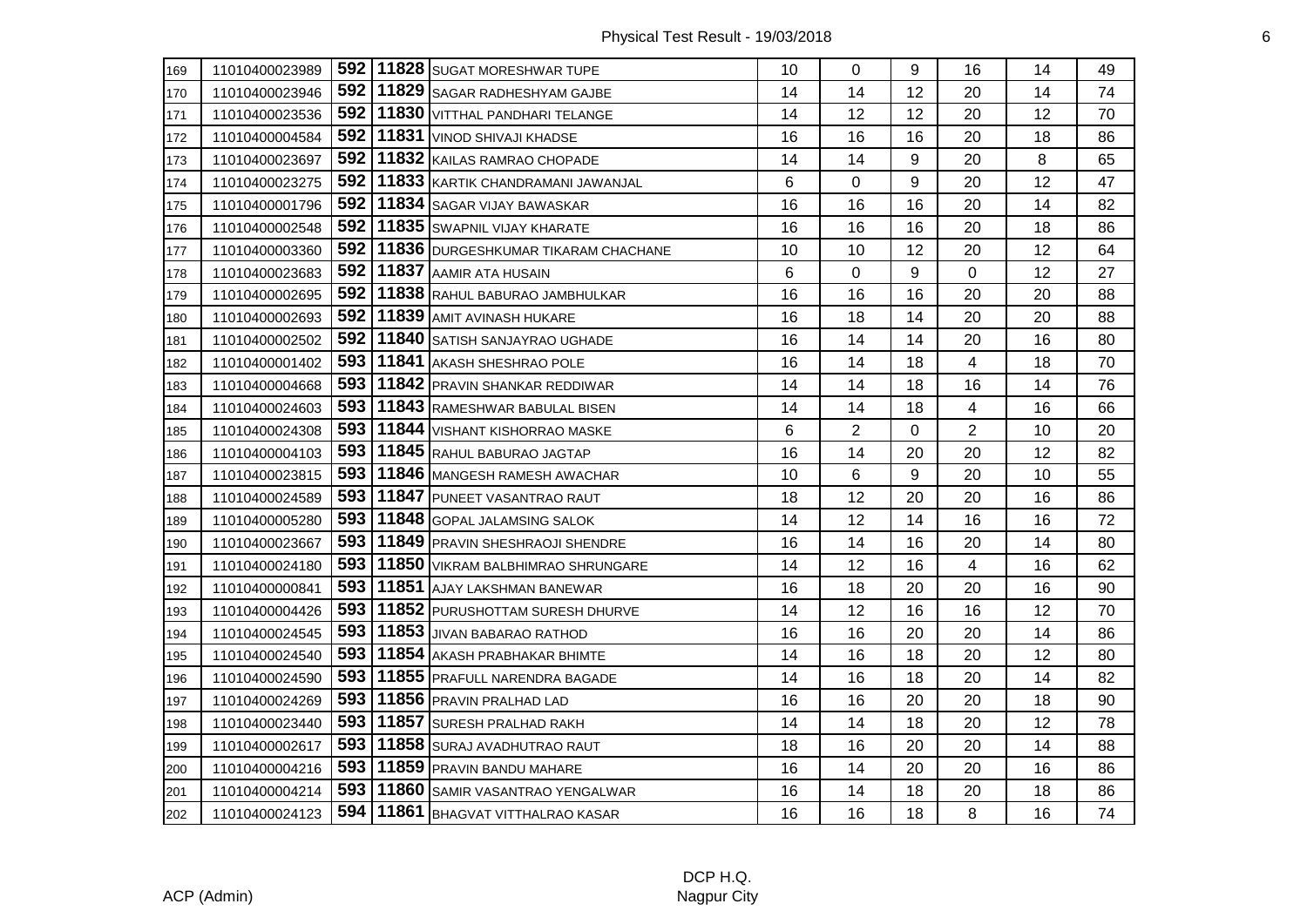| 203 | 11010400002411 |       | 594   11862 RUPESH NAGORAO SHENDE      | 14 | 16 | 14          | 20 | 14 | 78 |
|-----|----------------|-------|----------------------------------------|----|----|-------------|----|----|----|
| 204 | 11010400024138 | 594   | 11863 GANESH SUKHDEO KALE              | 16 | 16 | 18          | 20 | 16 | 86 |
| 205 | 11010400000722 |       | 594   11864   VINOD BABAN THOKE        | 14 | 14 | 16          | 20 | 14 | 78 |
| 206 | 11010400001310 | 594   | 11865 AKASH PRAKASH GAJBHIYE           | 16 | 16 | 18          | 20 | 16 | 86 |
| 207 | 11010400001307 |       | 594   11866 ANIL DHANRAJ GEDAM         | 18 | 14 | 20          | 20 | 16 | 88 |
| 208 | 11010400023374 | 594   | 11867 SIDDHESHWAR VITTHAL CHEPTE       | 6  | 10 | 12          | 20 | 10 | 58 |
| 209 | 11010400002084 | 594   | 11868 VINOD PRAKASH GHAWAT             | 10 | 16 | 12          | 12 | 10 | 60 |
| 210 | 11010400002377 | 594   | 11869 PRAMOD BALIRAM DAHIPHALE         | 16 | 18 | 20          | 20 | 20 | 94 |
| 211 | 11010400004871 | 594   | 11870 KRUSHNA SAGARANAND GIRI          | 14 | 18 | 18          | 20 | 12 | 82 |
| 212 | 11010400001913 | 594   | 11871 KUNAL MAROTRAO SABLE             | 14 | 14 | 20          | 20 | 16 | 84 |
| 213 | 11010400001931 | 594   | 11872 ABHIJIT RAVINDRA KHANTALE        | 10 | 10 | 12          | 16 | 18 | 66 |
| 214 | 11010400001935 | 594   | 11873 MANOJ PRALHADRAO INGOLE          | 10 | 12 | 12          | 16 | 16 | 66 |
| 215 | 11010400024215 | 594   | 11874 SANDIP HANSDAS DARADE            | 14 | 10 | 14          | 16 | 14 | 68 |
| 216 | 11010400024335 | 594   | 11875 RAJU RAVSAHEB GADVE              | 16 | 20 | 20          | 20 | 16 | 92 |
| 217 | 11010400023529 |       | 594   11876   JAYKUMAR SURESH TEMBHARE | 14 | 12 | 16          | 20 | 16 | 78 |
| 218 | 11010400001669 | 594   | 11877 RUPESH ASHOKRAO SONONE           | 14 | 14 | 18          | 12 | 16 | 74 |
| 219 | 11010400024059 | 594   | 11878 VIJAY MADHU MESHRAM              | 10 | 6  | 9           | 20 | 12 | 57 |
| 220 | 11010400005598 | 594   | 11879 SHRIKRISHNA DEVIDAS WARKHEDE     | 16 | 12 | 14          | 20 | 14 | 76 |
| 221 | 11010400023881 |       | 594   11880 AVINASH MADHAV AMBULGEKAR  | 16 | 16 | 20          | 20 | 16 | 88 |
| 222 | 11010400002609 | 595   | 11881 DIPAK GAJANAN SHINDE             | 14 | 16 | 16          | 20 | 14 | 80 |
| 223 | 11010400004820 | 595   | 11882 RAMDAS CHINKA WANKHEDE           | 14 | 14 | $\mathbf 0$ | 20 | 12 | 60 |
| 224 | 11010400023265 | 595   | 11883 PARAMVEER HARIJI GAJABHIYE       | 14 | 16 | 14          | 20 | 16 | 80 |
| 225 | 11010400023220 | 595   | 11884 SUNIL DEVRAMJI SARVE             | 14 | 16 | 14          | 8  | 16 | 68 |
| 226 | 11010400023222 |       | 595   11885   HARESH AMRUTJI SUNKINWAR | 14 | 12 | 18          | 20 | 14 | 78 |
| 227 | 11010400023303 |       | 595   11886   LALIT GUNDERAO WAKKALKAR | 14 | 12 | 14          | 20 | 12 | 72 |
| 228 | 11010400024385 |       | 595   11887 AMITKUMAR SURESH MISHRA    | 14 | 14 | 14          | 20 | 12 | 74 |
| 229 | 11010400001488 | 595   | 11888 SHIVAJI MANOHAR WANKHEDE         | 20 | 16 | 16          | 20 | 16 | 88 |
| 230 | 11010400001487 | 595   | 11889 GOPAL PRALHAD CHATTE             | 14 | 14 | 12          | 20 | 20 | 80 |
| 231 | 11010400000345 | 595   | 11890 MANISH RAMESH INGOLE             | 16 | 18 | 16          | 20 | 16 | 86 |
| 232 | 11010400001045 | 595   | 11891 LOKESH LAXMAN HATWAR             | 16 | 18 | 18          | 20 | 12 | 84 |
| 233 | 11010400000935 | 595   | 11892 RAMCHANDRA LAXMAN NEHARE         | 16 | 16 | 18          | 20 | 14 | 84 |
| 234 | 11010400000931 | 595 l | 11893 AKSHAY ARVIND MOTGHARE           | 16 | 14 | 20          | 20 | 14 | 84 |
| 235 | 11010400000933 |       | 595   11894   PRAMOD SURESHRAO BAGMARE | 18 | 18 | 20          | 20 | 20 | 96 |
| 236 | 11010400000943 |       | 595   11895 RAHUL SHAMRAOJI BAGMARE    | 16 | 18 | 18          | 20 | 16 | 88 |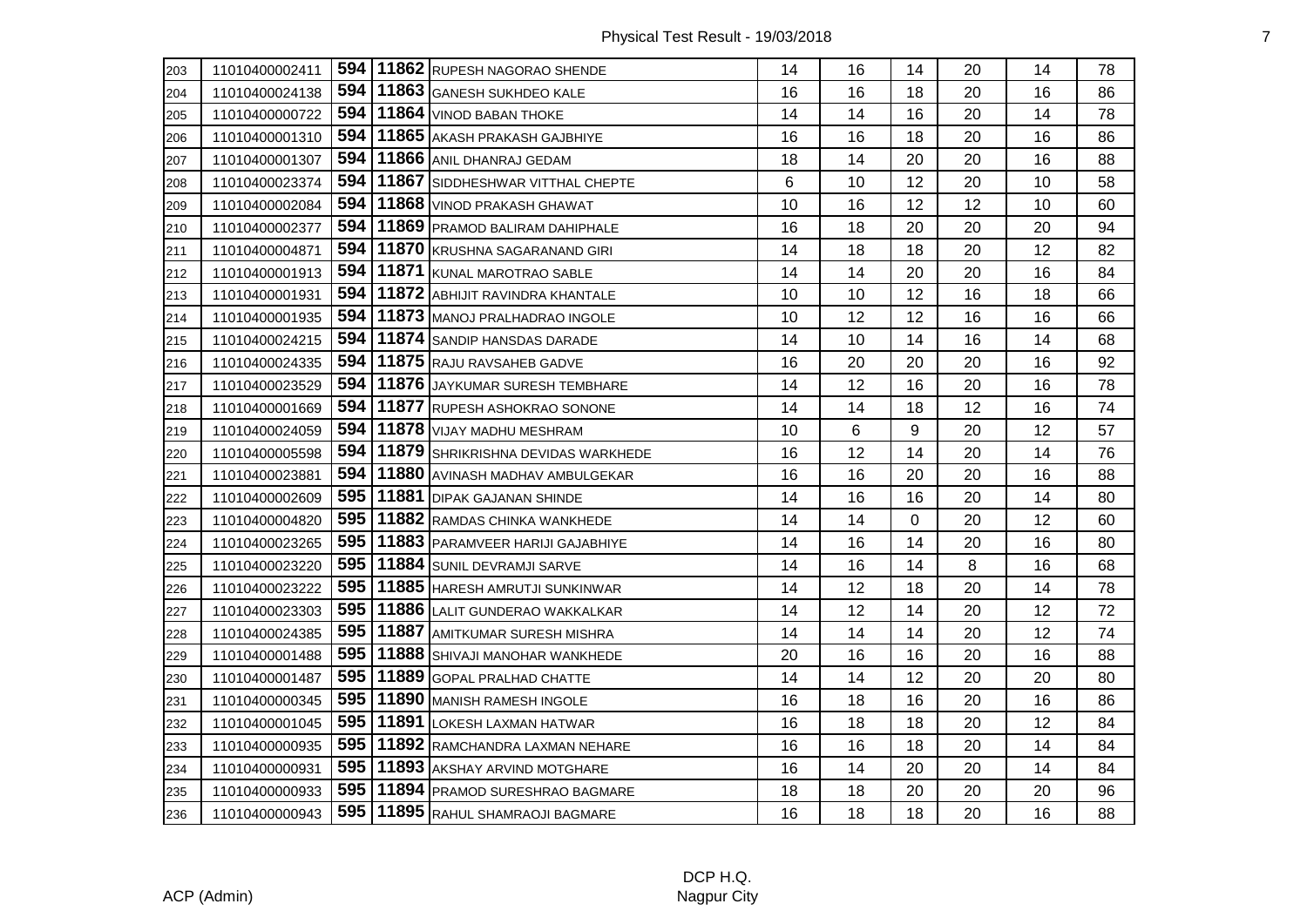| 237 | 11010400001046 |       | 595   11896   CHHATRAPAL MANOHAR CHALPE    | 16             | 16             | 16          | 20 | 16 | 84 |
|-----|----------------|-------|--------------------------------------------|----------------|----------------|-------------|----|----|----|
| 238 | 11010400000256 |       | 595   11897   SATISH DURYODHAN BODHALE     | 16             | 16             | 18          | 20 | 16 | 86 |
| 239 | 11010400004730 |       | 595   11898   AMULKUMAR ASHOK BOKADE       | 16             | 16             | 16          | 20 | 16 | 84 |
| 240 | 11010400004743 | 595   | 11899 PRAKASH BHANUDAS KAPSE               | 18             | 10             | 14          | 20 | 16 | 78 |
| 241 | 11010400003551 |       | 595   11900   MAHESH HARISHCHANDRA URADE   | 14             | 16             | 14          | 20 | 16 | 80 |
| 242 | 11010400002681 |       | 596   11901 AKSHAY RAMBHAU KHAMBALKAR      | 16             | 16             | 16          | 20 | 20 | 88 |
| 243 | 11010400023352 |       | 596   11902   YASHWANT UDDHAO GARMALE      | 16             | 18             | 18          | 20 | 12 | 84 |
| 244 | 11010400023284 | 596 l | 11903 SURAJ ANIL TAYADE                    | 10             | $\overline{2}$ | 3           | 16 | 8  | 39 |
| 245 | 11010400024209 | 596   | 11904 AAMEEN SHAFIQUE PAWAR                | 16             | 18             | 20          | 20 | 18 | 92 |
| 246 | 11010400004352 | 596   | 11905 SONAM HIRALAL BADOLE                 | 16             | 14             | 16          | 20 | 14 | 80 |
| 247 | 11010400001841 |       | 596   11906   BHARAT SHANKAR MAUJE         | 18             | 18             | 20          | 20 | 18 | 94 |
| 248 | 11010400003007 |       | 596   11907 SHYAMKUMAR NARESHRAO THORAT    | 16             | 16             | 14          | 20 | 16 | 82 |
| 249 | 11010400001840 | 596 l | 11908 AMOL SUDHIRRAO KALMEGH               | 16             | 14             | 14          | 20 | 18 | 82 |
| 250 | 11010400001838 |       | 596   11909   SHARAD DIWAKAR KALE          | 16             | 14             | 16          | 20 | 18 | 84 |
| 251 | 11010400000893 |       | 596   11910   VIJAY BABAN CHANDRAWAT       | 14             | 12             | 16          | 20 | 16 | 78 |
| 252 | 11010400005203 | 596   | 11911 ROSHAN SHANKAR SELVE                 | 16             | 18             | 18          | 20 | 18 | 90 |
| 253 | 11010400005188 | 596   | 11912 AMIT KESHAOLAL DAMAHE                | 18             | 16             | 20          | 20 | 20 | 94 |
| 254 | 11010400000795 | 596   | 11913 SUNIL KRISHNA MADAME                 | 14             | 16             | 14          | 20 | 12 | 76 |
| 255 | 11010400003198 |       | 596   11914   SATISH RAMESH DHURVE         | 14             | 16             | 12          | 20 | 14 | 76 |
| 256 | 11010400023252 |       | 596   11915   SUDHIR DHARMRAJ YADAV        | 14             | 16             | 12          | 20 | 8  | 70 |
| 257 | 11010400023486 | 596   | 11916 RAHUL GAUTAMRAO KIRDAK               | 16             | 14             | 16          | 20 | 16 | 82 |
| 258 | 11010400023489 | 596   | 11917 SANGAM KIRANRAO AMBHORE              | 16             | 14             | 14          | 20 | 12 | 76 |
| 259 | 11010400023653 |       | 596   11918   AMOL DATTRAO PAUL            | 14             | 16             | $\Omega$    | 20 | 14 | 64 |
| 260 | 11010400023309 |       | 596   11919   SAURABH BHIMRAO CHAWARE      | 0              | 0              | 3           | 0  | 10 | 13 |
| 261 | 11010400005615 |       | 596   11920   VISHVANATH KHEMA JADHAV      | 16             | 16             | 18          | 20 | 16 | 86 |
| 262 | 11010400002257 |       | 597   11921   DNYANESHWAR SHIVHARI THAKARE | 18             | 16             | 20          | 20 | 18 | 92 |
| 263 | 11010400024193 | 597   | 11922 KUMAR DIGAMBAR CHAUHAN               | $\overline{2}$ | 0              | 12          | 0  | 12 | 26 |
| 264 | 11010400002848 | 597   | 11923 MILIND MANOHARLAL PRAJAPATI          | 16             | 20             | 20          | 20 | 18 | 94 |
| 265 | 11010400002860 | 597   | 11924 ABDUL IMTIYAZ ABDUL RAFEEQ SHEIKH    | 18             | 12             | 18          | 20 | 18 | 86 |
| 266 | 11010400023404 | 597   | 11925 ROHIT SHRIMANT GAJDHANE              | 14             | 6              | 16          | 20 | 18 | 74 |
| 267 | 11010400023493 | 597 l | 11926 CHAITANYA TIMARAM WADHAI             | 14             | 6              | 12          | 0  | 8  | 40 |
| 268 | 11010400002827 | 597   | 11927 ASHISH SHAM POLKAMPELLIWAR           | 16             | 18             | 18          | 20 | 14 | 86 |
| 269 | 11010400002916 |       | 597   11928   SAGAR SUKDEO PATIL           | 16             | 20             | 18          | 20 | 16 | 90 |
| 270 | 11010400023824 |       | 597   11929   YOGENDRA VIJAY BAVISKAR      | 10             | 10             | $\mathbf 0$ | 8  | 16 | 44 |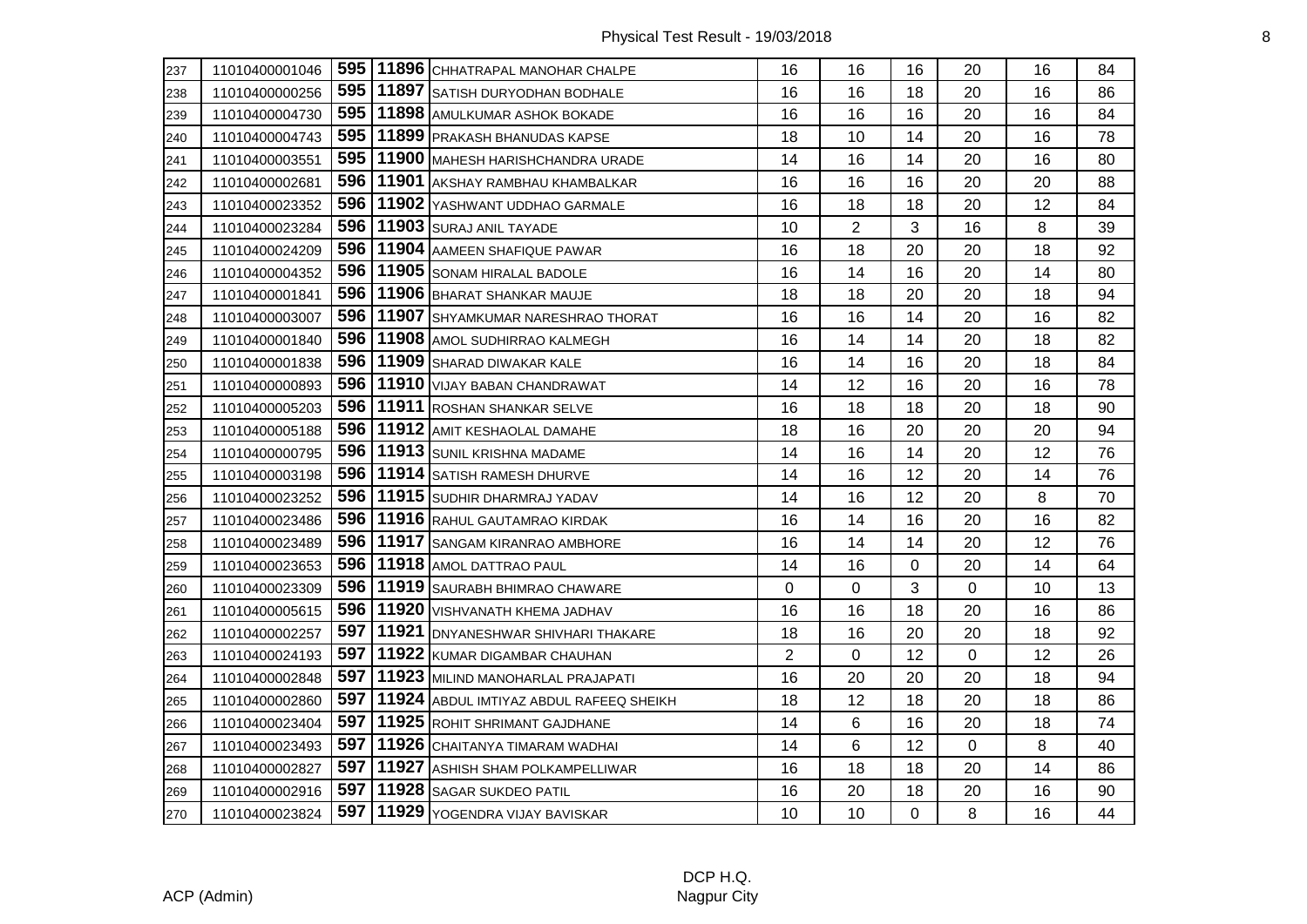| 271 | 11010400000338 |       | 597   11930   MANGESH BAPUJI GAURKAR  | 16 | 16             | 18       | 20 | 18 | 88 |
|-----|----------------|-------|---------------------------------------|----|----------------|----------|----|----|----|
| 272 | 11010400023579 |       | 597   11931   DIPAK VASANT SALUNKE    | 16 | 14             | 16       | 20 | 20 | 86 |
| 273 | 11010400002780 | 597 l | 11932 DHIRAJ TAJUK VAIDYA             | 14 | 14             | $\Omega$ | 20 | 12 | 60 |
| 274 | 11010400002779 | 597   | 11933 RAHUL DILIP GHARDE              | 16 | 14             | 20       | 20 | 14 | 84 |
| 275 | 11010400023678 | 597   | 11934 MADHUKAR VITHALRAO BHANDE       | 0  | 0              | 3        | 0  | 12 | 15 |
| 276 | 11010400023434 | 597 l | 11935 DIGU RAMU SAHARE                | 14 | 16             | 18       | 20 | 8  | 76 |
| 277 | 11010400002913 | 597   | 11936 YASHPAL UTTAM KAMBLE            | 10 | 12             | 9        | 20 | 12 | 63 |
| 278 | 11010400000820 | 597   | 11937 SHRIKANT SUBHASH NAGRE          | 14 | $\overline{2}$ | 9        | 0  | 10 | 35 |
| 279 | 11010400002508 | 597   | 11938 MANGESH VASANTRAO DADHE         | 16 | 16             | 18       | 20 | 14 | 84 |
| 280 | 11010400023616 | 597   | 11939 GANESH RAJU PORTE               | 16 | 18             | 16       | 20 | 12 | 82 |
| 281 | 11010400023437 | 597   | 11940 RAJENDRA MADHAV JADHAV          | 16 | 14             | 18       | 12 | 18 | 78 |
| 282 | 11010400004667 | 598   | 11941 IMTIYAZ MUKHTAR KHAN            | 16 | 18             | 20       | 20 | 18 | 92 |
| 283 | 11010400004669 | 598   | 11942 CHANDRAKANT ASHOK SAKHARWATE    | 18 | 18             | 20       | 20 | 16 | 92 |
| 284 | 11010400023644 | 598   | 11943 PRAKASH VASANTA BARDE           | 14 | 10             | 9        | 12 | 10 | 55 |
| 285 | 11010400024109 | 598   | 11944 MANISH AJAY DUBEY               | 10 | 0              | 9        | 20 | 12 | 51 |
| 286 | 11010400023534 | 598   | 11945 MILIND NARAYANRAO RAMTEKE       | 16 | 6              | 16       | 8  | 10 | 56 |
| 287 | 11010400024596 | 598   | 11946 AKASH INDRARAJ SHRIVAS          | 16 | 18             | 16       | 20 | 16 | 86 |
| 288 | 11010400024587 | 598   | 11947 RAJAT ARVINDRAO KHANGAR         | 16 | 16             | 16       | 20 | 10 | 78 |
| 289 | 11010400024575 | 598   | 11948 SURAJ PRAKASH KADU              | 14 | 14             | 12       | 20 | 10 | 70 |
| 290 | 11010400005316 | 598   | 11949 BHAGWAT UTTAM WAGHMARE          | 16 | 16             | 20       | 20 | 18 | 90 |
| 291 | 11010400005272 | 598   | 11950 NITIN RAMDAS SOLANKI            | 14 | 12             | 9        | 12 | 14 | 61 |
| 292 | 11010400004979 | 598   | 11951 GURU GANPAT MESHRAM             | 10 | 12             | 9        | 20 | 10 | 61 |
| 293 | 11010400004830 | 598   | 11952 RAKESH GANESH RAUT              | 14 | 14             | 16       | 20 | 18 | 82 |
| 294 | 11010400024309 | 598   | 11953 AMAN ASHOK BANABAKODE           | 6  | $\overline{2}$ | 6        | 0  | 10 | 24 |
| 295 | 11010400024384 | 598   | 11954 AKASH MULCHAND SONTAKKE         | 14 | 12             | 9        | 16 | 14 | 65 |
| 296 | 11010400024176 | 598   | 11955 ANKIT HEMRAJ TEMBHARE           | 14 | 12             | 14       | 20 | 10 | 70 |
| 297 | 11010400024270 | 598   | 11956 CHETAN NIRANJAN KHANDALE        | 14 | 12             | 14       | 20 | 12 | 72 |
| 298 | 11010400004985 | 598   | 11957 MOHIT GANESH BHURLE             | 14 | 14             | 16       | 20 | 14 | 78 |
| 299 | 11010400024407 | 598   | 11958 AKSHAY SHARADJI WAHULKAR        | 16 | 10             | 18       | 20 | 20 | 84 |
| 300 | 11010400024406 | 598   | 11959 SURAJ VIJAYRAORAO ATKARE        | 16 | 10             | 18       | 20 | 20 | 84 |
| 301 | 11010400002620 | 598   | 11960 ABHISHEK ANIL TAYADE            | 16 | 14             | 16       | 8  | 10 | 64 |
| 302 | 11010400002360 | 599   | 11961 ASHWIN SOHANSINGH PARMAR        | 14 | 14             | 12       | 0  | 14 | 54 |
| 303 | 11010400002323 |       | 599   11962   SHUBHAM SUNILRAO BHOYAR | 14 | 16             | 16       | 20 | 18 | 84 |
| 304 | 11010400000554 |       | 599   11963   PRAMOD BHIKAJI RAUT     | 16 | 18             | 20       | 20 | 18 | 92 |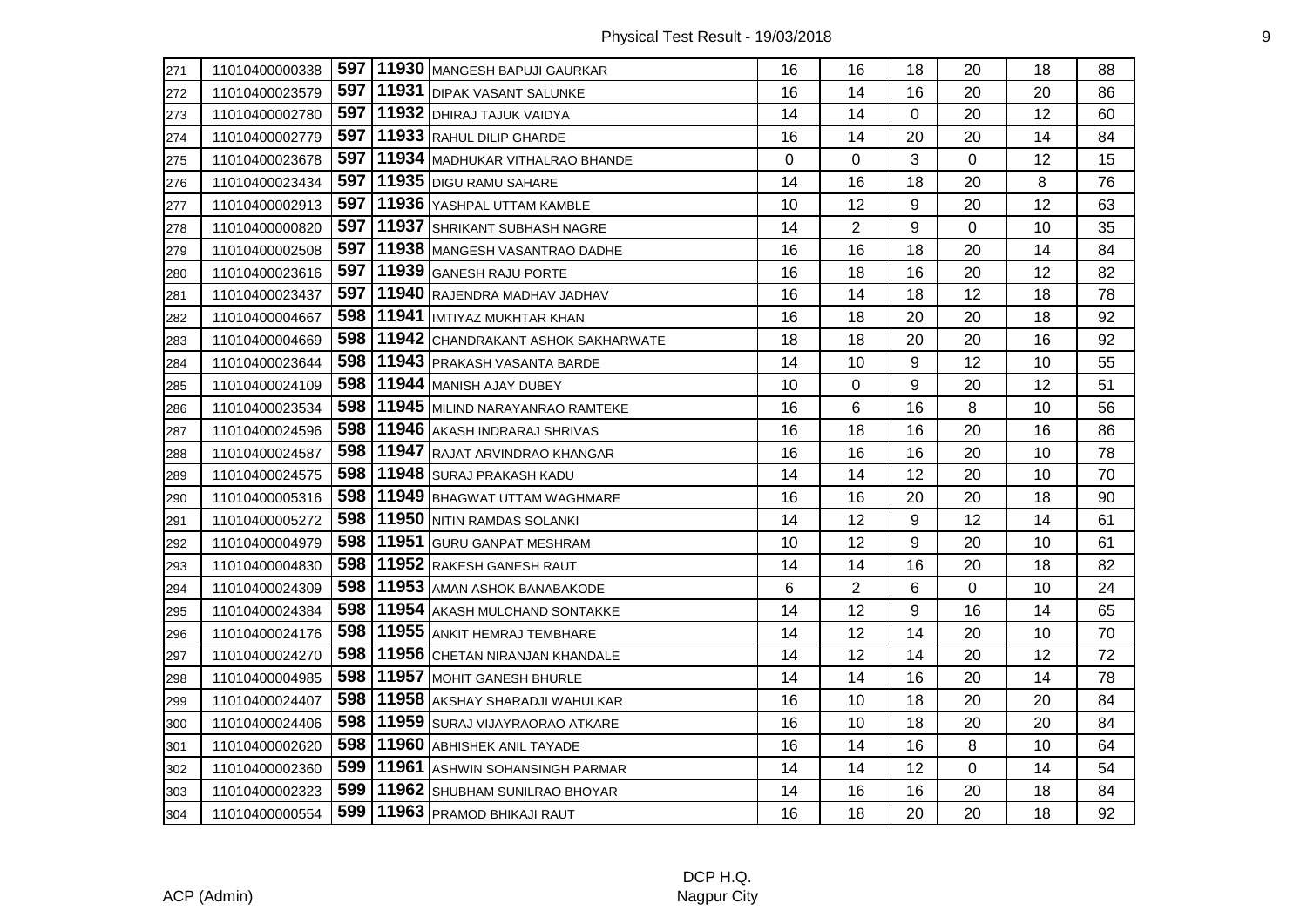| 305 | 11010400003349 |       | 599   11964   NIKESH RAMDASPANT DHOLE    | 14 | 10             | 12                | 16 | 12 | 64 |
|-----|----------------|-------|------------------------------------------|----|----------------|-------------------|----|----|----|
| 306 | 11010400000983 | 599   | 11965 MAYUR RAVI DESHBARTAR              | 14 | 14             | 16                | 20 | 12 | 76 |
| 307 | 11010400023490 | 599   | 11966 SURAJ VITTHALRAO WASULE            | 16 | 16             | 16                | 20 | 18 | 86 |
| 308 | 11010400002587 | 599   | 11967 SANGHPAL NIRANJAN SARKATE          | 16 | 16             | 20                | 20 | 16 | 88 |
| 309 | 11010400024124 | 599   | 11968 SURAJ RAVINDRA BAINALWAR           | 14 | 16             | 12                | 20 | 8  | 70 |
| 310 | 11010400024068 | 599   | 11969 JALIL HAKANI SHAIKH                | 16 | 14             | 18                | 16 | 20 | 84 |
| 311 | 11010400024075 | 599   | 11970 RUSIKESH BHANUDAS KENDRE           | 18 | 16             | 20                | 20 | 20 | 94 |
| 312 | 11010400003189 | 599   | 11971 BADAL SHANKAR NITNAWARE            | 16 | 14             | 18                | 20 | 18 | 86 |
| 313 | 11010400024054 | 599   | 11972 SACHIN KAILASH THAKARE             | 18 | 18             | 18                | 20 | 14 | 88 |
| 314 | 11010400024064 | 599   | 11973 NITESH RAMKRUSHNA NEWARE           | 14 | 10             | 12                | 20 | 10 | 66 |
| 315 | 11010400003916 | 599   | 11974 NAGESH BHAIYASAHEB DAMODAR         | 16 | 16             | 14                | 20 | 14 | 80 |
| 316 | 11010400003879 | 599   | 11975 SHUBHAM KAILAS SURVE               | 16 | 16             | $\Omega$          | 20 | 14 | 66 |
| 317 | 11010400003914 | 599   | 11976 RAVI SEVAKRAM DAMODAR              | 16 | 18             | 18                | 20 | 16 | 88 |
| 318 | 11010400002203 | 599   | 11977 MEGHRAJ POPAT KOLI                 | 14 | 14             | 9                 | 20 | 12 | 69 |
| 319 | 11010400000504 | 599   | 11978 BHUSHAN GANGADHAR KAKDE            | 16 | 14             | 16                | 20 | 12 | 78 |
| 320 | 11010400000524 | 599   | 11979 BABULAL UDARAM THAKARE             | 14 | $\overline{2}$ | 12                | 8  | 16 | 52 |
| 321 | 11010400003918 | 599   | 11980 OMESHWAR SUNIL TANDEKAR            | 16 | 16             | 14                | 20 | 14 | 80 |
| 322 | 11010400001039 | 600   | 11981 SANTOSH RAMESH BHATI               | 16 | 14             | 20                | 20 | 16 | 86 |
| 323 | 11010400024085 | 600   | 11982 HARSHAL DILIPRAO BHAMARE           | 10 | 6              | 6                 | 0  | 8  | 30 |
| 324 | 11010400024014 | 600   | 11983 ABHISHEK MANOHAR MESHRAM           | 6  | 0              | 0                 | 0  | 12 | 18 |
| 325 | 11010400004370 | 600 l | 11984 MAHADEV PREMNATH KAMBLE            | 16 | 12             | 18                | 20 | 20 | 86 |
| 326 | 11010400023726 | 600   | 11985 SURAJ GAJANANRAO LAKADE            | 14 | 16             | 14                | 20 | 16 | 80 |
| 327 | 11010400024077 | 600   | 11986 CHETAN SUBHASH KHAIRNAR            | 10 | 6              | 12                | 20 | 18 | 66 |
| 328 | 11010400002133 | 600   | 11987 RAHUL BALIRAM WANARE               | 10 | 10             | 9                 | 20 | 14 | 63 |
| 329 | 11010400002165 | 600   | 11988 MANGESH SUBHASH WANARE             | 14 | 14             | 16                | 8  | 16 | 68 |
| 330 | 11010400002717 | 600   | 11989 PRAVIN DNYANESHWAR WADANDRE        | 16 | 16             | 20                | 20 | 14 | 86 |
| 331 | 11010400024212 | 600   | 11990 NILESH DEVANAND GAIKWAD            | 10 | 0              | 12                | 12 | 14 | 48 |
| 332 | 11010400003669 | 600   | 11991 JOTILAL MOHANSINGH JADHAO          | 10 | 12             | $12 \overline{ }$ | 0  | 8  | 42 |
| 333 | 11010400003656 | 600   | 11992 PRALHAD SAWA RATHOD                | 16 | 12             | 16                | 20 | 16 | 80 |
| 334 | 11010400003636 | 600   | 11993 RAVINDRA PARASRAM RATHOD           | 16 | 16             | $\mathbf 0$       | 20 | 20 | 72 |
| 335 | 11010400000953 | 600   | 11994 NIKHIL CHANDUJI DHOBLE             | 16 | 16             | 18                | 20 | 14 | 84 |
| 336 | 11010400000965 | 600 l | 11995 MUKESH DAMODHAR GADHAVE            | 16 | 18             | 16                | 20 | 12 | 82 |
| 337 | 11010400023545 |       | 600   11996   PRATIK DEVCHAND TEMBHURKAR | 16 | 18             | 18                | 20 | 10 | 82 |
| 338 | 11010400023479 | 600   | 11997 UMESH MADHUKAR ZOTING              | 10 | 14             | 9                 | 12 | 16 | 61 |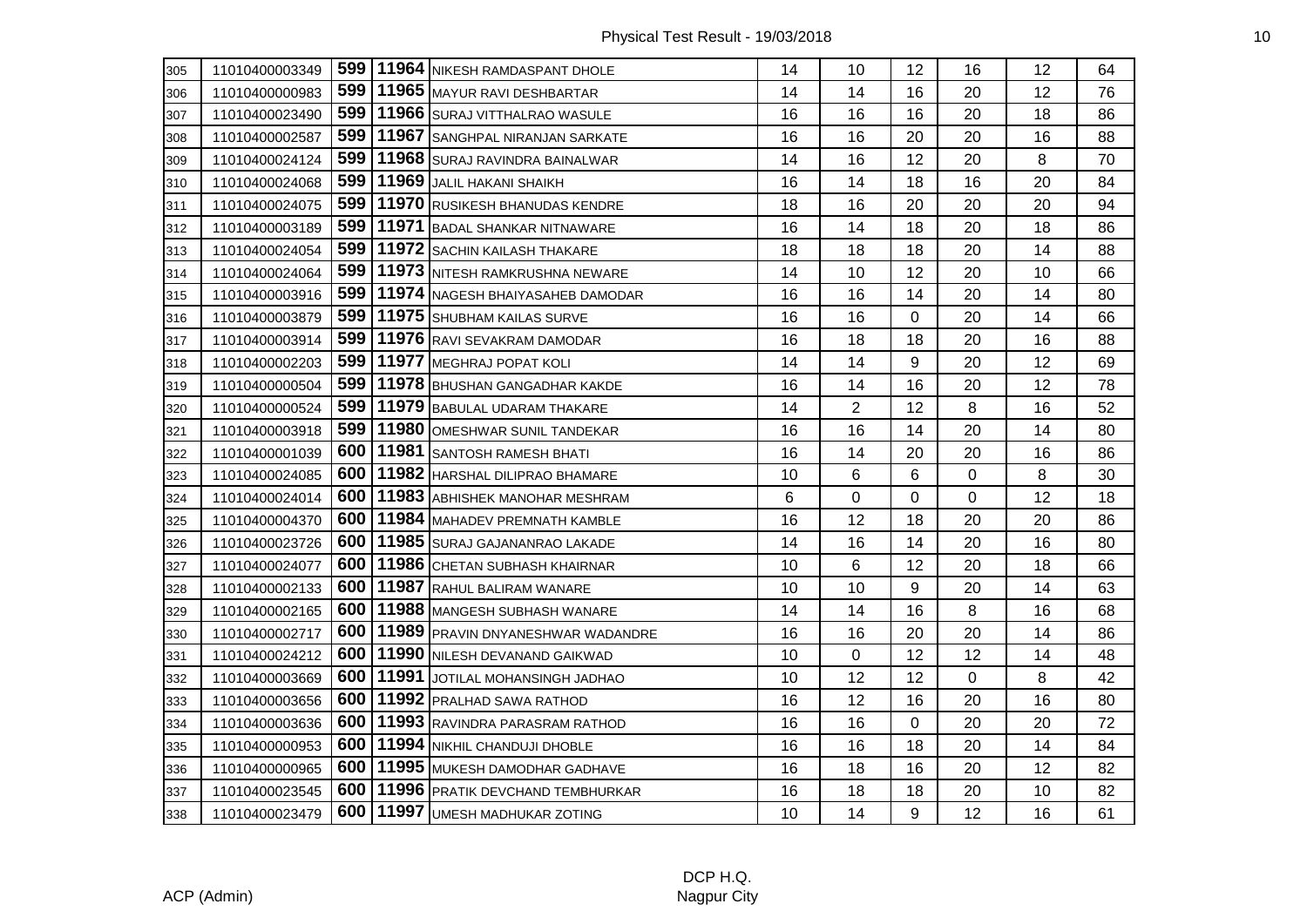| 339 | 11010400003164 |     | 600   11998   BHAGWAT LAXMAN DHAKANE | 16 | 16             | 14 | 20             | 18 | 84 |
|-----|----------------|-----|--------------------------------------|----|----------------|----|----------------|----|----|
| 340 | 11010400003155 | 600 | 11999 VIKAS ARJUN DHAKANE            | 16 | 16             | 12 | 20             | 16 | 80 |
| 341 | 11010400003165 | 600 | 12000 ANIKET ASHOK ANDHALE           | 16 | 16             | 16 | 16             | 20 | 84 |
| 342 | 11010400004351 | 601 | 12001 SUBHAM KISAN CHUTE             | 16 | 18             | 20 | 20             | 18 | 92 |
| 343 | 11010400004349 | 601 | 12002 MAHESH GYANIRAM BRAMHANKAR     | 16 | 16             | 16 | 20             | 16 | 84 |
| 344 | 11010400000179 | 601 | 12003 SUNIL DEVRAO WAGHMARE          | 18 | 18             | 20 | 20             | 20 | 96 |
| 345 | 11010400000166 | 601 | 12004 DATTA DEVRAO HARALE            | 14 | 12             | 14 | 20             | 18 | 78 |
| 346 | 11010400000178 | 601 | 12005 SUNIL BHAGWANRAO KARE          | 16 | 16             | 20 | 20             | 18 | 90 |
| 347 | 11010400023721 | 601 | 12006 FIROJ RAMJAN PYAREWALE         | 10 | 6              | 9  | 20             | 14 | 59 |
| 348 | 11010400000645 | 601 | 12007 HEMANT MAHENDRA HIRE           | 18 | 12             | 18 | 20             | 16 | 84 |
| 349 | 11010400000641 | 601 | 12008 EKNATH NATHA SHEWALE           | 16 | 14             | 16 | 20             | 16 | 82 |
| 350 | 11010400001276 | 601 | 12009 ATUL RAMDAS BINNAR             | 16 | 12             | 12 | 20             | 14 | 74 |
| 351 | 11010400000250 | 601 | 12010 KISHOR DEVIDAS SATGHARE        | 16 | 14             | 16 | 20             | 18 | 84 |
| 352 | 11010400024205 | 601 | 12011 SUDHANSHU RAJESH SHRIWAS       | 16 | 12             | 12 | 20             | 12 | 72 |
| 353 | 11010400023232 | 601 | 12012 PRANAY RAJESH FANDE            | 14 | 12             | 12 | 16             | 14 | 68 |
| 354 | 11010400000088 | 601 | 12013 RAVINDRA KHEVALAL SAWWALAKHE   | 18 | 18             | 20 | 20             | 18 | 94 |
| 355 | 11010400000084 | 601 | 12014 VIJAY SAHESHRAM DAMAHE         | 16 | 18             | 16 | 20             | 18 | 88 |
| 356 | 11010400024305 | 601 | 12015 PRAVIN BHIMRAO PARATE          | 14 | 12             | 16 | 20             | 14 | 76 |
| 357 | 11010400024312 | 601 | 12016 HATISH VIDYADHARJI BAROLE      | 14 | 14             | 16 | 12             | 12 | 68 |
| 358 | 11010400023368 | 601 | 12017 AMOL SURESHRAO ITEKAR          | 14 | $\overline{2}$ | 14 | 12             | 12 | 54 |
| 359 | 11010400024242 | 601 | 12018 SANDEEP SHYAMLAL RAM           | 14 | 14             | 14 | 20             | 10 | 72 |
| 360 | 11010400003910 | 601 | 12019 MILIND BHIMRAO MOHOD           | 16 | 12             | 16 | 20             | 18 | 82 |
| 361 | 11010400003929 | 601 | 12020 VISHNU BHAGAVAN MUNDE          | 16 | 18             | 18 | 20             | 12 | 84 |
| 362 | 11010400000322 | 602 | 12021 NIKHIL GULAB WAGHMARE          | 18 | 18             | 16 | 20             | 14 | 86 |
| 363 | 11010400004380 | 602 | 12022 KISHOR PUNDLIK RAKHADE         | 14 | 14             | 12 | 20             | 10 | 70 |
| 364 | 11010400002166 | 602 | 12023 SACHIN HAUSILAL KATRE          | 16 | 14             | 9  | 20             | 10 | 69 |
| 365 | 11010400000452 | 602 | 12024 PRAKASH GULAB MARBADE          | 18 | 18             | 20 | 20             | 18 | 94 |
| 366 | 11010400023924 | 602 | 12025 TUKARAM SUGRIV GUTTE           | 14 | 10             | 14 | 20             | 18 | 76 |
| 367 | 11010400004028 | 602 | 12026 VISHWAPAL SHAMRAO SIRSAT       | 18 | 18             | 20 | 20             | 16 | 92 |
| 368 | 11010400005420 | 602 | 12027 SHANTESH PRAMOD SAWDEKAR       | 14 | 14             | 9  | 20             | 14 | 71 |
| 369 | 11010400000945 | 602 | 12028 SHUBHAM MADHUKAR LADE          | 14 | 16             | 16 | 20             | 16 | 82 |
| 370 | 11010400023885 | 602 | 12029 JJITENDRA DILIPRAO LAROKAR     | 6  | 0              | 9  | $\overline{2}$ | 12 | 29 |
| 371 | 11010400023757 | 602 | 12030 PRAVIN MANIRAM SHENDE          | 14 | 14             | 12 | 20             | 14 | 74 |
| 372 | 11010400023423 | 602 | 12031 YASH RAMESH KADAM              | 16 | 14             | 18 | 20             | 16 | 84 |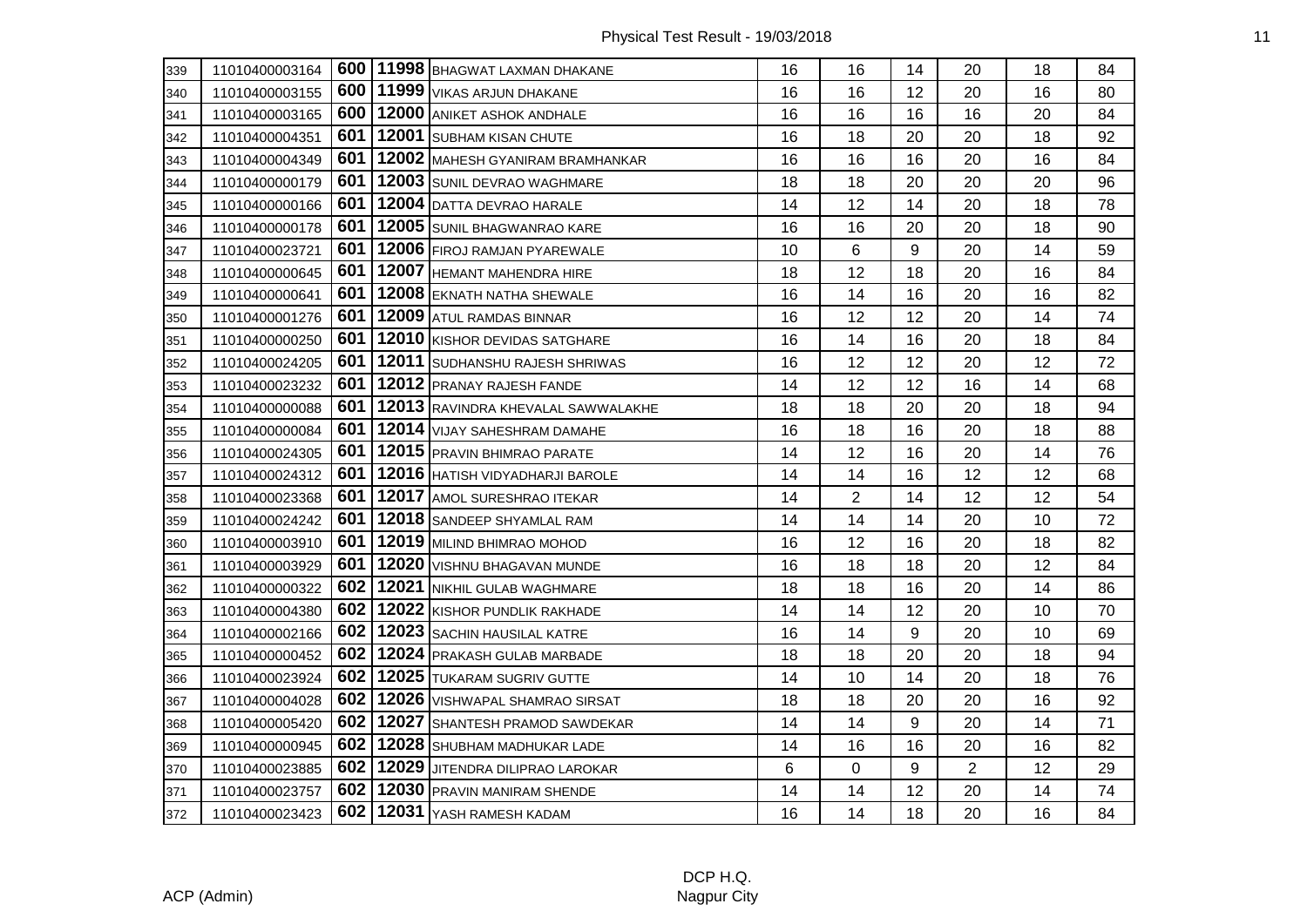| 373 | 11010400003239 |       | 602   12032 RAHUL RAJKUMAR KATORE    | $\overline{2}$ | 0              | 6  | 0        | 4  | 12 |
|-----|----------------|-------|--------------------------------------|----------------|----------------|----|----------|----|----|
| 374 | 11010400000447 | 602   | 12033 SHUBHAM BABARAO PAWAR          | 0              | 12             | 14 | 20       | 16 | 62 |
| 375 | 11010400000438 | 602 I | 12034 SHASHIPRAKASH GHANSHYAM RAI    | 16             | 16             | 20 | 20       | 20 | 92 |
| 376 | 11010400000444 | 602   | 12035 HIMANSHU PRAKASH DUBEY         | 16             | 16             | 18 | 20       | 20 | 90 |
| 377 | 11010400000437 | 602   | 12036 MANISH DIWAKAR TIWARI          | 16             | 18             | 18 | 20       | 18 | 90 |
| 378 | 11010400024211 | 602   | 12037 AKASH SHIVRAJ SHRIVAS          | 14             | 12             | 14 | 16       | 16 | 72 |
| 379 | 11010400024196 | 602   | 12038 NAITIK NAGORAO KUKADE          | 16             | 18             | 14 | 20       | 8  | 76 |
| 380 | 11010400003171 | 602   | 12039 GAURAV SHYAM MOHORKAR          | 16             | 14             | 16 | 20       | 16 | 82 |
| 381 | 11010400004582 | 602   | 12040 PRASHANT MAHADEV AVHAD         | 16             | 20             | 20 | 20       | 16 | 92 |
| 382 | 11010400004664 | 603   | 12041 SHUBHAM WAMAN KHUBALKAR        | 16             | 18             | 16 | 20       | 14 | 84 |
| 383 | 11010400005178 | 603   | 12042 SHARAD YADORAOJI WALODE        | 16             | 18             | 16 | 20       | 14 | 84 |
| 384 | 11010400023424 | 603   | 12043 BHAGAWAT DATTATRAY GARAT       | 16             | 14             | 20 | 20       | 20 | 90 |
| 385 | 11010400023651 | 603   | 12044 HITESH ASHOKRAO TANDULKAR      | 14             | 10             | 16 | 20       | 18 | 78 |
| 386 | 11010400024570 | 603   | 12045 SAGAR DINESH JAISWAL           | 18             | 16             | 20 | 20       | 20 | 94 |
| 387 | 11010400024571 | 603   | 12046 SHRIKANT DINESH JAISWAL        | 16             | 14             | 16 | 20       | 18 | 84 |
| 388 | 11010400024581 | 603   | 12047 PRANAY PRABHAKAR FUKTE         | 16             | 12             | 20 | 20       | 20 | 88 |
| 389 | 11010400024599 | 603   | 12048 SAGAR ASHOK NAGPURE            | 16             | 12             | 16 | 16       | 18 | 78 |
| 390 | 11010400024360 | 603   | 12049 KUNDLIK PRALHAD POLE           | 10             | 6              | 14 | 20       | 12 | 62 |
| 391 | 11010400001336 | 603   | 12050 RUPESH PRAMOD RAIBOLE          | 18             | 16             | 18 | 20       | 20 | 92 |
| 392 | 11010400000831 | 603   | 12051 DIPAK DILIP SHIVANKAR          | 10             | 10             | 14 | 20       | 14 | 68 |
| 393 | 11010400024031 | 603   | 12052 SANDIP REWANJI BANDHATE        | 10             | 12             | 6  | $\Omega$ | 14 | 42 |
| 394 | 11010400024311 | 603   | 12053 NAGESH RAMESH MESHRAM          | 14             | 14             | 16 | 20       | 12 | 76 |
| 395 | 11010400024299 | 603   | 12054 ROHAN ASHOK FULZELE            | $\overline{2}$ | $\overline{2}$ | 9  | 8        | 10 | 31 |
| 396 | 11010400001138 | 603   | 12055 AMOL DILIP HEROLE              | 10             | 12             | 9  | 20       | 12 | 63 |
| 397 | 11010400023223 | 603   | 12056 SAMAY SAWJI AMRUTE             | 14             | 12             | 16 | 20       | 12 | 74 |
| 398 | 11010400002335 | 603   | 12057 ASHISH MADHUKAR HATWAR         | 16             | 14             | 18 | 20       | 16 | 84 |
| 399 | 11010400004342 | 603   | 12058 TARUNKUMAR DILESHWAR SHARNAGAT | 16             | 20             | 20 | 20       | 12 | 88 |
| 400 | 11010400003863 | 603   | 12059 RAJESH BHAGAVAN JADHAO         | 16             | 14             | 16 | 20       | 14 | 80 |
| 401 | 11010400003891 | 603   | 12060 MILIND SHRIPAT WANKHADE        | 14             | 14             | 18 | 20       | 12 | 78 |
| 402 | 11010400023247 | 604   | 12061 VIJAY WAMANRAO DHULE           | 14             | 10             | 12 | 8        | 10 | 54 |
| 403 | 11010400004498 | 604   | 12062 RIKKI SHAMRAO BODHANKAR        | 16             | 14             | 18 | 20       | 14 | 82 |
| 404 | 11010400000694 | 604   | 12063 DILKHUSH ANNA GAJBHIYE         | 16             | 16             | 20 | 20       | 8  | 80 |
| 405 | 11010400002340 | 604   | 12064 AJAY NANDKISHOR GAWALI         | 14             | 12             | 20 | 20       | 16 | 82 |
| 406 | 11010400005153 | 604   | 12065 NARENDRA NARAYAN MASKE         | 18             | 16             | 18 | 20       | 16 | 88 |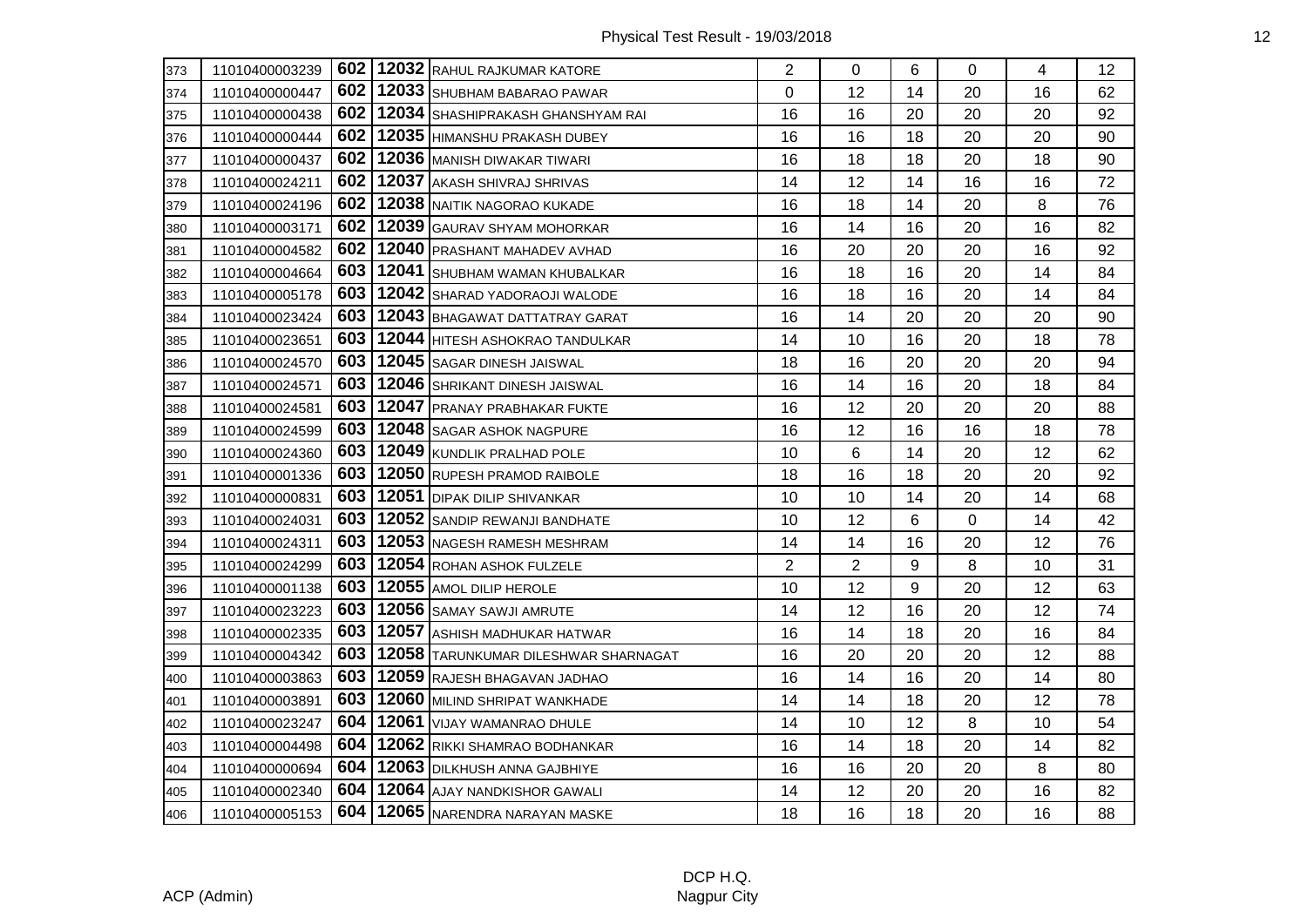| 407 | 11010400005144 |     | 604   12066 AKHIL DEVANANDJI BAGADE   | 10 | 12          | 12             | 16          | 10 | 60 |
|-----|----------------|-----|---------------------------------------|----|-------------|----------------|-------------|----|----|
| 408 | 11010400005160 | 604 | 12067 ASHISH RAJARAM SURYAWANSHI      | 14 | 12          | 18             | 20          | 16 | 80 |
| 409 | 11010400004130 | 604 | 12068 PRAKASH DILIP KUWAR             | 14 | 14          | 16             | 20          | 20 | 84 |
| 410 | 11010400002993 | 604 | 12069 RAHUL KISNA GHUGRE              | 16 | 14          | 18             | 20          | 18 | 86 |
| 411 | 11010400003028 | 604 | 12070 SONU MAROTI GHUGRE              | 18 | 14          | 20             | 20          | 18 | 90 |
| 412 | 11010400024057 | 604 | 12071 PRAFL JEEVAN THAKRE             | 14 | 12          | 9              | 20          | 14 | 69 |
| 413 | 11010400023807 | 604 | 12072 NIKHIL RUMAJI KAMDE             | 0  | $\mathbf 0$ | $\overline{0}$ | $\mathbf 0$ | 6  | 6  |
| 414 | 11010400023441 | 604 | 12073 SAGAR WASUDEO PADOLE            | 10 | 12          | 9              | 16          | 10 | 57 |
| 415 | 11010400003622 | 604 | 12074 CHANDRASHEKHAR RAJKUMAR MATEY   | 16 | 16          | 20             | 20          | 16 | 88 |
| 416 | 11010400004340 | 604 | 12075 LALITKUMAR RUPRAO THAKARE       | 16 | 16          | 18             | 20          | 16 | 86 |
| 417 | 11010400004333 | 604 | 12076 AMIT VIJAY HEDAOO               | 14 | 12          | 18             | 20          | 16 | 80 |
| 418 | 11010400005294 | 604 | 12077 SAGAR MAHADEV WADEKAR           | 14 | 16          | 20             | 20          | 18 | 88 |
| 419 | 11010400000849 | 604 | 12078 BHANUDAS VILAS JADHAV           | 14 | 16          | 20             | 20          | 18 | 88 |
| 420 | 11010400024029 | 604 | 12079 VISHAL PRADIP BAGHELE           | 16 | 16          | 20             | 20          | 18 | 90 |
| 421 | 11010400024101 | 604 | 12080 GAURAV TEJRAM THAKUR            | 16 | 18          | 16             | 20          | 14 | 84 |
| 422 | 11010400023803 | 605 | 12081 ANSHUL RAJENDRA ARMARKAR        | 14 | 12          | 18             | 20          | 14 | 78 |
| 423 | 11010400003289 | 605 | 12082 RAVIKANT PURUSHOTTAM KUMBHALKAR | 14 | 18          | 18             | 20          | 14 | 84 |
| 424 | 11010400023599 | 605 | 12083 DNYANESHWAR DHONDBA MUKADE      | 10 | 12          | 6              | 8           | 12 | 48 |
| 425 | 11010400024165 | 605 | 12084 RAVINDRA SURESHRAO BAGMARE      | 16 | 16          | 14             | 20          | 14 | 80 |
| 426 | 11010400024151 | 605 | 12085 DINESH BALIRAM FUNNE            | 16 | 14          | 16             | 20          | 14 | 80 |
| 427 | 11010400024082 | 605 | 12086 JAYESH ARUN BORSE               | 16 | 18          | 16             | 20          | 14 | 84 |
| 428 | 11010400003945 | 605 | 12087 GAJANAN NANDKISHOR KUTE         | 14 | 16          | 16             | 20          | 16 | 82 |
| 429 | 11010400003549 | 605 | 12088 DINESH BABAN CHANDANBATWE       | 14 | 16          | 9              | 20          | 18 | 77 |
| 430 | 11010400003550 | 605 | 12089 SHISHUPAL RAMBHAU BRAHMANKAR    | 16 | 16          | 20             | 20          | 20 | 92 |
| 431 | 11010400003552 | 605 | 12090 SWAPNIL RAMBHAU BRAHMANKAR      | 14 | 18          | 16             | 20          | 16 | 84 |
| 432 | 11010400001534 | 605 | 12091 PRANAY SURESHRAO DAMBHARE       | 14 | 10          | 12             | 8           | 14 | 58 |
| 433 | 11010400001533 | 605 | 12092 KARTIK SANJAY BHOYAR            | 10 | 10          | 6              | 8           | 16 | 50 |
| 434 | 11010400002374 | 605 | 12093 ANIL NAGORAO KUCHANWAR          | 14 | 14          | 9              | 20          | 16 | 73 |
| 435 | 11010400024600 | 605 | 12094 SWAPNIL SANJAY KACHEWAR         | 14 | 12          | 9              | 20          | 12 | 67 |
| 436 | 11010400003839 | 605 | 12095 DILIP SUBHASH CHAUDHARI         | 16 | 18          | 16             | 20          | 18 | 88 |
| 437 | 11010400001182 | 605 | 12096 NITESH UMAJI WADHAI             | 16 | 14          | 12             | 12          | 14 | 68 |
| 438 | 11010400001179 | 605 | 12097 ATUL BABURAO SONULE             | 16 | 18          | 16             | 20          | 16 | 86 |
| 439 | 11010400005660 | 605 | 12098 NIKHIL ANANDRAO RAMGIRKAR       | 16 | 18          | 20             | 20          | 16 | 90 |
| 440 | 11010400005026 | 605 | 12099 ASHISH KISANLAL PATLE           | 16 | 16          | 16             | 20          | 14 | 82 |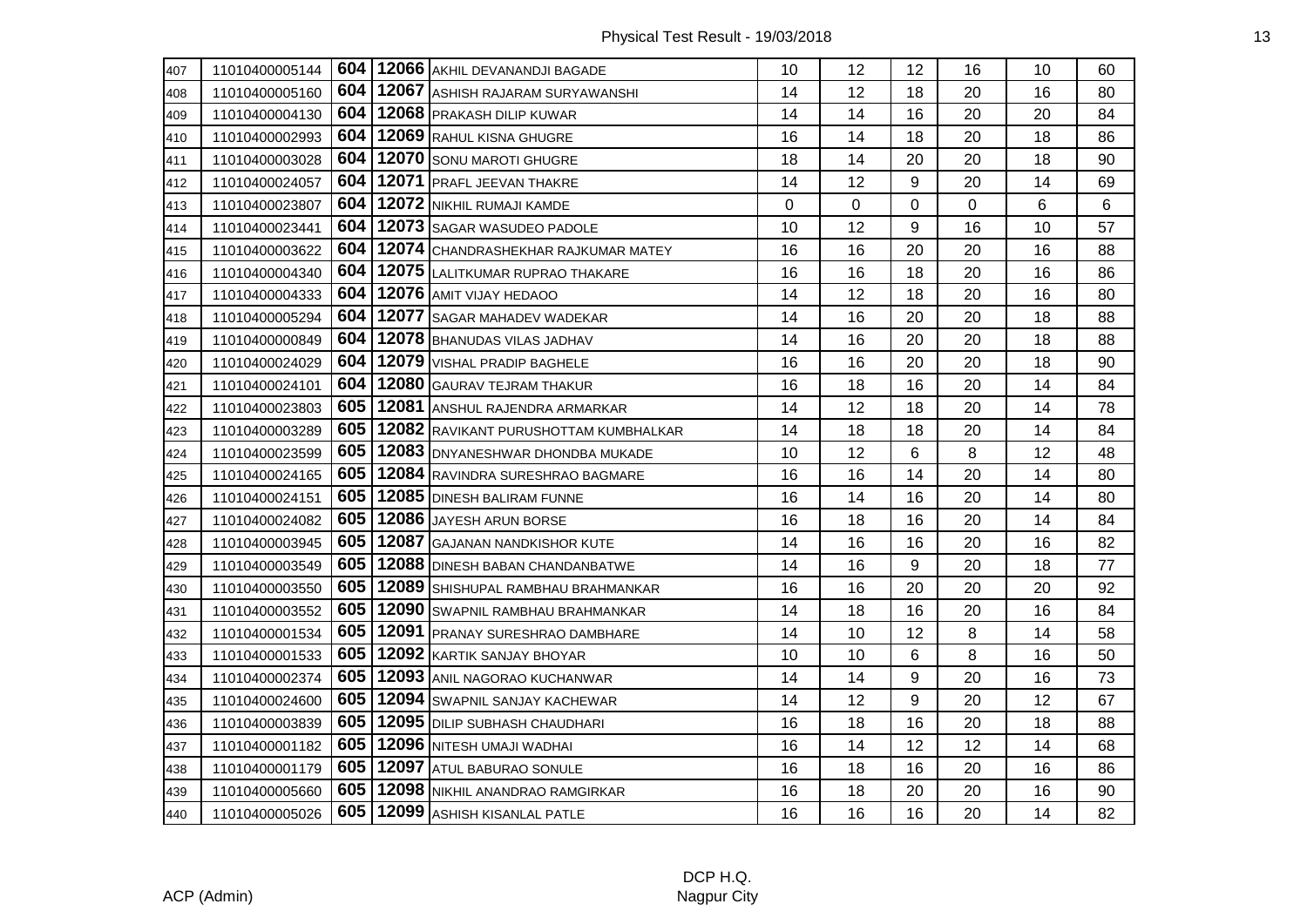| 441 | 11010400024453 |     | 605   12100   MOHAMMADDANISH SUBHAN SHARIF  | 10 | 10 | 9        | 20             | 10 <sup>1</sup> | 59 |
|-----|----------------|-----|---------------------------------------------|----|----|----------|----------------|-----------------|----|
| 442 | 11010400003277 |     | 606   12101   DHIRAJ DIWAKARRAO MOGARE      | 16 | 14 | 14       | 20             | 12              | 76 |
| 443 | 11010400001532 |     | 606   12102 ROSHAN ASHOKRAO MASNE           | 14 | 12 | 12       | 20             | 16              | 74 |
| 444 | 11010400004402 |     | 606   12103   PRAFULLA SUBHASH PATOND       | 14 | 12 | 12       | $\overline{4}$ | 14              | 56 |
| 445 | 11010400023625 |     | 606   12104 MUSTAK HASAN SHAIKH             | 14 | 0  | 9        | 8              | 10              | 41 |
| 446 | 11010400001141 |     | 606   12105   VINOD NARESH DHOBLE           | 16 | 16 | 18       | 20             | 18              | 88 |
| 447 | 11010400001152 |     | 606   12106 RAKESH BABAN HIWASE             | 16 | 14 | 18       | 20             | 12              | 80 |
| 448 | 11010400001202 |     | 606   12107   SAGAR SURESH MESHRAM          | 16 | 16 | 20       | 20             | 14              | 86 |
| 449 | 11010400024390 |     | 606   12108   DEEPAK MADHUKAR CHAUDHARI     | 6  | 6  | 6        | 4              | 8               | 30 |
| 450 | 11010400024239 |     | 606   12109   VISHAL RAMRAO SHIVANKAR       | 16 | 16 | 14       | 20             | 10              | 76 |
| 451 | 11010400001198 |     | 606   12110   SHAILESH BALKRUSHNA KUKDE     | 16 | 18 | 16       | 20             | 14              | 84 |
| 452 | 11010400003919 |     | 606   12111   PANKAJ RANGRAOJI KAPSE        | 18 | 16 | 20       | 20             | 16              | 90 |
| 453 | 11010400024476 |     | <b>606   12112   DIPAK VILAS GAWAI</b>      | 0  | 0  | 3        | $\overline{2}$ | 12              | 17 |
| 454 | 11010400003004 |     | 606   12113   LAHU DNYANOBA MARKE           | 16 | 20 | 14       | 20             | 14              | 84 |
| 455 | 11010400024392 |     | 606   12114   KAMAL MEHRABAN KAMBLE         | 16 | 10 | 16       | 20             | 12              | 74 |
| 456 | 11010400024420 |     | 606   12115   GANESH VITTHAL KEDARE         | 16 | 14 | 16       | 20             | 18              | 84 |
| 457 | 11010400023592 | 606 | 12116 MAHESH RATIRAMRAVJI DHULASE           | 18 | 18 | 20       | 20             | 16              | 92 |
| 458 | 11010400000761 |     | 606   12117   PAPPU SUGANDAS MESHRAM        | 10 | 6  | 9        | 4              | 12              | 41 |
| 459 | 11010400003684 |     | 606   12118   AVINASH SHESHARAO BOBDE       | 14 | 14 | 12       | 20             | 12              | 72 |
| 460 | 11010400003130 |     | 606   12119   VIKAS PRAKASH JAMEWAR         | 14 | 14 | 16       | 12             | 16              | 72 |
| 461 | 11010400003118 |     | 606   12120 RAJENDRA KAILAS CHANDURKAR      | 16 | 14 | 18       | 20             | 18              | 86 |
| 462 | 11010400023977 | 607 | 12121 AVINASH MAROTI SAMARTH                | 14 | 0  | 12       | 8              | 10              | 44 |
| 463 | 11010400023398 |     | 607   12122   SARANG PRAMOD SARVE           | 16 | 12 | 16       | 20             | 12              | 76 |
| 464 | 11010400001356 |     | 607   12123   SHUBHAM SANJAYRAO SHELKE      | 16 | 14 | 16       | 20             | 14              | 80 |
| 465 | 11010400001404 |     | 607   12124   TUSHAR GANESHRAO BELE         | 10 | 10 | $\Omega$ | 20             | 14              | 54 |
| 466 | 11010400005391 |     | 607   12125   SANTOSH CHANDRABHAN SAWDEKAR  | 14 | 14 | 16       | 16             | 16              | 76 |
| 467 | 11010400005561 | 607 | 12126 ASHWIN SAHEBRAO RATHOD                | 16 | 16 | 18       | 20             | 16              | 86 |
| 468 | 11010400005438 |     | 607   12127 NAHIM RASHID SHEKH              | 18 | 18 | 20       | 20             | 16              | 92 |
| 469 | 11010400005441 |     | 607   12128   PRASHIK BHIMRAO DAMODAR       | 16 | 14 | 18       | 20             | 20              | 88 |
| 470 | 11010400024564 | 607 | 12129 MAYUR SHRAWAN HAWARE                  | 10 | 12 | 12       | 12             | 12              | 58 |
| 471 | 11010400024034 |     | 607   12130   MOHANDAS DNYANESHWAR SONTAKKE | 16 | 18 | 20       | 20             | 12              | 86 |
| 472 | 11010400004580 | 607 | 12131 PRAVIN VISHNU AVHAD                   | 16 | 14 | 20       | 20             | 20              | 90 |
| 473 | 11010400004571 |     | 607   12132   KHANDU RAM HALE               | 16 | 14 | 18       | 20             | 20              | 88 |
| 474 | 11010400001896 |     | 607   12133   PRASHANT CHARANDAS CHOKHANDRE | 10 | 10 | 6        | 0              | 12              | 38 |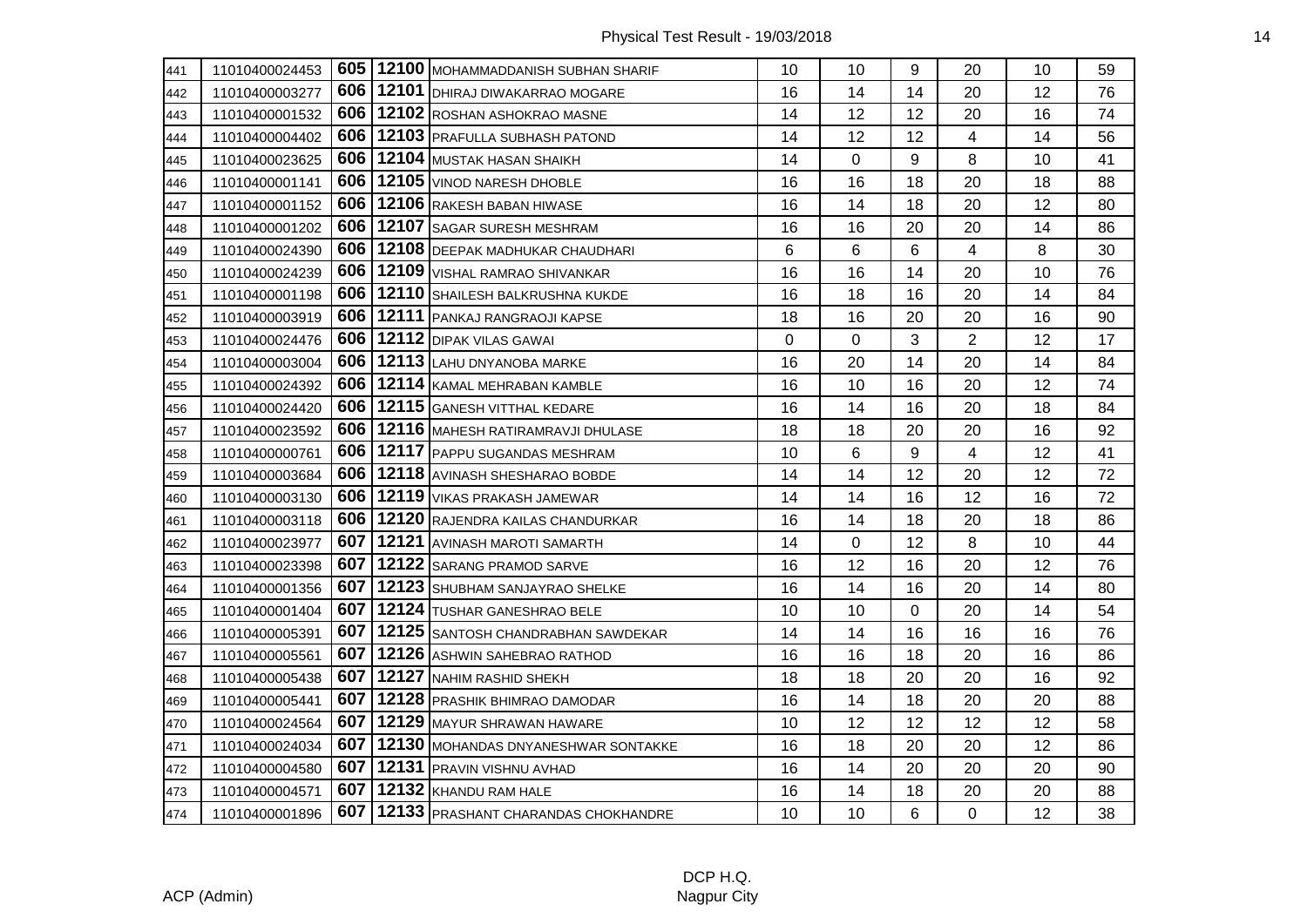| 475 | 11010400023461 |     | 607   12134 RAHUL JAYDEV BRAMHAKAR   | 16 | 16 | 16       | 20             | 16       | 84 |
|-----|----------------|-----|--------------------------------------|----|----|----------|----------------|----------|----|
| 476 | 11010400001759 | 607 | 12135 VINAY VIJAY PESHANE            | 16 | 12 | 16       | 20             | 14       | 78 |
| 477 | 11010400004848 | 607 | 12136 PRANAY RAVIKUMAR URADE         | 16 | 16 | 18       | 20             | 18       | 88 |
| 478 | 11010400000649 | 607 | 12137 DHARMENDRA MAINULAL ADAME      | 14 | 14 | 9        | 20             | 16       | 73 |
| 479 | 11010400024043 | 607 | 12138 DULBAJI SHIVAJI SURYAWANSHI    | 16 | 16 | 16       | 20             | 18       | 86 |
| 480 | 11010400024036 | 607 | 12139 TRIMUKH NARAYAN MENE           | 16 | 18 | 18       | 20             | 20       | 92 |
| 481 | 11010400024035 | 607 | 12140 PUNDLIK MADHAVRAO WAGHMARE     | 10 | 14 | 12       | 20             | 16       | 72 |
| 482 | 11010400005174 | 608 | 12141 RAVINDRA SHRAWAN WANJARI       | 16 | 16 | 20       | 20             | 16       | 88 |
| 483 | 11010400005171 | 608 | 12142 MOHIT KEWALRAM CHANODE         | 16 | 14 | 20       | 20             | 16       | 86 |
| 484 | 11010400004837 | 608 | 12143 PRASHANT NANAJI KAWALE         | 16 | 12 | 18       | 20             | 16       | 82 |
| 485 | 11010400002372 | 608 | 12144 PRADIP RAMCHANDRA KALE         | 18 | 18 | 3        | $\overline{2}$ | 16       | 57 |
| 486 | 11010400002373 | 608 | 12145 SACHIN NAMDEO BHOYAR           | 16 | 16 | 16       | 20             | 16       | 84 |
| 487 | 11010400000496 | 608 | 12146 PRAVINKUMAR RAMBHAU VAIDYA     | 14 | 10 | 14       | 20             | 18       | 76 |
| 488 | 11010400001643 | 608 | 12147 VILAS DNYANESHWAR HAJARE       | 16 | 16 | 16       | 20             | 18       | 86 |
| 489 | 11010400001640 | 608 | 12148 RADHESHYAM HARIBHAU SHENDE     | 18 | 18 | 20       | 20             | 12       | 88 |
| 490 | 11010400001646 | 608 | 12149 DIPAK SHRIKRUSHNA AMBILDHUKE   | 16 | 16 | 18       | 20             | 18       | 88 |
| 491 | 11010400001641 | 608 | 12150 HEMANT GANESHJI KALBANDE       | 14 | 14 | 14       | 20             | 14       | 76 |
| 492 | 11010400024313 | 608 | 12151 SAGAR NANDKISHORRAO DHAWALE    | 16 | 14 | 16       | 20             | 16       | 82 |
| 493 | 11010400003053 | 608 | 12152 KISHOR ARVIND RATHOD           | 18 | 14 | 20       | 20             | 18       | 90 |
| 494 | 11010400003049 | 608 | 12153 SHRIKRUSHAN SUDHAKAR MANGULKAR | 14 | 14 | 16       | 20             | 16       | 80 |
| 495 | 11010400001008 | 608 | 12154 ASHVIN VIJAY SULTANE           | 16 | 18 | 20       | 20             | 18       | 92 |
| 496 | 11010400001004 | 608 | 12155 BHARAT NAMDEO KHANDERAO        | 16 | 14 | 20       | 20             | 14       | 84 |
| 497 | 11010400005121 | 608 | 12156 AMAN SHITALAPRASAD MISHRA      | 16 | 16 | 18       | 20             | 12       | 82 |
| 498 | 11010400023248 | 608 | 12157 TUSHAR YOGESHWARJI REHPADE     | 14 | 16 | 14       | 12             | 10       | 66 |
| 499 | 11010400023976 | 608 | 12158 RAJESH MADHUKAR MOTGHARE       | 14 | 14 | 16       | 20             | 18       | 82 |
| 500 | 11010400005543 | 608 | 12159 AMJAD SARDAR PINJARI           | 16 | 18 | 20       | 20             | 18       | 92 |
| 501 | 11010400002019 | 608 | 12160 VAIBHAV VASANTA MESHRAM        | 16 | 16 | 20       | 20             | 14       | 86 |
| 502 | 11010400024157 | 609 | 12161 SHUBHAM GOVIND THAKUR          | 14 | 16 | 14       | 20             | 12       | 76 |
| 503 | 11010400024049 | 609 | 12162 SUNIL DEVARAJ RAUT             | 10 | 10 | 9        | 12             | 12       | 53 |
| 504 | 11010400024327 | 609 | 12163 PRATIK DATTATRY MUJUMALE       | 14 | 18 | 16       | 20             | 12       | 80 |
| 505 | 11010400001242 | 609 | 12164 VAIBHAV PRABHAKAR GANGAVANE    | 18 | 16 | $\Omega$ | 20             | $\Omega$ | 54 |
| 506 | 11010400001241 | 609 | 12165 SACHIN VITTHAL JAYBHAYE        | 14 | 16 | 12       | 20             | 14       | 76 |
| 507 | 11010400001452 | 609 | 12166 SURAJ UMASHANKAR YADAV         | 16 | 12 | 16       | 20             | 16       | 80 |
| 508 | 11010400023719 | 609 | 12167 RAJAT SANJAY SAHU              | 16 | 6  | 16       | 20             | 18       | 76 |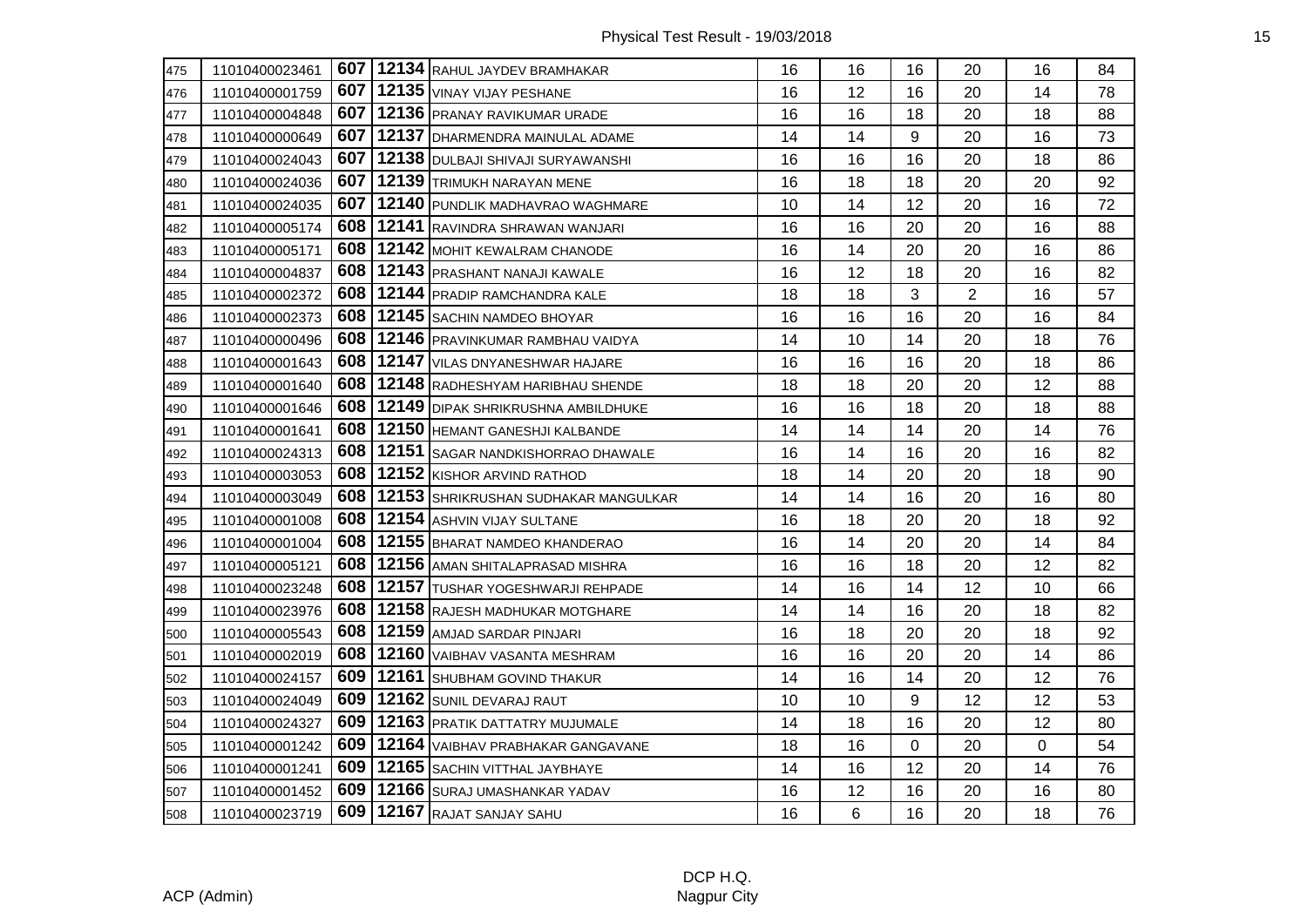| 509 | 11010400023874 |     | 609   12168   MAYUR DNYANESHWAR GAJBHIYE | 16 | 12 | 16 | 20             | 14             | 78 |
|-----|----------------|-----|------------------------------------------|----|----|----|----------------|----------------|----|
| 510 | 11010400000291 | 609 | 12169 PRAVIN TULSHIRAM KHEDKAR           | 14 | 14 | 9  | 20             | 10             | 67 |
| 511 | 11010400000498 | 609 | 12170 YOGESH HEMRAJ KUMERIYA             | 14 | 16 | 18 | 20             | 14             | 82 |
| 512 | 11010400001099 | 609 | 12171 SACHIN MAHADEO BHOYAR              | 14 | 16 | 9  | $\overline{4}$ | $\overline{0}$ | 43 |
| 513 | 11010400004659 | 609 | 12172 GOPAL BALASAHEB CHATE              | 16 | 18 | 20 | 20             | 18             | 92 |
| 514 | 11010400001994 | 609 | 12173 ROHIT DINESH BHOYAR                | 16 | 14 | 6  | 20             | 16             | 72 |
| 515 | 11010400001993 | 609 | 12174 MAYUR SHRIKRUSHNA KAMANE           | 16 | 18 | 20 | 20             | 12             | 86 |
| 516 | 11010400003309 | 609 | 12175 SAINATH DATTA WAGHMARE             | 18 | 20 | 20 | 20             | 16             | 94 |
| 517 | 11010400024450 | 609 | 12176 ANKUSH DNYANESHWAR KHANDEKAR       | 14 | 6  | 14 | 20             | 12             | 66 |
| 518 | 11010400023979 | 609 | 12177 MAHENDRA BABURAO SONULE            | 14 | 16 | 14 | 20             | 12             | 76 |
| 519 | 11010400000780 | 609 | 12178 AMOL CHINTAMAN BOBADE              | 18 | 18 | 20 | 20             | 18             | 94 |
| 520 | 11010400000777 | 609 | 12179 MILIND HARIBHAU NANDANWAR          | 16 | 16 | 16 | 20             | 18             | 86 |
| 521 | 11010400000778 | 609 | 12180 RAMESH SHANKAR SHENDE              | 16 | 14 | 18 | 20             | 20             | 88 |
| 522 | 11010400002672 | 610 | 12181 EKNATH SAKHARAM SHENDE             | 14 | 16 | 16 | 20             | 16             | 82 |
| 523 | 11010400003560 | 610 | 12182 SHUBHAM RAMESHWAR DEWAYE           | 16 | 18 | 18 | 20             | 14             | 86 |
| 524 | 11010400003561 | 610 | 12183 SATISHKUMAR RAMBHAU BUDHE          | 14 | 18 | 16 | 20             | 0              | 68 |
| 525 | 11010400002838 | 610 | 12184 SAJJAD SUBHAN CHOUDHARI            | 18 | 16 | 20 | 20             | 16             | 90 |
| 526 | 11010400023808 | 610 | 12185 VAIBHAV MADHUKAR TITIRMARE         | 14 | 18 | 16 | 20             | 8              | 76 |
| 527 | 11010400002429 | 610 | 12186 KISHOR RAMESH VARADE               | 14 | 14 | 14 | 20             | 14             | 76 |
| 528 | 11010400001014 |     | 610   12187   SHARUK SADIK SHAIKH        | 16 | 18 | 20 | 20             | 16             | 90 |
| 529 | 11010400001013 | 610 | 12188 VIKKI BALASAHEB SHINDE             | 16 | 18 | 20 | 20             | 14             | 88 |
| 530 | 11010400001030 | 610 | 12189 ANKOSH RAMCHANDRA WAGHMARE         | 16 | 14 | 18 | 20             | 14             | 82 |
| 531 | 11010400001865 | 610 | 12190 KUNAL KISHOR GUPTA                 | 14 | 10 | 18 | 20             | 14             | 76 |
| 532 | 11010400023344 | 610 | 12191 RAMESHWAR SUBHASH TULAJAPURE       | 16 | 14 | 18 | 20             | 18             | 86 |
| 533 | 11010400004011 | 610 | 12192 SHAILESH MOHAN SHINDEMESHRAM       | 14 | 10 | 18 | 20             | 12             | 74 |
| 534 | 11010400002604 | 610 | 12193 MAHESH SHRIRANG GIRATKAR           | 16 | 16 | 14 | 20             | 14             | 80 |
| 535 | 11010400003402 | 610 | 12194 PRAKASH MAHADEO PIDURKAR           | 18 | 16 | 18 | 20             | 14             | 86 |
| 536 | 11010400003403 | 610 | 12195 VIKAS MAHADEO PIDURKAR             | 16 | 14 | 18 | 20             | 18             | 86 |
| 537 | 11010400004126 | 610 | 12196 SACHIN GOKULDAS PARKHI             | 16 | 16 | 20 | 20             | 18             | 90 |
| 538 | 11010400004078 | 610 | 12197 GAURAV DILIP CHITTALWAR            | 16 | 14 | 20 | 20             | 18             | 88 |
| 539 | 11010400003395 | 610 | 12198 RAJU BHAURAO NIRGUDWAR             | 18 | 16 | 20 | 20             | 20             | 94 |
| 540 | 11010400003442 | 610 | 12199 ANUP WASUDEO TURANKAR              | 14 | 12 | 16 | 20             | 18             | 80 |
| 541 | 11010400001907 |     | 610   12200   DHIRAJ GANGADHAR YEDLAWAR  | 16 | 14 | 16 | 20             | 16             | 82 |
| 542 | 11010400003857 | 611 | 12201 VISHNU ANKUSH KANTODE              | 16 | 12 | 16 | 20             | 16             | 80 |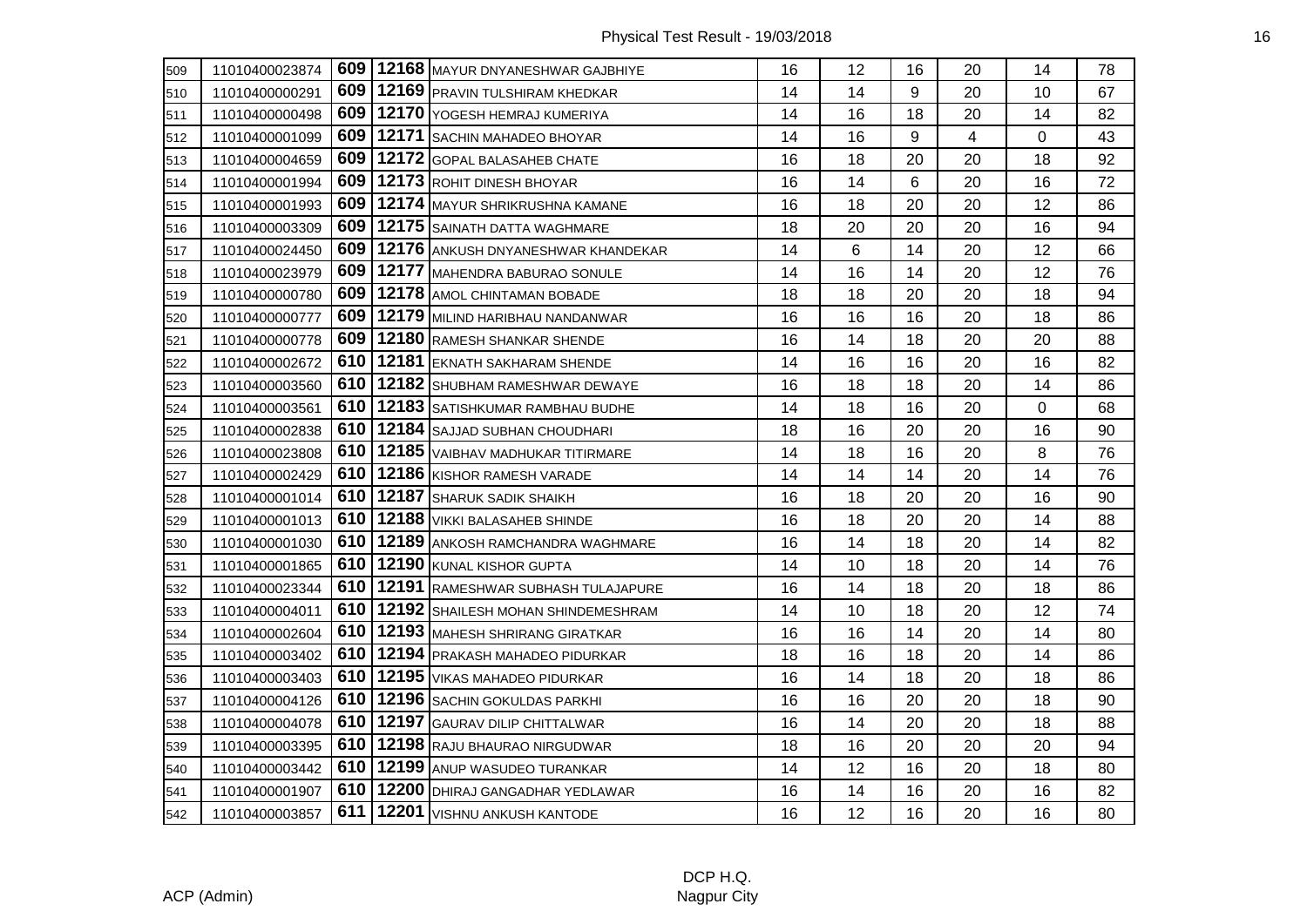| 543 | 11010400023396 |     | 611   12202 ANIKET SUBHASH THAVAKAR         | 10             | 14 | 6         | 20             | 10 | 60 |
|-----|----------------|-----|---------------------------------------------|----------------|----|-----------|----------------|----|----|
| 544 | 11010400003680 |     | 611   12203   PRAVIN SURESHRAO REWATKAR     | 14             | 16 | 14        | 20             | 12 | 76 |
| 545 | 11010400023837 | 611 | 12204 AKASH JIVANRAO MAHAJAN                | 16             | 14 | 14        | 20             | 18 | 82 |
| 546 | 11010400023849 | 611 | 12205 YOGESH PUNYAVANRAO BHOYAR             | 14             | 16 | 16        | 20             | 16 | 82 |
| 547 | 11010400003500 | 611 | 12206 NILESH RAMDAS AMLE                    | 14             | 12 | 16        | 12             | 18 | 72 |
| 548 | 11010400000506 | 611 | 12207 HORILAL CHINDHU NARWRE                | 6              | 0  | 6         | 0              | 10 | 22 |
| 549 | 11010400023348 | 611 | 12208 PALASH RAJU PATIL                     | 14             | 14 | 9         | 20             | 12 | 69 |
| 550 | 11010400023695 | 611 | 12209 ROHIT PRAKASH LOKHANDE                | 6              | 0  | 6         | 0              | 10 | 22 |
| 551 | 11010400023969 | 611 | 12210 NITIN BHIMRAO DHURANDHAR              | 14             | 10 | 9         | 20             | 12 | 65 |
| 552 | 11010400005060 | 611 | 12211 PRATIK VINODRAO PARULKAR              | 14             | 12 | 9         | 20             | 14 | 69 |
| 553 | 11010400003397 | 611 | 12212 KALESHWAR DAULAT NEWARE               | 14             | 14 | 9         | 20             | 12 | 69 |
| 554 | 11010400024152 | 611 | 12213 DIPAK NAMOD ZODAPE                    | $\overline{2}$ | 0  | 3         | 0              | 10 | 15 |
| 555 | 11010400023462 | 611 | 12214 VICKY RAMBHAU INGLE                   | 14             | 12 | 12        | 8              | 8  | 54 |
| 556 | 11010400023598 |     | 611   12215   SUMEDH GAUTAM WANKHADE        | 14             | 6  | 6         | 0              | 10 | 36 |
| 557 | 11010400000045 |     | 611   12216   SANJAY DEVJI WALKE            | 16             | 16 | 16        | 20             | 14 | 82 |
| 558 | 11010400003798 | 611 | 12217 AVINASH DEVRAO BHOYAR                 | 14             | 16 | 14        | 20             | 16 | 80 |
| 559 | 11010400003796 | 611 | 12218 VIKAS KHANDOJI FISKE                  | 14             | 16 | 12        | 20             | 14 | 76 |
| 560 | 11010400023542 | 611 | 12219 ZUBER RAIMUDIN ANSARI                 | 16             | 14 | $\pmb{0}$ | 20             | 18 | 68 |
| 561 | 11010400023656 |     | 611   12220   PRASHANT BABULAL KHADE        | 16             | 12 | 9         | $\overline{2}$ | 4  | 43 |
| 562 | 11010400004524 |     | 612   12221   HARICHANDRA DHONDU WAGHADE    | 16             | 14 | 18        | 20             | 16 | 84 |
| 563 | 11010400024044 |     | 612   12222   TUKARAM BHUJANG HIRVE         | 16             | 16 | 18        | 20             | 16 | 86 |
| 564 | 11010400024668 | 612 | 12223 SHUBHAM KUMAR DHINDE                  | 14             | 10 | 12        | 16             | 14 | 66 |
| 565 | 11010400023729 |     | 612   12224   SHUBHAM YASHVANTRAO NAGARGOJE | 16             | 14 | 9         | 20             | 18 | 77 |
| 566 | 11010400024173 |     | 612   12225   RAVI BHAURAO MORE             | 14             | 14 | 14        | 20             | 14 | 76 |
| 567 | 11010400024158 |     | 612   12226 GAJANAN LAXMAN ASOLKAR          | 14             | 14 | 16        | 20             | 20 | 84 |
| 568 | 11010400003434 |     | 612   12227 SANDIP KHUSHAL DEWALKAR         | 18             | 16 | 20        | 20             | 18 | 92 |
| 569 | 11010400003387 | 612 | 12228 GANESH SHANKAR DAWARE                 | 14             | 16 | 16        | 20             | 18 | 84 |
| 570 | 11010400003392 |     | 612   12229 SANDIP PANDURANG SATPUTE        | 16             | 18 | 20        | 20             | 16 | 90 |
| 571 | 11010400004733 |     | 612   12230 RAHUL SHANKAR PUND              | 16             | 14 | 16        | 20             | 18 | 84 |
| 572 | 11010400001220 |     | 612   12231   SAGAR DNYANESHWAR PATIL       | 16             | 14 | 16        | 16             | 20 | 82 |
| 573 | 11010400001216 | 612 | 12232 SACHIN SUNIL PATIL                    | 16             | 16 | 18        | 20             | 18 | 88 |
| 574 | 11010400001219 | 612 | 12233 GANESH SURESH DHANGAR                 | 16             | 18 | 16        | 20             | 16 | 86 |
| 575 | 11010400001218 |     | 612   12234 ANIL ABHIMAN SONAWANE           | 16             | 16 | 18        | 20             | 18 | 88 |
| 576 | 11010400024186 | 612 | 12235 SANKET BHASKAR BELEKAR                | 6              | 6  | 9         | 0              | 10 | 31 |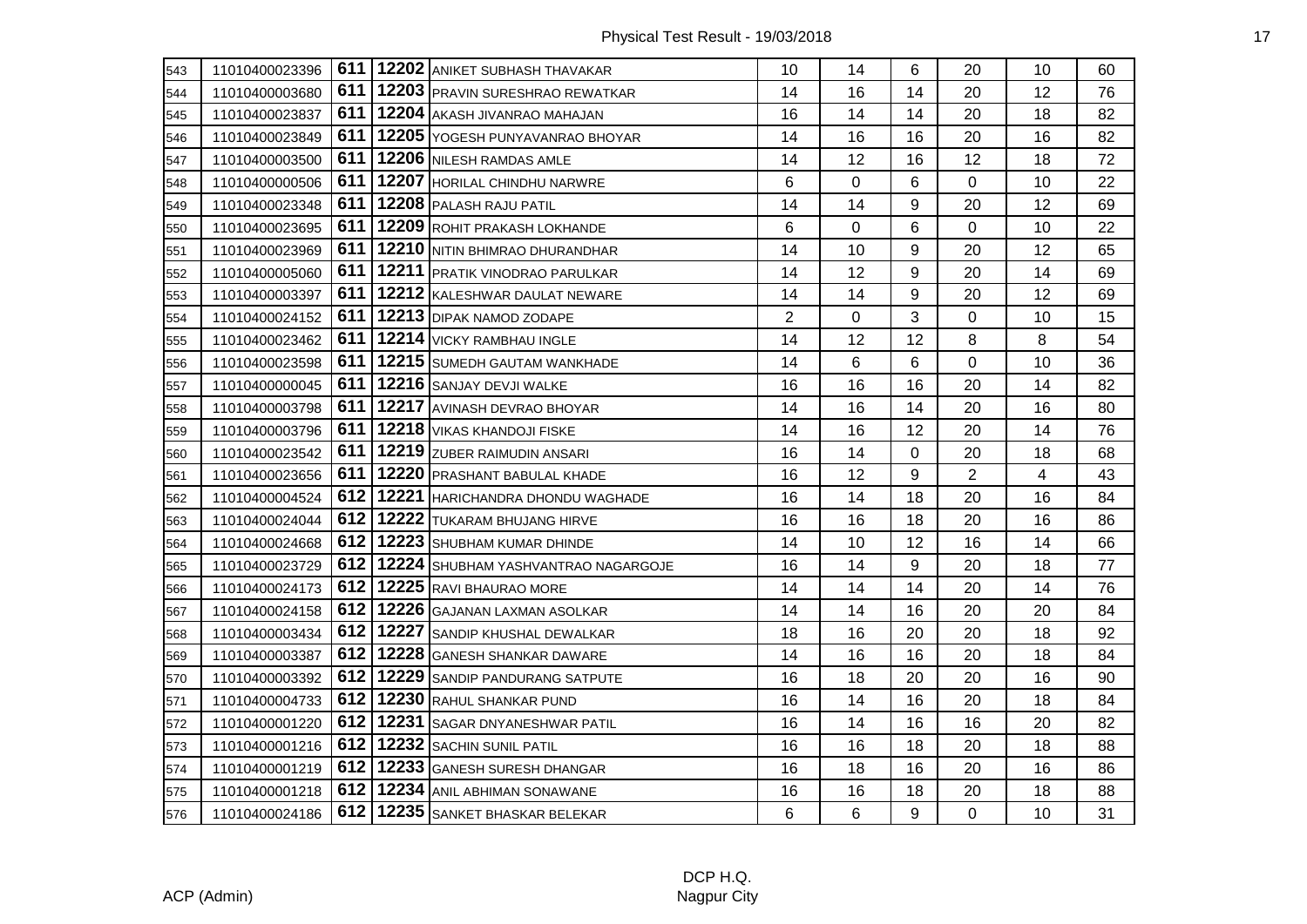| 577 | 11010400024618 |       | 612   12236   PAWAN BHASKARJI SHATPALKAR    | 18 | 14 | 16       | 20 | 16 | 84 |
|-----|----------------|-------|---------------------------------------------|----|----|----------|----|----|----|
| 578 | 11010400002739 |       | 612   12237 NILESH MAROTI YETRE             | 16 | 14 | $\Omega$ | 20 | 12 | 62 |
| 579 | 11010400002740 |       | 612   12238 VIJAY KAPILKUMAR PATIL          | 14 | 16 | 12       | 20 | 16 | 78 |
| 580 | 11010400024256 |       | 612   12239   PAVAN PANDURANG CHAVAN        | 16 | 16 | 18       | 20 | 18 | 88 |
| 581 | 11010400024219 |       | 612   12240   VISHAL DATTA SURATKAR         | 14 | 12 | 14       | 20 | 14 | 74 |
| 582 | 11010400003956 |       | 613   12241 MILIND BABURAO BHOJANE          | 16 | 16 | 16       | 20 | 16 | 84 |
| 583 | 11010400005595 |       | 613   12242   DHAMMADIP RAJKUMAR KAMBLE     | 14 | 12 | 9        | 20 | 12 | 67 |
| 584 | 11010400004950 | 613 I | 12243 RAHUL RAMESHRAO BHONDE                | 16 | 16 | 12       | 20 | 12 | 76 |
| 585 | 11010400023314 |       | 613   12244 AVINASH NARENDRA KHADILKAR      | 16 | 14 | 18       | 20 | 18 | 86 |
| 586 | 11010400023321 |       | 613   12245   VINOD RAMESH POLOJWAR         | 16 | 16 | 20       | 20 | 16 | 88 |
| 587 | 11010400023286 |       | 613   12246   SURAJ BHASKAR JAMBHULKAR      | 16 | 16 | 16       | 20 | 16 | 84 |
| 588 | 11010400023308 |       | 613   12247 AMOL ANKUSH KUTTARMARE          | 16 | 12 | 18       | 20 | 16 | 82 |
| 589 | 11010400023341 | 613 I | 12248 PRASANNA DASHRAT DHAKATE              | 16 | 14 | 9        | 20 | 14 | 73 |
| 590 | 11010400023426 |       | 613   12249 ANAND DEVRAM CHOUDHARI          | 16 | 18 | 12       | 20 | 16 | 82 |
| 591 | 11010400023376 |       | 613   12250   DIPAK TEKCHAND CHOUHAN        | 16 | 18 | 16       | 20 | 14 | 84 |
| 592 | 11010400023817 |       | 613   12251   MANISH TIKAMSINGH KATRE       | 14 | 18 | 18       | 20 | 16 | 86 |
| 593 | 11010400023484 |       | 613   12252 ROSHAN GAJANANRAO NAGPURE       | 14 | 12 | 14       | 12 | 14 | 66 |
| 594 | 11010400023582 |       | 613   12253 RAKESH RADHESHAM TARONE         | 18 | 16 | 16       | 20 | 16 | 86 |
| 595 | 11010400000921 |       | 613   12254   MANGESH RATIRAM UIKEY         | 16 | 14 | 16       | 20 | 12 | 78 |
| 596 | 11010400000914 |       | 613   12255   SAGAR DILIP THUNE             | 16 | 20 | 16       | 20 | 14 | 86 |
| 597 | 11010400023841 |       | 613   12256   PRABHU RAMCHANDRA DHAKNE      | 16 | 18 | 20       | 20 | 18 | 92 |
| 598 | 11010400023840 | 613   | 12257 GANESH ROHIDASRAO DHAKNE              | 16 | 20 | 20       | 20 | 20 | 96 |
| 599 | 11010400004895 |       | 613   12258 JAGDISH VIJAY GHYAR             | 16 | 14 | 18       | 20 | 20 | 88 |
| 600 | 11010400004893 |       | 613   12259   PRAVIN GANESH RATHOD          | 16 | 16 | 16       | 20 | 20 | 88 |
| 601 | 11010400004894 |       | 613   12260 RAHUL JIBHAU SHEJWAL            | 18 | 18 | 20       | 20 | 20 | 96 |
| 602 | 11010400023310 |       | 614   12261   HANSARAJ BUDHAJI WADHAI       | 16 | 16 | 16       | 20 | 14 | 82 |
| 603 | 11010400023691 | 614   | 12262 NAWAZELAHI YUSUF MOHAMMAD             | 16 | 12 | 14       | 20 | 18 | 80 |
| 604 | 11010400023682 | 614 I | 12263 RAHIL JAMIL MOHAMMAD                  | 16 | 14 | 18       | 20 | 16 | 84 |
| 605 | 11010400002414 |       | 614   12264 ANKUSH SHIVAJI GADKAR           | 14 | 16 | 14       | 20 | 14 | 78 |
| 606 | 11010400002422 |       | 614   12265   SANGAMESHWAR VISHVANATH GUTTE | 14 | 10 | 16       | 20 | 14 | 74 |
| 607 | 11010400004393 |       | 614   12266 RAJESH RADHESHAM WADHAI         | 16 | 14 | 14       | 20 | 16 | 80 |
| 608 | 11010400004617 |       | 614   12267 RAHUL BUDHARAM KAMBLE           | 16 | 18 | 20       | 20 | 18 | 92 |
| 609 | 11010400023282 |       | 614   12268 RAJANNA LAXMISWAMI ATTELA       | 16 | 18 | 18       | 20 | 14 | 86 |
| 610 | 11010400023288 |       | 614   12269 RAJESH MADANAYYA RAMTEKE        | 14 | 16 | 16       | 20 | 14 | 80 |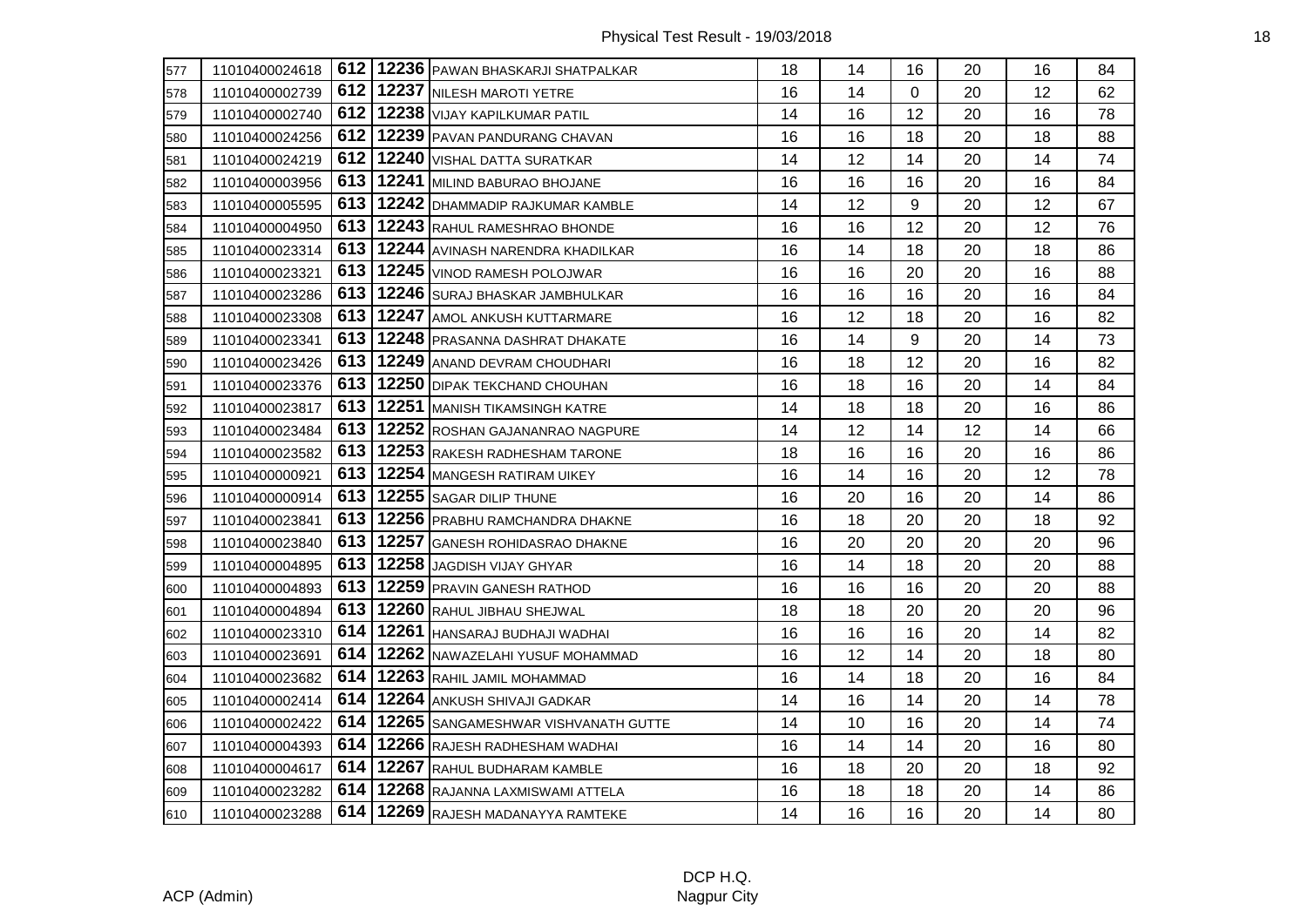| 611 | 11010400000737 |  | 614   12270 RUSHIKESH RAMESH SARODE            | 14             | 12 <sup>2</sup> | 12 <sup>°</sup> | 20 | 14 | 72 |
|-----|----------------|--|------------------------------------------------|----------------|-----------------|-----------------|----|----|----|
| 612 | 11010400023819 |  | 614   12271 RAGHUNATH PRABHAKARRAO INGOLE      | 14             | 10              | 9               | 20 | 14 | 67 |
| 613 | 11010400002001 |  | 614   12272 PRANIT GOVINDA BHIOGADE            | 18             | 12              | 18              | 20 | 18 | 86 |
| 614 | 11010400000491 |  | 614   12273   VIJAY RAMKRUSHANA CHOUDHARI      | 14             | 12              | 12              | 16 | 12 | 66 |
| 615 | 11010400001926 |  | 614   12274 KISHOR HIRAMAN WAGHMARE            | 16             | 14              | 18              | 20 | 16 | 84 |
| 616 | 11010400002643 |  | 614   12275   GAURAV ASHOKRAO SHIRBHATE        | 10             | 14              | 9               | 20 | 8  | 61 |
| 617 | 11010400003146 |  | 614   12276   BALAJI LIMBAJI GHUGE             | 16             | 16              | 18              | 20 | 20 | 90 |
| 618 | 11010400024142 |  | 614   12277 ROHIT UMRAJ SHAHARE                | $\overline{2}$ | $\overline{2}$  | 0               | 4  | 6  | 14 |
| 619 | 11010400023589 |  | 614   12278 ABHISHEK BANDU RAUT                | 10             | 14              | 14              | 20 | 12 | 70 |
| 620 | 11010400003862 |  | 614   12279   PRASHANT SUDHAKARRAO GHOGARE     | 16             | 14              | 16              | 20 | 16 | 82 |
| 621 | 11010400024204 |  | 614   12280 SUBODH DNYANESHWAR PATIL           | 16             | 12              | $\mathbf 0$     | 20 | 14 | 62 |
| 622 | 11010400005150 |  | 615   12281   HARSHAL PRALHAD JAGNALE          | 16             | 20              | 20              | 20 | 18 | 94 |
| 623 | 11010400005149 |  | 615   12282   VIKASH BALAJI BORKAR             | 16             | 18              | 14              | 20 | 20 | 88 |
| 624 | 11010400005148 |  | 615   12283   SHAILESH PRABHAKAR DHONGE        | 18             | 16              | 20              | 20 | 18 | 92 |
| 625 | 11010400005151 |  | 615   12284   MOHMADSALMAN SHEIKHBABBU KURESHI | 18             | 16              | 18              | 20 | 20 | 92 |
| 626 | 11010400005143 |  | 615   12285 IMRAN SHEIKHBABBU KURESHI          | 18             | 16              | 18              | 20 | 20 | 92 |
| 627 | 11010400024444 |  | 615   12286 NAGENDRA RAJENDRARAO HATEKAR       | 14             | 12              | 12              | 20 | 16 | 74 |
| 628 | 11010400000663 |  | 615   12287 HANUMAN DAGDUBA KAMBLE             | 16             | 16              | 14              | 20 | 14 | 80 |
| 629 | 11010400001380 |  | 615   12288 PURUSHOTTAM SANTOSH JADHAO         | 10             | 10              | $\Omega$        | 20 | 16 | 56 |
| 630 | 11010400024357 |  | 615   12289   PRAJWAL RAJU AMRUTKAR            | 10             | 14              | $\Omega$        | 20 | 12 | 56 |
| 631 | 11010400023916 |  | 615   12290   SATISH GANESH ZANZAD             | 16             | 16              | 16              | 20 | 18 | 86 |
| 632 | 11010400002873 |  | 615   12291   IMRAN IBRAHIM SHAIKH             | 18             | 16              | 20              | 20 | 18 | 92 |
| 633 | 11010400002864 |  | 615   12292   SARFARAJ MUSTAFA MOHMAD          | 16             | 12              | 16              | 20 | 18 | 82 |
| 634 | 11010400003133 |  | 615   12293 AJARODIN KHADIR SHEKH              | 14             | 14              | 14              | 20 | 14 | 76 |
| 635 | 11010400002867 |  | 615   12294   IQBAL TAHEJEEB SHAIKH            | 18             | 16              | 20              | 20 | 20 | 94 |
| 636 | 11010400002840 |  | 615   12295 RUSTUM GAFAR SHAIKH                | 16             | 16              | 16              | 20 | 18 | 86 |
| 637 | 11010400001964 |  | 615   12296 CHANDRAKANT AMBADAS WANKHADE       | 14             | 12              | 12              | 20 | 14 | 72 |
| 638 | 11010400003232 |  | 615   12297 CHETAN RAJU NAGPURE                | 14             | 14              | 6               | 20 | 10 | 64 |
| 639 | 11010400023381 |  | 615   12298   BALIRAM MANGLIRAM BAHE           | 16             | 16              | 14              | 20 | 10 | 76 |
| 640 | 11010400004883 |  | 615   12299 ABHILASH VIJAY KOLHE               | 18             | 16              | 20              | 20 | 14 | 88 |
| 641 | 11010400000350 |  | 615   12300 ASHOK DNYANBA TURUKMANE            | 14             | 16              | 14              | 20 | 12 | 76 |
| 642 | 11010400002334 |  | 616   12301 GANESH MADHAV ANCHEWAR             | 18             | 14              | 18              | 20 | 18 | 88 |
| 643 | 11010400023657 |  | 616   12302   MANOJ BHEEMRAO SHINDE            | 10             | 14              | 9               | 20 | 14 | 67 |
| 644 | 11010400002332 |  | 616   12303 NAGESH SAMBHAJI ANCHEWAR           | 10             | 14              | 9               | 8  | 12 | 53 |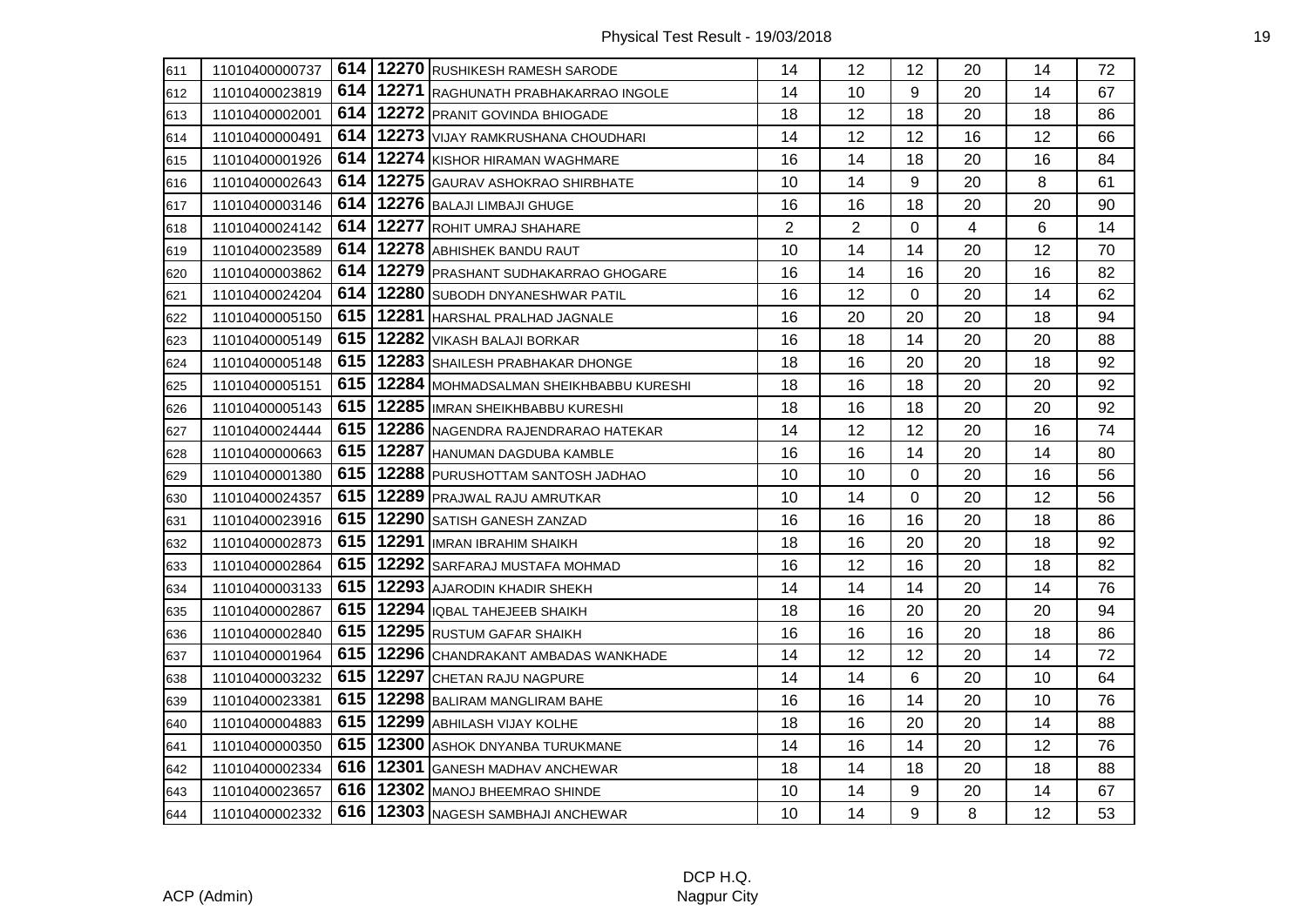| 645 | 11010400001867 |       | 616   12304   MANISH BHOLARAM DHOTRE      | 14             | 14             | 16 | 20             | 14 | 78 |
|-----|----------------|-------|-------------------------------------------|----------------|----------------|----|----------------|----|----|
| 646 | 11010400001870 |       | 616   12305   AJAY KALYA BELKAR           | 16             | 16             | 18 | 20             | 20 | 90 |
| 647 | 11010400023996 | 616   | 12306 ROSHAN DADARAO KAWALE               | 18             | 18             | 20 | 20             | 18 | 94 |
| 648 | 11010400024445 |       | 616   12307   DINESHKUMAR LALSINGH UEKEY  | 6              | $\overline{2}$ | 6  | $\overline{2}$ | 10 | 26 |
| 649 | 11010400001167 | 616   | 12308 PANKAJ ANANDRAO WANJARI             | 16             | 16             | 18 | 16             | 18 | 84 |
| 650 | 11010400023926 | 616   | 12309 VASUDEV DAGDUBA BHAVATE             | 16             | 16             | 16 | 20             | 18 | 86 |
| 651 | 11010400023539 | 616   | 12310 NITESH KESHAV ALATE                 | 18             | 18             | 20 | 20             | 20 | 96 |
| 652 | 11010400001673 | 616   | 12311 UMESH NANDKISHOR RAUT               | 16             | 16             | 18 | 20             | 18 | 88 |
| 653 | 11010400023963 |       | 616   12312   PANKAJ MADANLALGI BHONDEKAR | 16             | 10             | 14 | 12             | 16 | 68 |
| 654 | 11010400001676 | 616   | 12313 RAJENDRAKUMAR OMPRAKASH CHANDEKAR   | 16             | 16             | 18 | 20             | 14 | 84 |
| 655 | 11010400023419 | 616   | 12314 ANIKET RAJKUMAR NIKOSE              | $\overline{2}$ | 10             | 6  | 8              | 10 | 36 |
| 656 | 11010400002981 | 616   | 12315 KUNDAN ASHOK KOLI                   | 16             | 12             | 18 | 20             | 16 | 82 |
| 657 | 11010400024367 | 616   | 12316 SANKET PRAVIN HIREKHAN              | 0              | 0              | 0  | 0              | 8  | 8  |
| 658 | 11010400000684 |       | 616   12317 RAHUL SUKHLAL PANDIT          | 10             | 14             | 12 | 16             | 14 | 66 |
| 659 | 11010400023279 |       | 616   12318 NIKHIL JAGANNATH DAHAKE       | 6              | 0              | 9  | 0              | 6  | 21 |
| 660 | 11010400004952 | 616   | 12319 PARVEJ YUSUFKHAN PATHAN             | 10             | 12             | 14 | 20             | 0  | 56 |
| 661 | 11010400004947 | 616   | 12320 ATUL DHANUJI PARATE                 | 6              | 0              | 9  | 20             | 20 | 55 |
| 662 | 11010400000810 | 617 l | 12321 RAJESH BALIRAM JADHAO               | 14             | 14             | 18 | 12             | 16 | 74 |
| 663 | 11010400004185 |       | 617   12322 CHANDRAKANT SURESH MESHRAM    | 10             | 6              | 12 | 12             | 12 | 52 |
| 664 | 11010400000616 |       | 617   12323   PRAVIN RAM RANDIVE          | 16             | 20             | 16 | 20             | 18 | 90 |
| 665 | 11010400024189 | 617   | 12324 BADAL DULAL SADAK                   | 16             | 14             | 18 | 20             | 14 | 82 |
| 666 | 11010400000890 | 617   | 12325 ASHISH CHANDRAKANT NAGPURE          | 16             | 12             | 18 | 20             | 14 | 80 |
| 667 | 11010400000888 | 617   | 12326 RAHUL CHANDRAKANT NAGPURE           | 18             | 16             | 20 | 20             | 20 | 94 |
| 668 | 11010400000892 | 617   | 12327 BHUSHAN DNYANESHWAR GIRDE           | 6              | 14             | 0  | 20             | 16 | 56 |
| 669 | 11010400024663 | 617 l | 12328 ABHISHEK RAMAKANT PANDEY            | $\overline{2}$ | 0              | 6  | $\overline{2}$ | 12 | 22 |
| 670 | 11010400024234 | 617   | 12329 SANDIP CHAGAN CHAVAN                | 14             | 14             | 12 | 20             | 10 | 70 |
| 671 | 11010400023259 | 617   | 12330 PRAFUL BALIRAM NIMJE                | 14             | 12             | 14 | 20             | 8  | 68 |
| 672 | 11010400024395 | 617   | 12331 RUNAL MANOHAR NARNAWARE             | 6              | 10             | 3  | 16             | 8  | 43 |
| 673 | 11010400023602 | 617   | 12332 AKASH SURESH MISHRA                 | 0              | 0              | 0  | 0              | 10 | 10 |
| 674 | 11010400002547 | 617   | 12333 SURAJ BHIMRAO PALANGE               | 10             | 14             | 14 | 20             | 16 | 74 |
| 675 | 11010400001644 | 617   | 12334 VIRENDRA BABUSING RATHOD            | 14             | 16             | 16 | 20             | 12 | 78 |
| 676 | 11010400000657 | 617   | 12335 BHAGWAT BHIMRAJ BARSE               | 14             | 14             | 14 | 20             | 12 | 74 |
| 677 | 11010400023612 | 617 l | 12336 DHAMMARAKSHIT KISANJI GAJBHIYE      | 14             | 16             | 16 | 20             | 14 | 80 |
| 678 | 11010400001239 | 617   | 12337 ASHISH KISAN BORKAR                 | $\overline{2}$ | 6              | 3  | 0              | 10 | 21 |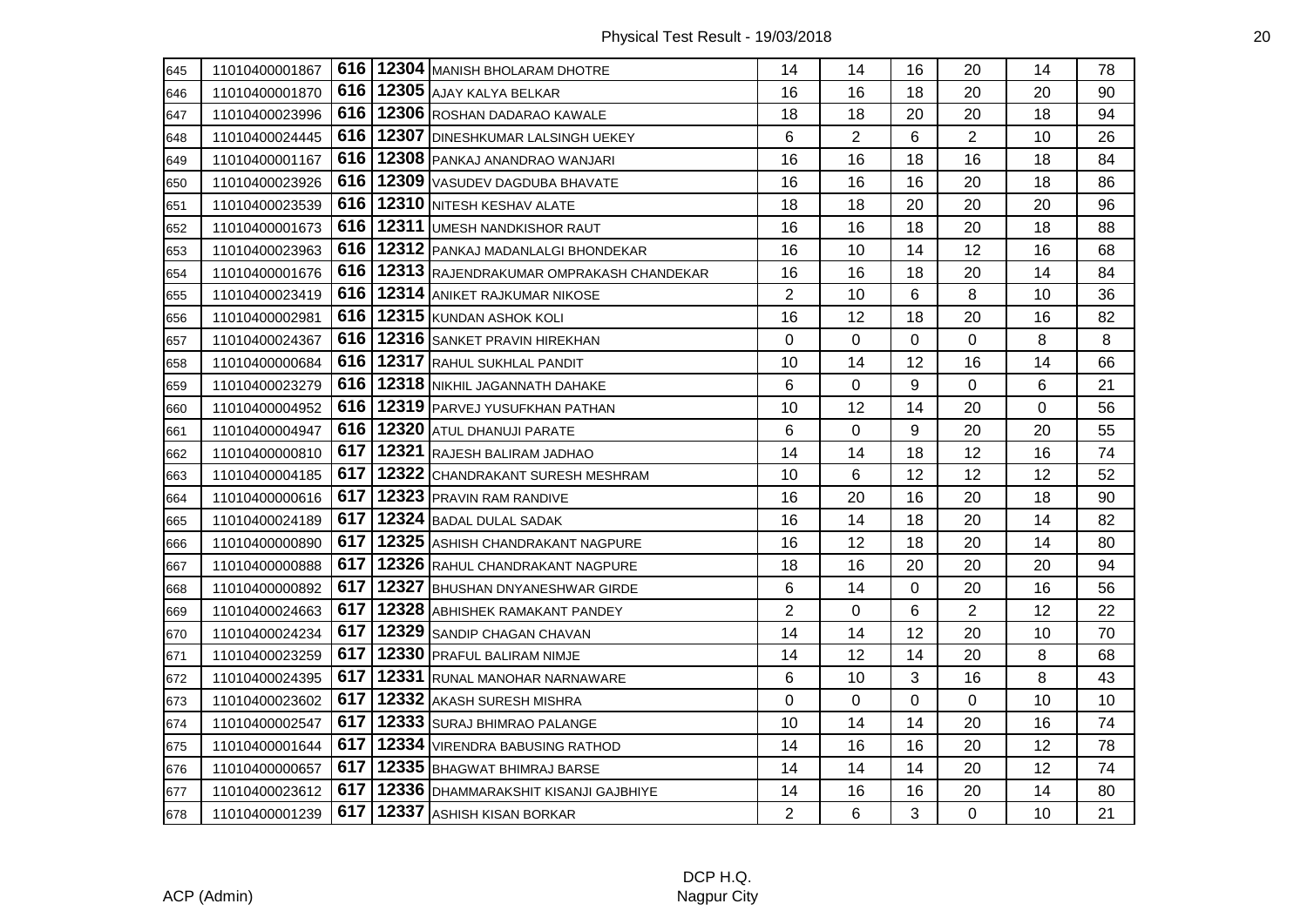| 679 | 11010400003830 |       | 617   12338 GOVIND DEVIDAS ADE                 | 14          | 10             | 12       | 16       | 18 | 70 |
|-----|----------------|-------|------------------------------------------------|-------------|----------------|----------|----------|----|----|
| 680 | 11010400023619 |       | 617   12339   SANDIP SHRIRAM KOLI              | 14          | 0              | 14       | 20       | 20 | 68 |
| 681 | 11010400000617 |       | 617   12340 NURKHAN AMIRKHAN PATHAN            | 16          | 16             | 18       | 20       | 20 | 90 |
| 682 | 11010400000745 |       | 618   12341 RAJENDRA PURUSHOTTAM PANCHABHAI    | 16          | 16             | 18       | 20       | 12 | 82 |
| 683 | 11010400000734 |       | 618   12342 SANDIP BHIMRAO INGLE               | 14          | 14             | 18       | 20       | 16 | 82 |
| 684 | 11010400003940 | 618   | 12343 SAGAR ASHOK MANJARE                      | 16          | 18             | 16       | 20       | 12 | 82 |
| 685 | 11010400003939 | 618   | 12344 PARASHRAM RAMKRUSHNA MESARE              | 16          | 18             | 20       | 20       | 18 | 92 |
| 686 | 11010400024088 | 618   | 12345 AKASH RAJU BUNDELE                       | 18          | 12             | 0        | 20       | 18 | 68 |
| 687 | 11010400003580 |       | 618   12346   SACHIN BHASKAR KHARWADE          | 14          | 14             | 18       | 20       | 14 | 80 |
| 688 | 11010400003582 |       | 618   12347 ASHVIN SURESH YADAV                | 14          | 16             | 16       | 20       | 12 | 78 |
| 689 | 11010400023883 |       | 618   12348 MUKUL VITTHALRAO KORKALAI          | 10          | $\overline{2}$ | 14       | 12       | 16 | 54 |
| 690 | 11010400023588 | 618   | 12349 SACHIN VITTHAL BHOYAR                    | 14          | 16             | 9        | 20       | 4  | 63 |
| 691 | 11010400023553 | 618   | 12350 SURAJ TUKARAM SAKHARKAR                  | 16          | 16             | 18       | 20       | 12 | 82 |
| 692 | 11010400002063 |       | 618   12351 RAHUL RADHESHYAM THOTE             | 16          | 18             | 16       | 20       | 12 | 82 |
| 693 | 11010400023371 |       | 618   12352   SUJENDRA DNYANESHWARRAO MANDHARE | 14          | 16             | 14       | 20       | 12 | 76 |
| 694 | 11010400003445 | 618   | 12353 SHAILENDRA DHANLAL CHOUDHARI             | 16          | 16             | 18       | 20       | 12 | 82 |
| 695 | 11010400024019 | 618   | 12354 KETAN GANESH DEHARE                      | 16          | 14             | 18       | 20       | 12 | 80 |
| 696 | 11010400000391 | 618   | 12355 GANESH BABASAHEB KAMBLE                  | $\mathbf 0$ | 0              | 20       | 20       | 18 | 58 |
| 697 | 11010400024539 | 618   | 12356 CHETAN SURYABHAN DABRE                   | 16          | $\overline{2}$ | 12       | 20       | 14 | 64 |
| 698 | 11010400002574 |       | 618   12357 SAGAR HIMMATRAO DONADKAR           | 16          | 12             | $\Omega$ | 20       | 16 | 64 |
| 699 | 11010400024481 |       | 618   12358 EJAZ MOIN SHEIKH                   | 14          | 0              | 18       | 20       | 16 | 68 |
| 700 | 11010400023715 | 618   | 12359 RAHUL DEVENDRA KHUJE                     | 6           | 0              | 9        | $\Omega$ | 10 | 25 |
| 701 | 11010400002584 |       | 618   12360 MUNESHWAR KUWARLAL RAUT            | 16          | 18             | 18       | 20       | 16 | 88 |
| 702 | 11010400023713 |       | 619   12361   PANKAJ KHEKADUJI SHENDE          | 16          | 14             | 18       | 20       | 14 | 82 |
| 703 | 11010400023937 |       | 619   12362   PRASHANT REVIDAS FULZELE         | 16          | 16             | 20       | 20       | 14 | 86 |
| 704 | 11010400023968 | 619   | 12363 ROSHAN BHARAT URADE                      | 16          | 16             | 18       | 20       | 12 | 82 |
| 705 | 11010400023822 | 619 I | 12364 VIKAS VITTHAL MORE                       | 6           | 10             | 9        | 0        | 14 | 39 |
| 706 | 11010400002096 | 619   | 12365 AKSHAY WAMANRAO GAWARIKAR                | 10          | 6              | 12       | 20       | 10 | 58 |
| 707 | 11010400023355 | 619   | 12366 SHUBHAM BHAIYYA SHENDE                   | 16          | 16             | 18       | 20       | 12 | 82 |
| 708 | 11010400023372 | 619   | 12367 CHANDAN SURESH TALE                      | 14          | 12             | 18       | 20       | 10 | 74 |
| 709 | 11010400001775 | 619   | 12368 SAURABH SANJAY DAKARE                    | 16          | 14             | 16       | 20       | 16 | 82 |
| 710 | 11010400024080 | 619   | 12369 SHASHIKANT ARUN GAIKWAD                  | 14          | 14             | 14       | 20       | 16 | 78 |
| 711 | 11010400003235 |       | 619   12370 CHANDRAMANI PRAKASH INGLE          | 14          | 12             | 14       | 20       | 12 | 72 |
| 712 | 11010400001991 |       | 619   12371   GURUDEV PURUSHOTTAM GIDMARE      | 20          | 16             | 20       | 20       | 16 | 92 |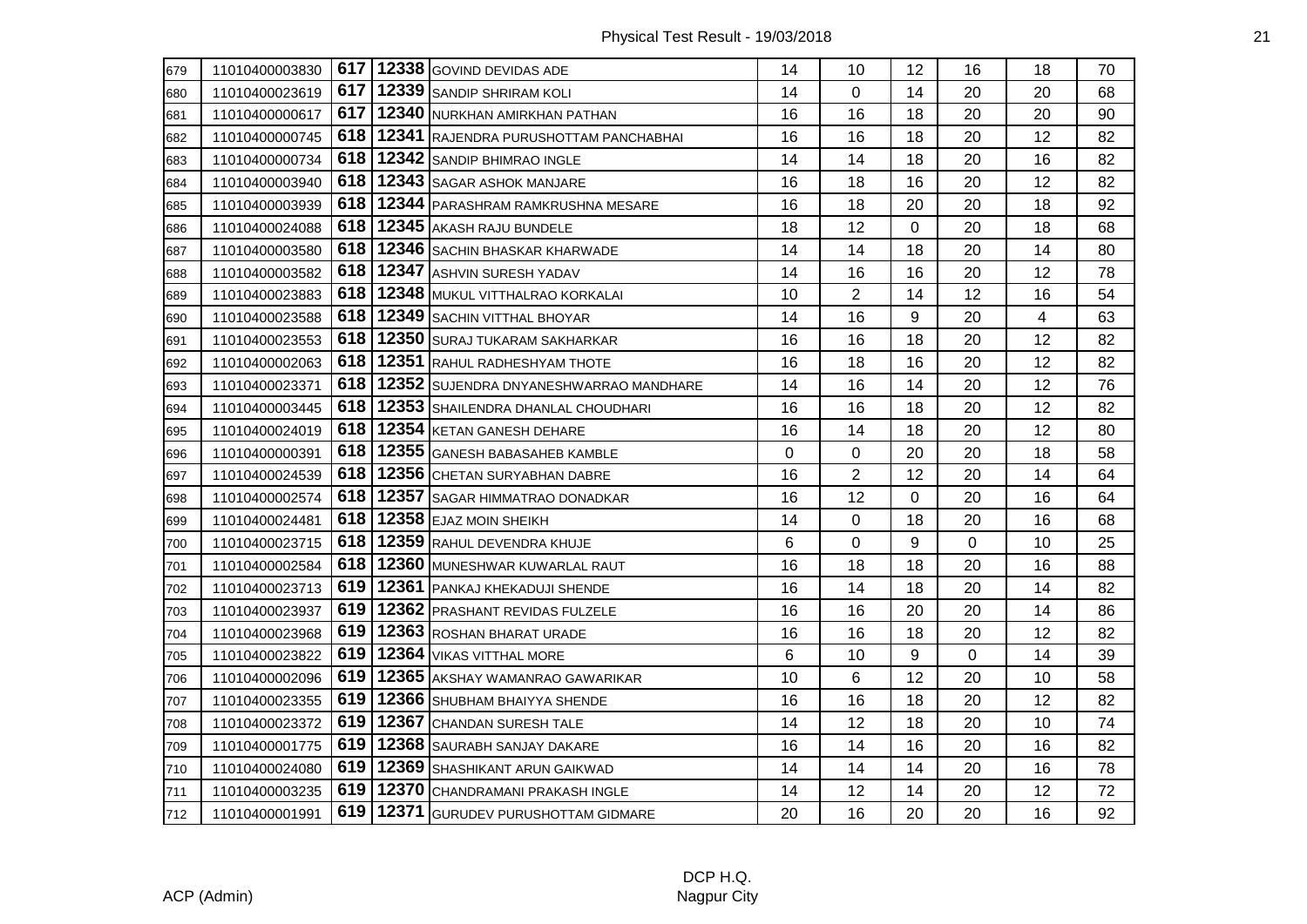| 713 | 11010400002002 |     | 619   12372 RAHUL PRAKASH MESHRAM       | 14             | 14 | 12       | 16          | 12 | 68 |
|-----|----------------|-----|-----------------------------------------|----------------|----|----------|-------------|----|----|
| 714 | 11010400001992 | 619 | 12373 SHUBHAM KUSANJI DHANDE            | 16             | 18 | 18       | 20          | 14 | 86 |
| 715 | 11010400003841 | 619 | 12374 SUNIL PURUSHOTTAM TEKAM           | 18             | 16 | 20       | 20          | 18 | 92 |
| 716 | 11010400003245 | 619 | 12375 SATISH KISAN SAPKAL               | 14             | 16 | 16       | 20          | 14 | 80 |
| 717 | 11010400005628 | 619 | 12376 EKNATH BHAGWAT PAWAR              | 16             | 18 | 20       | 20          | 14 | 88 |
| 718 | 11010400005621 | 619 | 12377 SURESH TATERAO KARHALE            | 14             | 16 | 18       | 20          | 14 | 82 |
| 719 | 11010400005629 | 619 | 12378 BALAJI DATTRAO PAWAR              | 16             | 10 | 18       | 20          | 16 | 80 |
| 720 | 11010400023955 | 619 | 12379 SHUBHAM SHARADRAO WANKHADE        | 10             | 14 | 6        | 16          | 6  | 52 |
| 721 | 11010400001059 | 619 | 12380 ASHISH DILIPRAO BOREKAR           | 16             | 16 | 16       | 20          | 16 | 84 |
| 722 | 11010400023390 | 620 | 12381 GOPAL PRABHAKAR SANGLE            | 16             | 18 | 20       | 20          | 20 | 94 |
| 723 | 11010400024170 | 620 | 12382 VITHOBA MADHUKAR SHEDAME          | 14             | 16 | 14       | 8           | 12 | 64 |
| 724 | 11010400024030 | 620 | 12383 SANDEEP GANGADHARRAO CHINTAMWAD   | 14             | 16 | 16       | 20          | 18 | 84 |
| 725 | 11010400024203 | 620 | 12384 KHILAWAN LAKSHMAN PAL             | 14             | 14 | 16       | 20          | 14 | 78 |
| 726 | 11010400024062 | 620 | 12385 ANKIT SURESHRAO BHOGE             | $\overline{2}$ | 0  | 6        | $\mathbf 0$ | 6  | 14 |
| 727 | 11010400001948 | 620 | 12386 HARSHIT DILIP RATHOD              | 16             | 14 | 20       | 2           | 18 | 70 |
| 728 | 11010400000466 | 620 | 12387 VIKRANT SUBHASH NAHATKAR          | 14             | 16 | 18       | 20          | 14 | 82 |
| 729 | 11010400000468 | 620 | 12388 SATISH GAUTAM DHULE               | 16             | 16 | 18       | 20          | 16 | 86 |
| 730 | 11010400023839 | 620 | 12389 SAURABH PADAMAKAR BHOYAR          | 16             | 12 | 18       | 16          | 10 | 72 |
| 731 | 11010400000620 | 620 | 12390 SANTOSH DATTARAO POLE             | 16             | 14 | 20       | 20          | 16 | 86 |
| 732 | 11010400000332 | 620 | 12391 SANJAY BHIMRAO DONGRE             | 16             | 14 | 14       | 16          | 20 | 80 |
| 733 | 11010400001469 | 620 | 12392 AMOL RAMNATH KARAD                | 16             | 16 | 16       | 20          | 16 | 84 |
| 734 | 11010400001471 | 620 | 12393 KAILAS BABASAHEB SHIRSAT          | 16             | 14 | 20       | 20          | 20 | 90 |
| 735 | 11010400023812 | 620 | 12394 AKASH PRAKASHRAO KHADKE           | 14             | 10 | 12       | 20          | 14 | 70 |
| 736 | 11010400003521 | 620 | 12395 PRAMOD DASHRATH KUKDE             | 14             | 12 | 14       | 20          | 14 | 74 |
| 737 | 11010400002798 | 620 | 12396 KISHOR TIKARAM CHOURIWAR          | 16             | 20 | 20       | 20          | 18 | 94 |
| 738 | 11010400003855 | 620 | 12397 ARJUN TULSIRAM NEMADE             | 14             | 12 | 0        | 20          | 16 | 62 |
| 739 | 11010400004776 | 620 | 12398 AKSHAYKUMAR SHESHRAO PATTEBAHADUR | 14             | 12 | 16       | 20          | 20 | 82 |
| 740 | 11010400023339 | 620 | 12399 DIPAK KISHOR BHALAVI              | 10             | 6  | $\Omega$ | 0           | 6  | 22 |
| 741 | 11010400002412 | 620 | 12400 BABURAO BHIMRAO GARKAL            | 16             | 12 | 18       | 20          | 14 | 80 |
| 742 | 11010400023518 | 621 | 12401 ARVIND SUBHASHJI ALATE            | 14             | 16 | 20       | 20          | 16 | 86 |
| 743 | 11010400023546 | 621 | 12402 SHAM RAJU ATATE                   | 10             | 14 | 14       | 20          | 12 | 70 |
| 744 | 11010400024223 | 621 | 12403 ROHIT DILIP SHRIRAME              | 14             | 12 | 18       | 4           | 14 | 62 |
| 745 | 11010400024436 | 621 | 12404 SWAPNIL YADAORAOJI KALE           | 16             | 16 | 20       | 20          | 18 | 90 |
| 746 | 11010400005130 | 621 | 12405 DHIRAJ DEVENDRA NILANKAR          | 14             | 16 | 18       | 12          | 12 | 72 |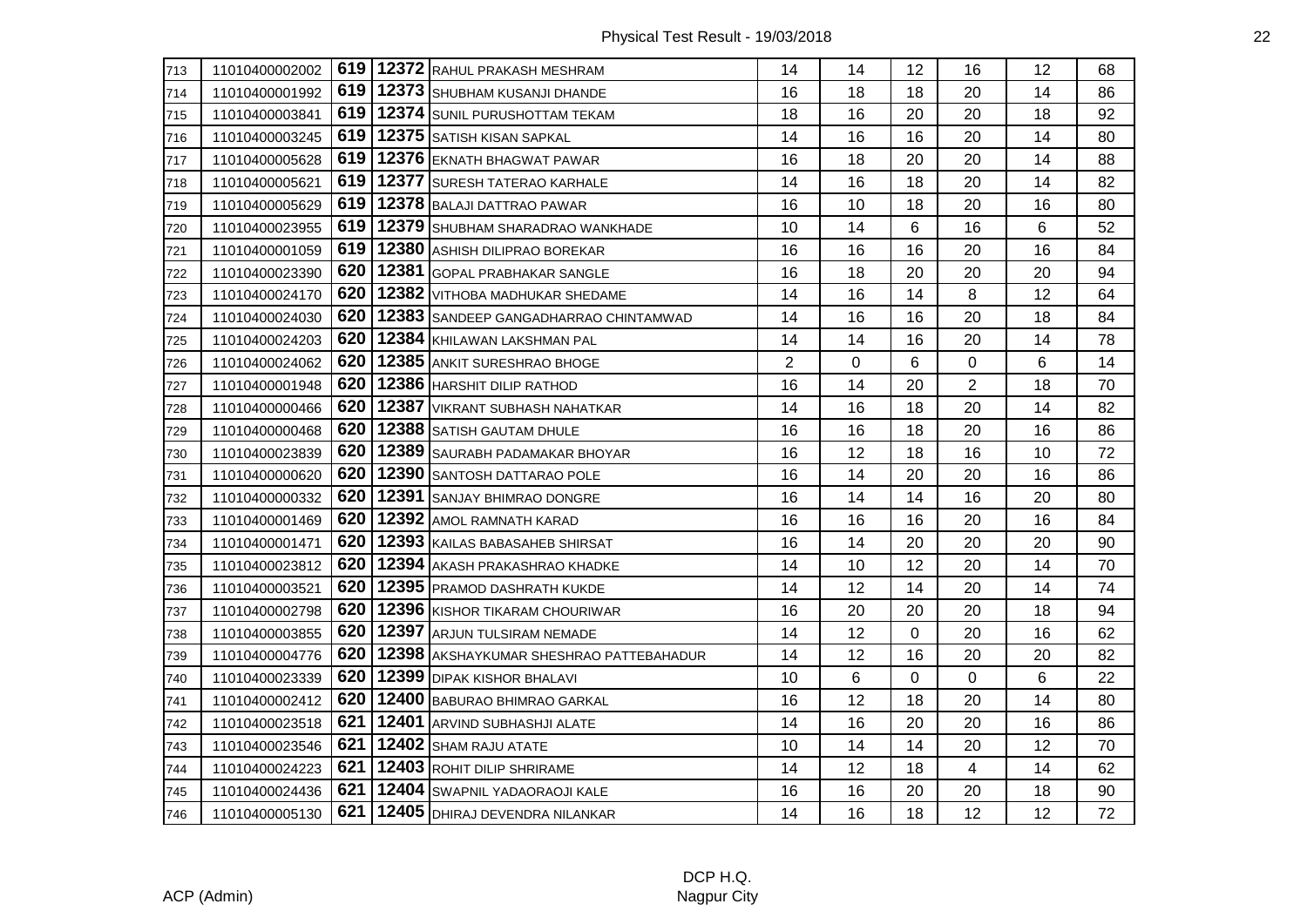| 747 | 11010400005230 |     | 621   12406 SURAJ JANARDAN CHINCHOLKAR | 16 | 12          | 9  | 20          | 18             | 75 |
|-----|----------------|-----|----------------------------------------|----|-------------|----|-------------|----------------|----|
| 748 | 11010400004442 | 621 | 12407 VIKIL ASARAM KHARKATE            | 18 | 16          | 20 | 20          | 18             | 92 |
| 749 | 11010400002553 | 621 | 12408 RAJKUMAR NEWALAL LILHARE         | 14 | 16          | 14 | 20          | 12             | 76 |
| 750 | 11010400004412 | 621 | 12409 HARSHAL RAJU KADU                | 10 | 14          | 0  | $\mathbf 0$ | 12             | 36 |
| 751 | 11010400005641 | 621 | 12410 SHUBHAM PURUSHOTTAM YAWALE       | 18 | 16          | 20 | 20          | 20             | 94 |
| 752 | 11010400002925 | 621 | 12411 JANARDHAN VITHOBA MORE           | 16 | 12          | 20 | 20          | 16             | 84 |
| 753 | 11010400002923 | 621 | 12412 SAGAR RAJKUMAR ZOD               | 16 | 16          | 20 | 20          | 12             | 84 |
| 754 | 11010400001813 | 621 | 12413 PANDURANG DASHRATH DIKALE        | 16 | 14          | 20 | 20          | 20             | 90 |
| 755 | 11010400001815 | 621 | 12414 GANGADHAR MADHAV KADAM           | 16 | 12          | 14 | 20          | 20             | 82 |
| 756 | 11010400024154 | 621 | 12415 KUNAL ANKUSH BADULE              | 18 | 14          | 9  | 20          | 14             | 75 |
| 757 | 11010400023971 | 621 | 12416 SUSHANT DINKARJI BHAGWATKAR      | 14 | 14          | 9  | 8           | 12             | 57 |
| 758 | 11010400002949 | 621 | 12417 PANKAJ GITESHWAR BHAKNE          | 18 | 16          | 18 | 20          | 18             | 90 |
| 759 | 11010400023788 | 621 | 12418 ISRAIL ABDULHAFEEZ SHEIKH        | 16 | 14          | 14 | 16          | 12             | 72 |
| 760 | 11010400023985 | 621 | 12419 LOKESH DNYANESHWAR DHURVE        | 10 | $\mathbf 0$ | 12 | $\mathbf 0$ | 8              | 30 |
| 761 | 11010400023661 | 621 | 12420 MAYUR GAJANAN BHOSALE            | 16 | 12          | 18 | 20          | 16             | 82 |
| 762 | 11010400000423 | 622 | 12421 TUSHAR UMAKANT ADMANE            | 16 | 16          | 16 | 16          | 16             | 80 |
| 763 | 11010400024289 | 622 | 12422 MOHIT RAVI SHARMA                | 16 | 14          | 16 | 20          | 14             | 80 |
| 764 | 11010400023649 | 622 | 12423 MANGESH BALKRUSHN SIRSAT         | 18 | 14          | 20 | 20          | 16             | 88 |
| 765 | 11010400023641 | 622 | 12424 VIJAY VINOD INGLE                | 16 | 14          | 14 | 20          | 12             | 76 |
| 766 | 11010400023869 | 622 | 12425 SURAJ MADHA MARKAM               | 14 | 6           | 14 | 20          | 10             | 64 |
| 767 | 11010400023477 | 622 | 12426 ROSHAN RAJU BANGALKAR            | 10 | 12          | 3  | $\mathbf 0$ | $6\phantom{1}$ | 31 |
| 768 | 11010400023403 | 622 | 12427 AMOL BHARAT SHINGADE             | 14 | 12          | 9  | 12          | 14             | 61 |
| 769 | 11010400004222 | 622 | 12428 SUNIL SANTOSH SANAP              | 16 | 18          | 14 | 20          | 14             | 82 |
| 770 | 11010400004223 | 622 | 12429 AMOL GAJANAN ANDHALE             | 16 | 20          | 14 | 20          | 16             | 86 |
| 771 | 11010400005229 | 622 | 12430 MUNAJIM HUSEN SHAIKH             | 18 | 18          | 20 | 20          | 14             | 90 |
| 772 | 11010400004225 | 622 | 12431 VISHAL SUKHADEO GHUGE            | 14 | 16          | 18 | 20          | 0              | 68 |
| 773 | 11010400002408 | 622 | 12432 YOGESH MAROTI BHENDE             | 18 | 18          | 18 | 20          | 12             | 86 |
| 774 | 11010400002419 | 622 | 12433 SUDHIR RAJESH TIKLE              | 16 | 16          | 12 | 20          | 12             | 76 |
| 775 | 11010400002417 | 622 | 12434 ANUP NARESH KHODKAR              | 16 | 18          | 16 | 20          | 16             | 86 |
| 776 | 11010400002424 | 622 | 12435 BHARAT DADARAO BHUTE             | 10 | 16          | 3  | 20          | 10             | 59 |
| 777 | 11010400002622 | 622 | 12436 KRUSHIKESH PRABHAKAR UBHAD       | 16 | 16          | 16 | 20          | 10             | 78 |
| 778 | 11010400002399 | 622 | 12437 RAKESH LALCHAND CHAVHAN          | 14 | 14          | 14 | 8           | 16             | 66 |
| 779 | 11010400023775 |     | 622   12438   PRATIK GANPAT BHAJGAWALI | 10 | 12          | 9  | 12          | 12             | 55 |
| 780 | 11010400003241 | 622 | 12439 AMOL SHESHRAO KACHGUNDE          | 16 | 16          | 12 | 20          | 14             | 78 |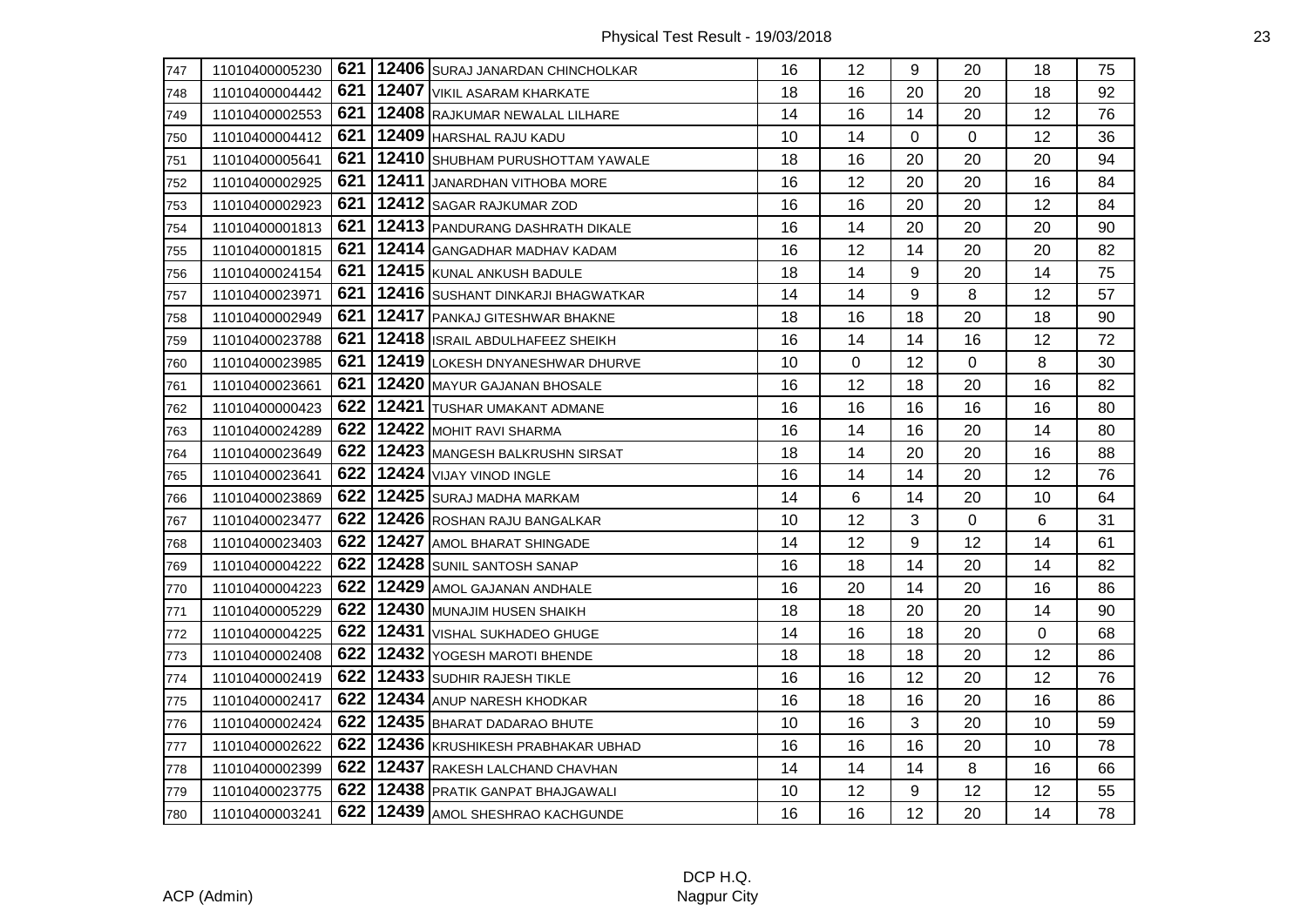| 781 | 11010400004583 |     | 622   12440 ROHIT VINAYAK PAWAR      | 16       | 16             | 20       | 20             | 18 | 90 |
|-----|----------------|-----|--------------------------------------|----------|----------------|----------|----------------|----|----|
| 782 | 11010400003778 | 623 | 12441 KHEMRAJ SUBHASH JADHAV         | 14       | 16             | 16       | 20             | 16 | 82 |
| 783 | 11010400001508 | 623 | 12442 SUMIT SHESHRAO BARAHATE        | 16       | 16             | 18       | 20             | 18 | 88 |
| 784 | 11010400023774 | 623 | 12443 SUNIL SHESHRAOJI DHARPURE      | $\Omega$ | $\overline{0}$ | $\Omega$ | $\Omega$       | 4  | 4  |
| 785 | 11010400024567 | 623 | 12444 SHUBHAM KAMLAKAR SURYAWANSHI   | 14       | 10             | 9        | 20             | 20 | 73 |
| 786 | 11010400023272 | 623 | 12445 VISHAL ASHOKRAO ITANKAR        | 6        | 10             | 9        | 20             | 12 | 57 |
| 787 | 11010400001126 | 623 | 12446 KESHAV SUDHAKAR GAIKWAD        | 16       | 16             | 14       | 20             | 16 | 82 |
| 788 | 11010400000001 | 623 | 12447 SIDDHARTH MOHANDAS KHARE       | 14       | 18             | 14       | 12             | 16 | 74 |
| 789 | 11010400000162 | 623 | 12448 MAYUR SANJAY SONKULE           | 14       | 12             | 16       | 20             | 12 | 74 |
| 790 | 11010400000163 | 623 | 12449 MAYUR SANDIP PATIL             | 16       | 14             | 20       | 20             | 20 | 90 |
| 791 | 11010400002064 | 623 | 12450 RAKESH DHANRAJ THOTE           | 14       | 14             | 14       | 4              | 10 | 56 |
| 792 | 11010400002907 | 623 | 12451 RAHUL GOKUL GOUR               | 18       | 16             | 20       | 20             | 16 | 90 |
| 793 | 11010400002908 | 623 | 12452 VIVEK RATANSING CHOUHAN        | 16       | 14             | 16       | 20             | 16 | 82 |
| 794 | 11010400002897 | 623 | 12453 LALIT SURYAKANT CHOPDA         | 18       | 14             | 20       | 20             | 16 | 88 |
| 795 | 11010400002906 | 623 | 12454 YOGESH UDARAM GADIKAR          | 18       | 18             | 18       | 20             | 14 | 88 |
| 796 | 11010400002901 | 623 | 12455 SACHIN CHANDRABHAN MOTGHARE    | 18       | 16             | 20       | 20             | 18 | 92 |
| 797 | 11010400003263 | 623 | 12456 ANIL VASANTA BELEKAR           | 14       | 16             | 14       | 12             | 12 | 68 |
| 798 | 11010400024536 | 623 | 12457 PRASHANT DHANRAJ DONGRE        | 16       | 14             | 18       | 20             | 18 | 86 |
| 799 | 11010400000096 | 623 | 12458 ANIKET PRADEEP SHRIWAS         | 14       | 12             | 16       | 20             | 10 | 72 |
| 800 | 11010400000226 | 623 | 12459 TULSI GULAB PATEL              | 14       | 10             | 9        | $\overline{2}$ | 12 | 47 |
| 801 | 11010400024437 | 623 | 12460 KUMARGAURAV DIPAKRAO GATHE     | 16       | 14             | 18       | 20             | 14 | 82 |
| 802 | 11010400001822 | 624 | 12461 MOHAN AMBADASRAO RAUT          | 14       | 16             | 20       | 20             | 18 | 88 |
| 803 | 11010400023919 | 624 | 12462 ASHISH SATYABHAN GUPTA         | 10       | 12             | 9        | 20             | 16 | 67 |
| 804 | 11010400003534 | 624 | 12463 VIRENDRA YUVRAJ DAKHANE        | 10       | 14             | 14       | 20             | 12 | 70 |
| 805 | 11010400023256 | 624 | 12464 PRAFUL MANIK CHAWARE           | 14       | 16             | 12       | 16             | 16 | 74 |
| 806 | 11010400000847 | 624 | 12465 NILESH MAHADEO PATOLE          | 10       | 0              | 12       | 16             | 14 | 52 |
| 807 | 11010400024235 | 624 | 12466 ROSHAN RAMDAS HEMANE           | 14       | 12             | 14       | 12             | 12 | 64 |
| 808 | 11010400004754 | 624 | 12467 RITESH FATTU DESHMUKH          | 16       | 18             | 20       | 20             | 18 | 92 |
| 809 | 11010400004756 | 624 | 12468 CHETAN KASHINATH DAKHOLE       | 16       | 16             | 20       | 20             | 16 | 88 |
| 810 | 11010400004759 | 624 | 12469 GAJESH ANKUSHRAO KHORGADE      | 18       | 18             | 20       | 20             | 20 | 96 |
| 811 | 11010400004760 | 624 | 12470 NIKHIL UDAYSHANKAR MISHRA      | 18       | 16             | 20       | 20             | 18 | 92 |
| 812 | 11010400000592 | 624 | 12471 MANGESH PANDURANG YEDKE        | 14       | 10             | 14       | 20             | 18 | 76 |
| 813 | 11010400001116 | 624 | 12472 ASHISH SHANKAR BODHE           | 18       | 18             | 20       | 20             | 20 | 96 |
| 814 | 11010400004768 |     | 624   12473   VISHAL SAMADHAN JADHAV | 14       | 10             | 18       | 20             | 18 | 80 |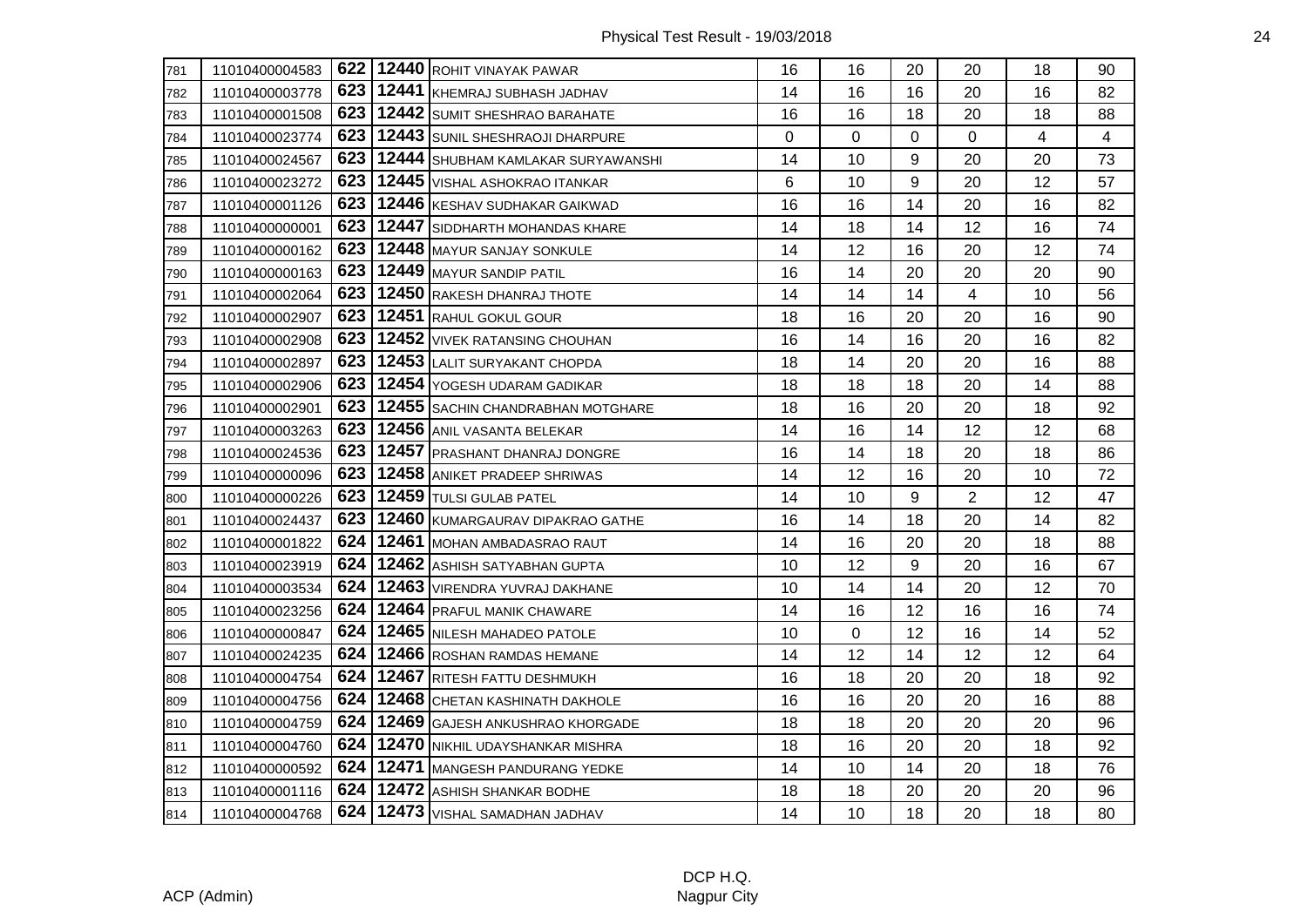| 815 | 11010400003836 |     | 624   12474   PADAM RATAN RAGHORTE    | 16 | 18             | 20       | 20 | 16 | 90 |
|-----|----------------|-----|---------------------------------------|----|----------------|----------|----|----|----|
| 816 | 11010400001281 | 624 | 12475 SUBODH DEVIDAS ATHAWALE         | 14 | 6              | 14       | 8  | 14 | 56 |
| 817 | 11010400003389 | 624 | 12476 VIRENDRA JAIDAS SHIWARKAR       | 16 | 16             | 20       | 20 | 16 | 88 |
| 818 | 11010400002772 | 624 | 12477 VRUSHABH SURESH KOHAPARE        | 18 | 16             | 20       | 20 | 20 | 94 |
| 819 | 11010400001283 | 624 | 12478 SACHIN HARIBHAU KAMBLE          | 16 | 16             | 20       | 20 | 16 | 88 |
| 820 | 11010400001100 | 624 | 12479 ANKUSH BABAN DHULE              | 14 | 10             | 12       | 20 | 14 | 70 |
| 821 | 11010400003946 | 624 | 12480 ADINATH DNYANBA SONUNE          | 16 | 14             | 20       | 20 | 18 | 88 |
| 822 | 11010400023257 | 625 | 12481 MAHESH YOGRAMJI PARSHURAMKAR    | 14 | 16             | 14       | 20 | 12 | 76 |
| 823 | 11010400023887 | 625 | 12482 AVINASH YUVRAJ KSHIRSAGAR       | 10 | 14             | 9        | 8  | 10 | 51 |
| 824 | 11010400000097 | 625 | 12483 BABULAL RAMESH MORE             | 14 | 18             | 16       | 20 | 14 | 82 |
| 825 | 11010400024251 | 625 | 12484 GOVIND SHESHRAO DHANGAR         | 14 | 16             | 20       | 20 | 14 | 84 |
| 826 | 11010400004022 | 625 | 12485 AMAR SUDHIR SAWAIMUL            | 0  | 0              | 9        | 20 | 14 | 43 |
| 827 | 11010400023304 | 625 | 12486 GOPAL SHESHRAO BODKHE           | 16 | 18             | 0        | 20 | 16 | 70 |
| 828 | 11010400001437 | 625 | 12487 ANUP NIVRUTTI RAUT              | 16 | 14             | 18       | 20 | 18 | 86 |
| 829 | 11010400023862 | 625 | 12488 AVINASH RAJKUMARJI SHENDE       | 10 | 12             | 6        | 0  | 16 | 44 |
| 830 | 11010400003869 | 625 | 12489 SHUBHAM MAHADEVRAO SHIRBHATE    | 14 | 16             | 16       | 20 | 14 | 80 |
| 831 | 11010400024087 | 625 | 12490 LIKESH PURUSHOTTAM KAPSE        | 6  | $\overline{2}$ | $\Omega$ | 12 | 10 | 30 |
| 832 | 11010400002679 | 625 | 12491 DIPAK SAMADHAN CHANDKAR         | 16 | 16             | 18       | 20 | 16 | 86 |
| 833 | 11010400002680 | 625 | 12492 PAVAN MOHAN FUTANE              | 16 | 14             | 14       | 20 | 16 | 80 |
| 834 | 11010400002683 | 625 | 12493 PRAVIN SONU KHANDARE            | 16 | 16             | 18       | 20 | 16 | 86 |
| 835 | 11010400000289 | 625 | 12494 RAVI KUNDLIK MOHALE             | 16 | 16             | 18       | 20 | 18 | 88 |
| 836 | 11010400003355 | 625 | 12495 RAKESH NARENDRA DHURVE          | 16 | 12             | 18       | 20 | 12 | 78 |
| 837 | 11010400003357 | 625 | 12496 LOKESH DINDAYAL TIRPUDE         | 16 | 16             | 16       | 20 | 16 | 84 |
| 838 | 11010400003363 | 625 | 12497 MOHAN DEOCHAND GABHANE          | 16 | 16             | 16       | 20 | 18 | 86 |
| 839 | 11010400003721 | 625 | 12498 ATUL DAMODHAR BORKAR            | 16 | 16             | 18       | 20 | 14 | 84 |
| 840 | 11010400003706 | 625 | 12499 RANDHIR PATIRAM BHEDE           | 14 | 18             | 18       | 20 | 14 | 84 |
| 841 | 11010400023857 | 625 | 12500 SURAJ RAJNISH TIWARI            | 14 | 6              | 6        | 4  | 14 | 44 |
| 842 | 11010400005636 | 626 | 12501 AASHUTOSH SHYAM MASAL           | 6  | $\overline{2}$ | 6        | 4  | 14 | 32 |
| 843 | 11010400005643 | 626 | 12502 NITIN KISANRAO MANEKAR          | 16 | 12             | 18       | 20 | 14 | 80 |
| 844 | 11010400005646 | 626 | 12503 NILESH KISANRAO MANEKAR         | 16 | 14             | 18       | 20 | 14 | 82 |
| 845 | 11010400005642 | 626 | 12504 DINESH SHANKARRAO KAMBALE       | 16 | 16             | 18       | 20 | 14 | 84 |
| 846 | 11010400001455 | 626 | 12505 ABHIJEET RAMMILAN DAMMALE       | 16 | 16             | 20       | 20 | 20 | 92 |
| 847 | 11010400001456 |     | 626   12506 RAHUL NAGORAO SHEVANE     | 14 | 12             | 16       | 12 | 18 | 72 |
| 848 | 11010400024168 |     | 626   12507   DIPAK DEORAO CHISTALKAR | 14 | 14             | 16       | 20 | 16 | 80 |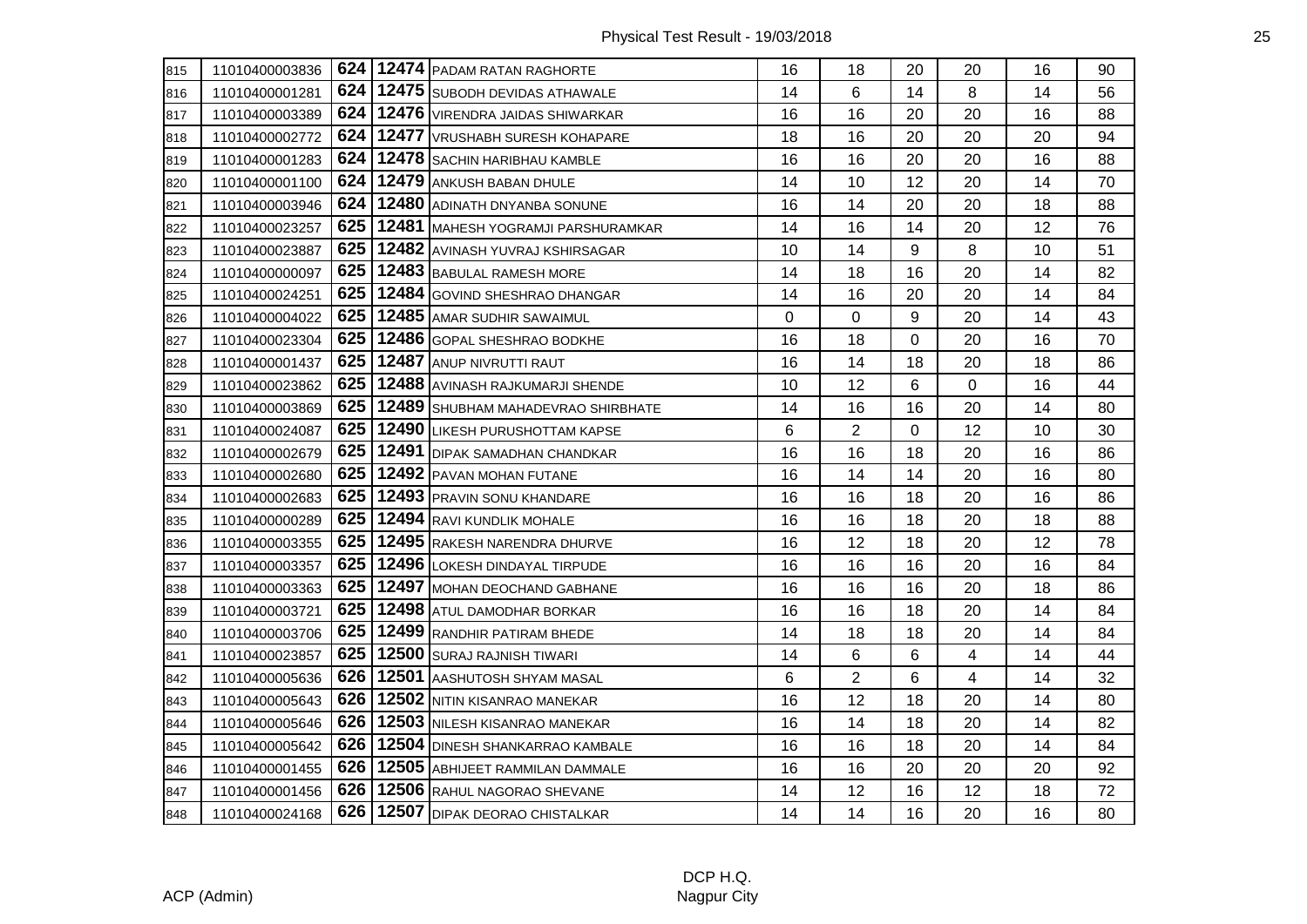| 849 | 11010400004476 |     | 626   12508   KAMLESH DHANRAJ UPRADE   | 16             | 16          | 20 | 20             | 20 | 92 |
|-----|----------------|-----|----------------------------------------|----------------|-------------|----|----------------|----|----|
| 850 | 11010400023430 |     | 626   12509   SIDDHARTH SUBHASH SHENDE | 6              | 0           | 6  | $\overline{2}$ | 10 | 24 |
| 851 | 11010400004168 | 626 | 12510 DARPAN SHRAWAN NANNAWARE         | 14             | 0           | 16 | 12             | 12 | 54 |
| 852 | 11010400023610 | 626 | 12511 SAMADHAN PRAKASH DANDGE          | 16             | 18          | 20 | 20             | 16 | 90 |
| 853 | 11010400023307 | 626 | 12512 GAJENDRA KESHAW NAGARKAR         | 14             | 6           | 12 | 20             | 12 | 64 |
| 854 | 11010400024144 | 626 | 12513 ROSHAN RAMESH SATPAISE           | 14             | 14          | 9  | 20             | 10 | 67 |
| 855 | 11010400002103 | 626 | 12514 SURESH VYANKATI BABHULKAR        | 14             | 18          | 16 | 20             | 18 | 86 |
| 856 | 11010400000359 | 626 | 12515 AMOL GANESH MASKE                | 16             | 18          | 20 | 20             | 16 | 90 |
| 857 | 11010400002851 | 626 | 12516 MANGESH BANDUJI INGULKAR         | 14             | 16          | 9  | 20             | 16 | 75 |
| 858 | 11010400002968 | 626 | 12517 SAURABHA ONKAR CHOUDHARI         | 14             | 12          | 16 | 12             | 20 | 74 |
| 859 | 11010400002911 | 626 | 12518 HARSHU VASANTRAO WANJARI         | 14             | 12          | 14 | 20             | 18 | 78 |
| 860 | 11010400000531 | 626 | 12519 AMOL NARHARI RAKHADE             | 16             | 16          | 20 | 20             | 20 | 92 |
| 861 | 11010400000529 | 626 | 12520 RAHUL HIRALAL MATAGHARE          | 16             | 18          | 18 | 20             | 16 | 88 |
| 862 | 11010400023820 | 627 | 12521 ANIKET BALWANT RATHOD            | 6              | 0           | 9  | 20             | 14 | 49 |
| 863 | 11010400004861 | 627 | 12522 SHUBHAM CHANDRASHEKHAR KOPARKAR  | 14             | 10          | 18 | 20             | 10 | 72 |
| 864 | 11010400004983 | 627 | 12523 ABHISHEK RAJESH KHOBRAGADE       | 16             | 12          | 12 | 12             | 14 | 66 |
| 865 | 11010400023552 | 627 | 12524 ADARSH BALUPANT GATHE            | 14             | 16          | 16 | 20             | 10 | 76 |
| 866 | 11010400023442 | 627 | 12525 AVINASH PARASRAM GANVIR          | $\overline{c}$ | 0           | 9  | 0              | 10 | 21 |
| 867 | 11010400023580 | 627 | 12526 NAVNATH PANDURANG GAJBHIYE       | $\overline{2}$ | 0           | 6  | 0              | 8  | 16 |
| 868 | 11010400001978 | 627 | 12527 VAIBHAV GANESHRAO TIKULE         | 14             | 16          | 14 | 20             | 14 | 78 |
| 869 | 11010400003068 | 627 | 12528 ANKITKUMAR DHARMPAL DAHAT        | 14             | 6           | 16 | 20             | 12 | 68 |
| 870 | 11010400004034 | 627 | 12529 DINESH SHIVDAS MARASKOLHE        | 16             | 16          | 20 | 20             | 18 | 90 |
| 871 | 11010400004032 | 627 | 12530 BHUPESH HARICHANDRA MESHRAM      | 16             | 16          | 16 | 20             | 14 | 82 |
| 872 | 11010400023386 | 627 | 12531 PANKAJ VISHWANATH ZODE           | 16             | 14          | 20 | 20             | 12 | 82 |
| 873 | 11010400000372 | 627 | 12532 KIRAN NARSING CHAVAN             | 16             | 16          | 20 | 20             | 20 | 92 |
| 874 | 11010400000462 | 627 | 12533 PRAVIN MANIK CHAVHAN             | 6              | 14          | 14 | 16             | 12 | 62 |
| 875 | 11010400024020 | 627 | 12534 RASHTRAPAL SUBHASHRAV KHOBRAGADE | 16             | 10          | 16 | 20             | 16 | 78 |
| 876 | 11010400024246 | 627 | 12535 SHUBHAM RAJESHWAR GOUPALE        | 10             | 12          | 9  | 20             | 10 | 61 |
| 877 | 11010400023620 | 627 | 12536 ASHUTOSH ARUN BHONG              | 6              | 0           | 9  | 20             | 6  | 41 |
| 878 | 11010400024033 | 627 | 12537 ABHISHEK RAMUJI CHANORE          | 0              | 0           | 6  | 0              | 10 | 16 |
| 879 | 11010400023668 | 627 | 12538 PRATIK ANIL RAMTEKE              | $\mathbf 0$    | $\mathbf 0$ | 6  | 4              | 10 | 20 |
| 880 | 11010400004239 | 627 | 12539 CHANDRASHEKHAR FAGO MOHTURE      | 16             | 18          | 20 | 20             | 20 | 94 |
| 881 | 11010400004230 | 627 | 12540 DINESH DATTAGIR GIRI             | 16             | 18          | 20 | 20             | 12 | 86 |
| 882 | 11010400023892 | 628 | 12541 PRAJWAL PRAKASH GAJBHIYE         | 10             | 10          | 6  | $\mathbf 0$    | 12 | 38 |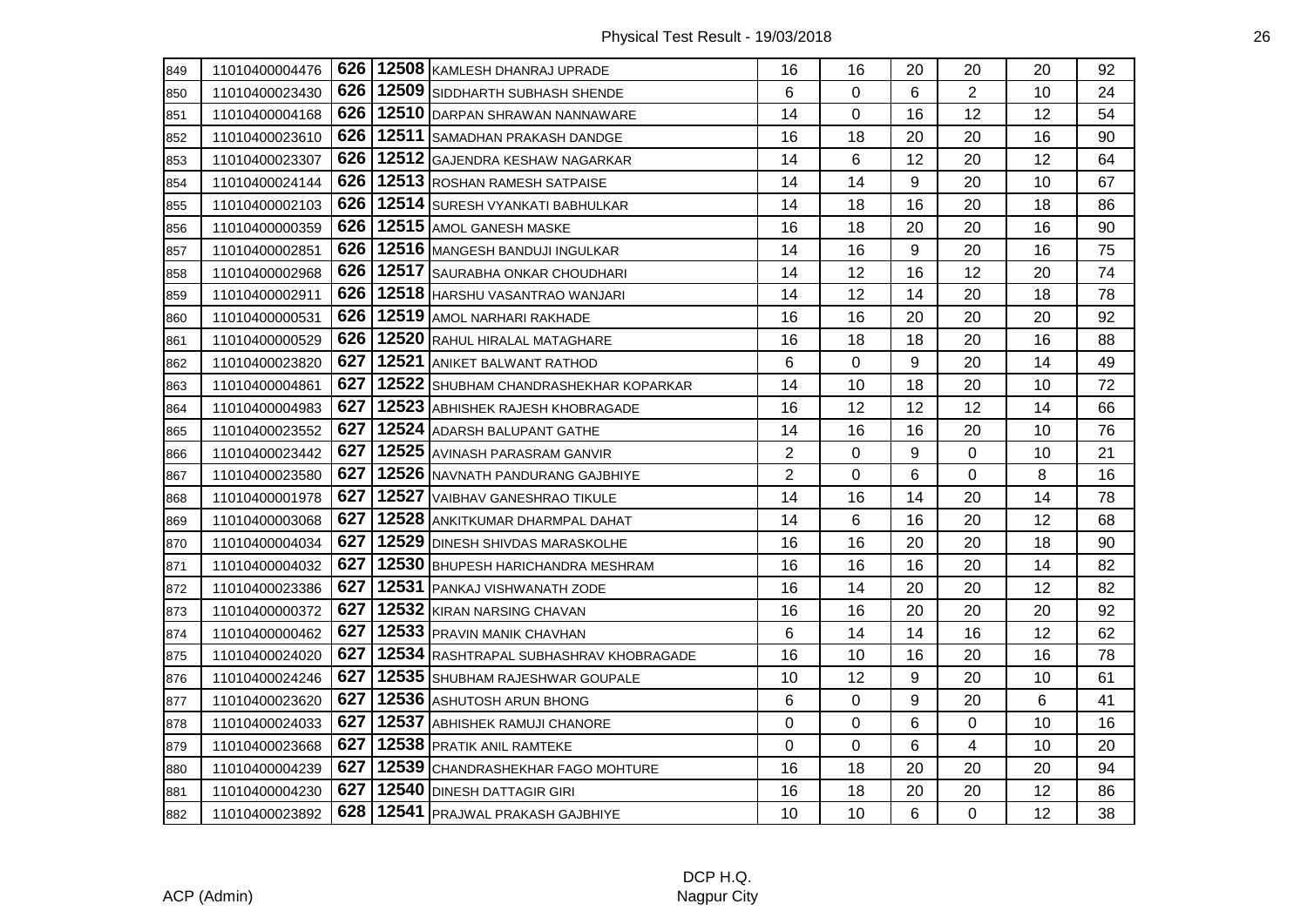| 883 | 11010400023905 |     | 628   12542 AKSHAY SUNIL RAUT       | 16          | 12             | 9  | 20             | $\Omega$ | 57 |
|-----|----------------|-----|-------------------------------------|-------------|----------------|----|----------------|----------|----|
| 884 | 11010400002522 | 628 | 12543 ANAND RAMESH GODASE           | 16          | 14             | 16 | 20             | 20       | 86 |
| 885 | 11010400024238 | 628 | 12544 RAHUL DATTAJI DORKHANDE       | 16          | 12             | 14 | 20             | 16       | 78 |
| 886 | 11010400023260 | 628 | 12545 NARAYAN LAXIMIKANT KATRE      | 14          | 12             | 16 | 20             | 12       | 74 |
| 887 | 11010400023622 | 628 | 12546 SURENDRA SHANKAR BHIRAM       | 10          | 16             | 14 | 20             | 14       | 74 |
| 888 | 11010400023427 | 628 | 12547 SHUBHAM URKUDA KAMBALE        | 14          | 12             | 9  | 20             | 10       | 65 |
| 889 | 11010400001530 | 628 | 12548 BHAVESH TARACHAND GEDAM       | 16          | 14             | 16 | 20             | 12       | 78 |
| 890 | 11010400023852 | 628 | 12549 VILIN HANSARAJ VAIDYA         | 16          | 14             | 14 | 20             | 14       | 78 |
| 891 | 11010400023428 | 628 | 12550 SUMIT KISHOR TARUDKAR         | 6           | 0              | 9  | 0              | 6        | 21 |
| 892 | 11010400023882 | 628 | 12551 SHANKAR SURYKANTRAO YALBUGADE | 10          | 16             | 9  | 20             | 8        | 63 |
| 893 | 11010400023633 | 628 | 12552 LALIT DHANRAJJI AWAZEKAR      | 14          | 14             | 9  | 12             | 14       | 63 |
| 894 | 11010400002246 | 628 | 12553 NIKESH MANOHAR RAJURKAR       | 16          | 14             | 18 | 20             | 12       | 80 |
| 895 | 11010400002965 | 628 | 12554 SURENDRA PREMLAL BIRANWAR     | 16          | 18             | 20 | 20             | 14       | 88 |
| 896 | 11010400002973 | 628 | 12555 PRAPHUL ISUKUMAR NAGPURE      | 14          | 18             | 18 | 20             | 12       | 82 |
| 897 | 11010400002258 | 628 | 12556 PRADUN MILIND BORKAR          | 14          | 16             | 0  | 20             | 14       | 64 |
| 898 | 11010400002254 | 628 | 12557 ASHISH MILIND BORKAR          | 16          | 18             | 20 | 20             | 16       | 90 |
| 899 | 11010400002256 | 628 | 12558 SANGHPAL SHRIPAT MESHRAM      | 16          | 16             | 18 | 20             | 14       | 84 |
| 900 | 11010400002251 | 628 | 12559 PARAS ASHOK BHANUSE           | 16          | 16             | 20 | 20             | 16       | 88 |
| 901 | 11010400002264 | 628 | 12560 KOHINOOR ASHOK BHANUSE        | 18          | 16             | 20 | 20             | 16       | 90 |
| 902 | 11010400004764 | 629 | 12561 THANESHWAR DAMANLAL SHAHU     | 16          | 18             | 16 | 20             | 12       | 82 |
| 903 | 11010400023708 | 629 | 12562 HUSEN IBRAHIM SHEKH           | 16          | 14             | 16 | 20             | 20       | 86 |
| 904 | 11010400023712 | 629 | 12563 ADNANKHAN OMERDRAZKHAN PATHAN | 18          | 16             | 20 | 20             | 20       | 94 |
| 905 | 11010400023707 | 629 | 12564 JAWED BABU SHAIKH             | 10          | 6              | 9  | 12             | 14       | 51 |
| 906 | 11010400004963 | 629 | 12565 ROSHAN JANRAOJI RAUT          | 14          | 16             | 14 | 20             | 14       | 78 |
| 907 | 11010400024201 | 629 | 12566 MANGESH LAXMAN KUMARE         | 10          | 14             | 14 | 20             | 12       | 70 |
| 908 | 11010400023393 | 629 | 12567 PANKAJ MOHANLALJI PATLE       | 14          | 6              | 9  | 16             | 10       | 55 |
| 909 | 11010400024413 | 629 | 12568 PANKAJ DHARMAPALRAO FULZELE   | 10          | 14             | 0  | 20             | 16       | 60 |
| 910 | 11010400023237 | 629 | 12569 ROSHAN PRABHAKAR BAGDE        | $\mathbf 0$ | 0              | 6  | 0              | 8        | 14 |
| 911 | 11010400002787 | 629 | 12570 RAHUL GAJANAN NANDANWAR       | 14          | 12             | 12 | 20             | 16       | 74 |
| 912 | 11010400023544 | 629 | 12571 NIKHIL RAMKRUSHNA LAMBAT      | 6           | 12             | 6  | $\overline{2}$ | 10       | 36 |
| 913 | 11010400003207 | 629 | 12572 SANJAY PANDHARI BHONDE        | 14          | $\overline{2}$ | 16 | 20             | 12       | 64 |
| 914 | 11010400000142 | 629 | 12573   VISHAL LAXMAN JADHAV        | 16          | 14             | 18 | 20             | 16       | 84 |
| 915 | 11010400000145 | 629 | 12574 SUDARSHAN DATTATRYA BHOPI     | 16          | 14             | 14 | 20             | 16       | 80 |
| 916 | 11010400000147 | 629 | 12575 AKASH GANGADHAR BADAME        | 14          | 14             | 16 | 20             | 16       | 80 |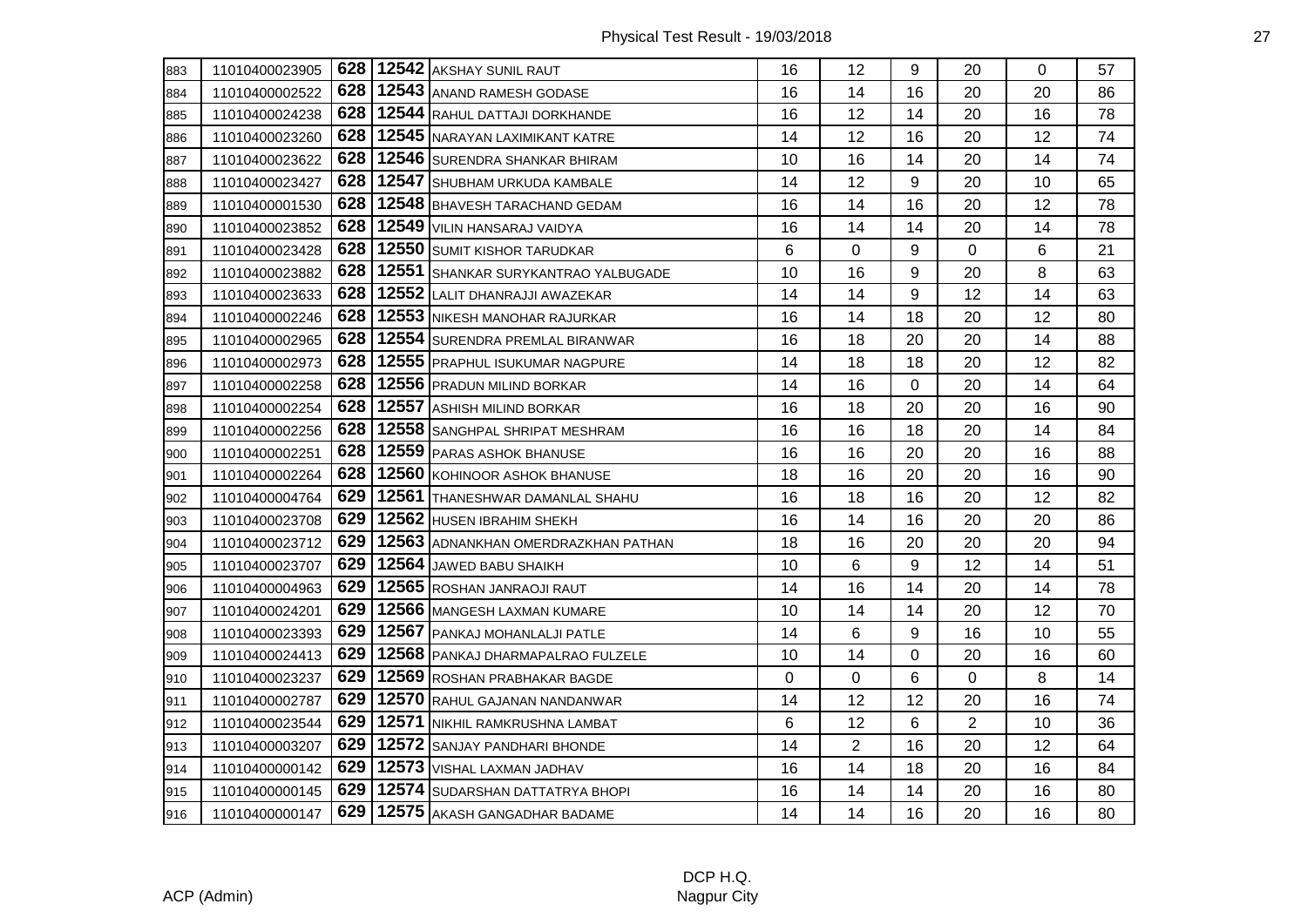| 917 | 11010400000106 |     | 629   12576   SUMIT BALAJI DHEKLE      | 14 | 16             | 18       | 20             | 16 | 84 |
|-----|----------------|-----|----------------------------------------|----|----------------|----------|----------------|----|----|
| 918 | 11010400023843 | 629 | 12577 SWAPNIL RAVI TRIVEDI             | 10 | $\overline{2}$ | 12       | 0              | 12 | 36 |
| 919 | 11010400001094 | 629 | 12578 RAHUL GAUTAM KAMBLE              | 14 | $\overline{2}$ | 12       | 8              | 16 | 52 |
| 920 | 11010400023466 | 629 | 12579 CHANDRASHEKHAR TANUJI KHOBRAGALE | 14 | 12             | $\Omega$ | 16             | 16 | 58 |
| 921 | 11010400024446 | 629 | 12580 ANSHUL AVINASH KUNDEKAR          | 6  | 10             | 6        | 0              | 8  | 30 |
| 922 | 11010400005544 | 630 | 12581 ABHISHEK TILAKDHARI GUPTA        | 6  | 10             | 9        | 20             | 10 | 55 |
| 923 | 11010400024303 | 630 | 12582 SANTOSH VITTHAL INGALE           | 14 | 14             | 12       | 20             | 16 | 76 |
| 924 | 11010400000769 | 630 | 12583 KIRAN MAROTRAO SATPUTE           | 16 | 18             | 20       | 20             | 18 | 92 |
| 925 | 11010400023295 | 630 | 12584 MITHUN RAMBHAU AHAKE             | 18 | 12             | 20       | 20             | 20 | 90 |
| 926 | 11010400023292 | 630 | 12585 CHARANSING YUVRAJJI RATHOD       | 16 | 16             | 20       | 20             | 16 | 88 |
| 927 | 11010400002327 | 630 | 12586 SANTOSH SURESH LOHAKPURE         | 16 | 14             | 20       | 20             | 20 | 90 |
| 928 | 11010400002320 | 630 | 12587 AVINASH MANOHAR NAGAPURE         | 16 | 12             | 12       | 20             | 20 | 80 |
| 929 | 11010400002354 | 630 | 12588 AMIT GULABRAO BAHADURKAR         | 0  | 6              | 0        | 4              | 0  | 10 |
| 930 | 11010400002316 | 630 | 12589 NILESH MAHADEO INGLE             | 14 | 6              | 9        | 16             | 18 | 63 |
| 931 | 11010400024653 | 630 | 12590 AKSHAY ASHOKARAO GHARDE          | 14 | 6              | 16       | 8              | 12 | 56 |
| 932 | 11010400023627 | 630 | 12591 NANDKISHOR DIGAMBAR NILEWAR      | 16 | 16             | 18       | 20             | 14 | 84 |
| 933 | 11010400023630 | 630 | 12592 SHARAD MADHUKAR DOLNAR           | 14 | 16             | 12       | 12             | 16 | 70 |
| 934 | 11010400024380 | 630 | 12593 VINOD SHATRUGHNA THOMBARE        | 16 | 18             | 18       | 20             | 16 | 88 |
| 935 | 11010400024300 | 630 | 12594 ANIKET ARUN PANDAV               | 14 | 12             | 16       | 20             | 20 | 82 |
| 936 | 11010400023410 | 630 | 12595 BABASAHEB KASHINATH DARADE       | 16 | 16             | 20       | 20             | 16 | 88 |
| 937 | 11010400023417 | 630 | 12596 NITIN RAMNATH DHOLE              | 14 | 18             | 16       | 20             | 16 | 84 |
| 938 | 11010400004191 | 630 | 12597 NANDU MALLHARI BHISE             | 14 | 14             | 12       | 20             | 14 | 74 |
| 939 | 11010400004197 | 630 | 12598 RAVINDRA UDDHAV BHISE            | 16 | 16             | 16       | 20             | 18 | 86 |
| 940 | 11010400024105 | 630 | 12599 CHANDRAKANT BALASAHEB SALVE      | 14 | 14             | 9        | 20             | 16 | 73 |
| 941 | 11010400024649 | 630 | 12600 SACHIN VIJAY KHOBRAGADE          | 10 | 10             | 9        | 20             | 10 | 59 |
| 942 | 11010400024018 | 631 | 12601 TARUN GURUPRASAD SHAHU           | 0  | 0              | 3        | 0              | 8  | 11 |
| 943 | 11010400000799 | 631 | 12602 ABHILASH BABULAL BARAHATE        | 16 | 12             | 12       | 20             | 12 | 72 |
| 944 | 11010400000788 | 631 | 12603 AAKASH TANSINGH MATELKAR         | 16 | 14             | 20       | 20             | 18 | 88 |
| 945 | 11010400024431 | 631 | 12604 SUMEDH BHASKAR DONGARE           | 10 | 0              | 12       | $\overline{0}$ | 8  | 30 |
| 946 | 11010400004802 | 631 | 12605 MANGESH BABURAO BAWANKAR         | 16 | 20             | 20       | 20             | 14 | 90 |
| 947 | 11010400004499 | 631 | 12606 MANOJ RAMESH DEKATE              | 14 | 10             | 16       | 20             | 20 | 80 |
| 948 | 11010400023873 | 631 | 12607 ROHIT OMPRAKASH SHARMA           | 10 | 10             | 16       | 20             | 8  | 64 |
| 949 | 11010400023520 | 631 | 12608 AKSHAY JITENDRA DETHE            | 16 | 14             | 14       | 20             | 18 | 82 |
| 950 | 11010400001419 | 631 | 12609 MAHESH JAGDISHRAO SONTAKKE       | 16 | 16             | 20       | 20             | 14 | 86 |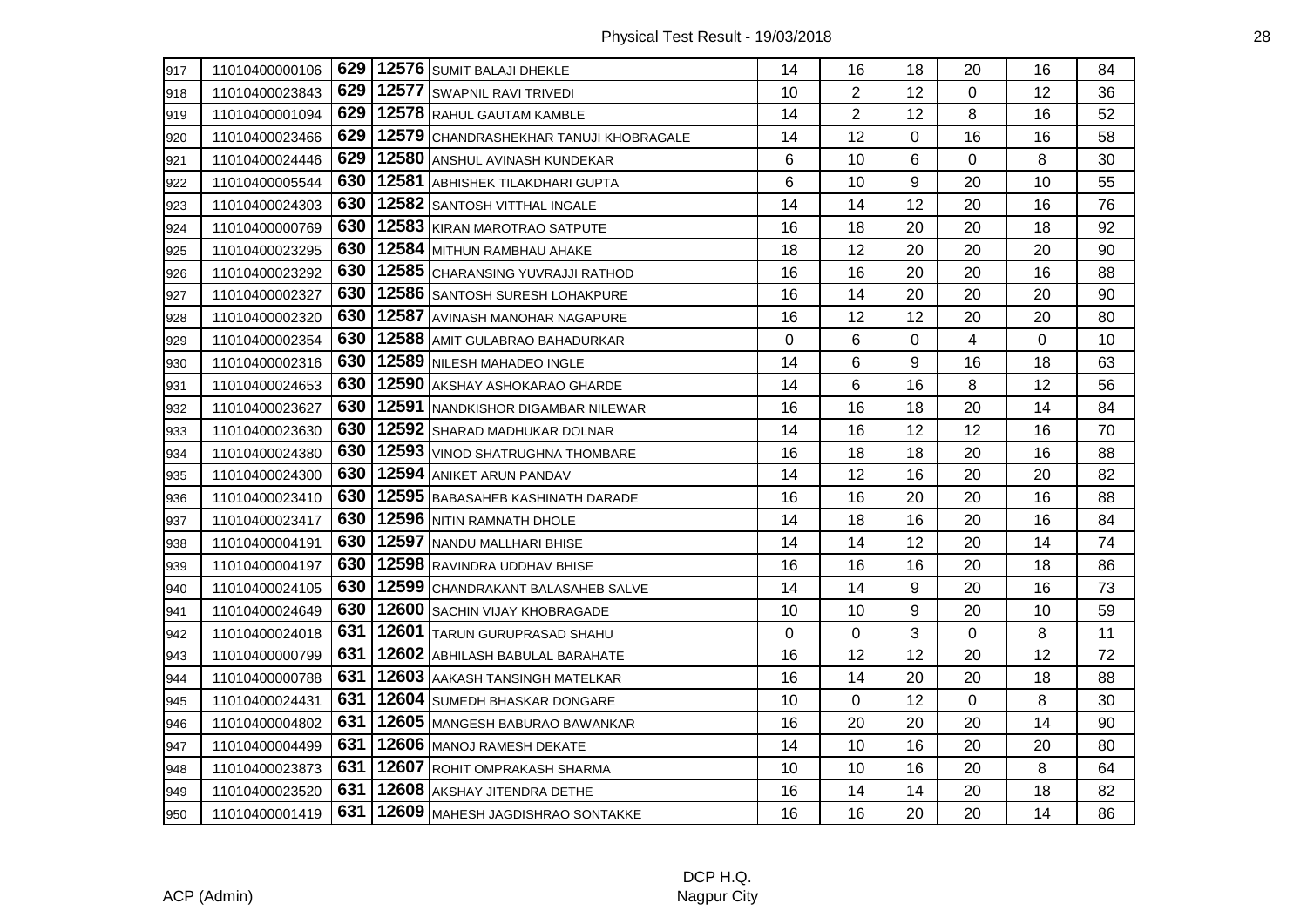| 951 | 11010400003347 |     | 631   12610   RITESH SAHEBRAO MASANE | 16 | 16             | 20          | 20             | 16          | 88 |
|-----|----------------|-----|--------------------------------------|----|----------------|-------------|----------------|-------------|----|
| 952 | 11010400000530 | 631 | 12611 KARTIK JAIPRAKASH GUPTA        | 16 | 18             | 14          | 20             | 14          | 82 |
| 953 | 11010400000527 | 631 | 12612 SHAILESH DHANRAJ BELKHODE      | 16 | 14             | 18          | 20             | 18          | 86 |
| 954 | 11010400024111 | 631 | 12613 SHEKH JUNED GAFFAR SHEKH       | 14 | 14             | 12          | 20             | 16          | 76 |
| 955 | 11010400023473 | 631 | 12614 PARAS ARUN BADADE              | 16 | 14             | 20          | 20             | 16          | 86 |
| 956 | 11010400023444 | 631 | 12615 SURAJ RAJKUMARJI KALE          | 16 | 14             | 18          | 20             | 16          | 84 |
| 957 | 11010400023498 | 631 | 12616 SHUBHAM VITHOBAJI GANVIR       | 16 | 12             | 20          | 20             | 20          | 88 |
| 958 | 11010400004496 | 631 | 12617 BABASAHEB KRISHNA BARGAJE      | 16 | 18             | 18          | 20             | 18          | 90 |
| 959 | 11010400002083 | 631 | 12618 GANESH HANUMANT KANGANE        | 16 | 18             | 20          | 20             | 20          | 94 |
| 960 | 11010400005448 | 631 | 12619 SIDDHESHWAR YADAV IGHARE       | 16 | 18             | 20          | 20             | $\mathbf 0$ | 74 |
| 961 | 11010400005447 | 631 | 12620 PAVAN SHIVAJI WAGH             | 16 | 18             | $\mathbf 0$ | 20             | 18          | 72 |
| 962 | 11010400023643 | 632 | 12621 RAHUL SHALIKRAM GAVHALKAR      | 16 | 12             | 18          | 20             | 14          | 80 |
| 963 | 11010400003308 | 632 | 12622 VITTHAL PANJABRAO THALE        | 16 | 18             | 20          | 20             | 16          | 90 |
| 964 | 11010400004162 | 632 | 12623 SANI RAMESH SHENDRE            | 10 | $\overline{2}$ | 9           | 0              | 14          | 35 |
| 965 | 11010400004136 | 632 | 12624 VAIBHAV RAJU RAUT              | 16 | 16             | 16          | 20             | 12          | 80 |
| 966 | 11010400023318 | 632 | 12625 CHANDRASHEKHAR DHANRAJ LOHE    | 10 | 0              | 14          | $\overline{2}$ | 10          | 36 |
| 967 | 11010400005284 | 632 | 12626 VIKAS GANESH AWATE             | 14 | 16             | 18          | 20             | 14          | 82 |
| 968 | 11010400005292 | 632 | 12627 AKSHAY SATISH KAITHWAS         | 16 | 16             | 14          | 20             | 14          | 80 |
| 969 | 11010400005288 | 632 | 12628 AKASH SURESH SHRIWAS           | 16 | 14             | $\Omega$    | 20             | 16          | 66 |
| 970 | 11010400005286 | 632 | 12629 RUSHABH SANJAY RAPARTIWAR      | 16 | 14             | 18          | 12             | $\mathbf 0$ | 60 |
| 971 | 11010400001209 | 632 | 12630 DHANANJAY DHARMARAJ PATIL      | 18 | 12             | 20          | 20             | 20          | 90 |
| 972 | 11010400024006 | 632 | 12631 PRAFULLA DHIRENDRA TEMBHURNE   | 14 | 0              | 14          | 16             | 16          | 60 |
| 973 | 11010400023954 | 632 | 12632 TOMESHWAR MANOHARJI LANJE      | 14 | 16             | 16          | 20             | 10          | 76 |
| 974 | 11010400023779 | 632 | 12633 RAHUL DEVRAJ BHANDARKAR        | 14 | 16             | 18          | 20             | 14          | 82 |
| 975 | 11010400024083 | 632 | 12634 NAMDEV TUKARAM NAGARGOJE       | 14 | 12             | 14          | 20             | 18          | 78 |
| 976 | 11010400001042 | 632 | 12635 KAPIL RAJU PAWAR               | 18 | 16             | 20          | 20             | 14          | 88 |
| 977 | 11010400001439 | 632 | 12636 VISHNU LAXMANRAO HARAL         | 14 | 16             | 16          | 20             | 12          | 78 |
| 978 | 11010400001164 | 632 | 12637 YOGESH RAJERAM SONTAKKE        | 16 | 16             | 18          | 20             | 14          | 84 |
| 979 | 11010400005136 | 632 | 12638 ROSHAN YOGRAJ MASKE            | 16 | 18             | 14          | 20             | 14          | 82 |
| 980 | 11010400003134 | 632 | 12639 AKASH DILIP GAWAI              | 14 | 16             | 9           | 20             | 14          | 73 |
| 981 | 11010400003094 | 632 | 12640 MAHENDRA ASHOK KAMBALE         | 14 | 14             | 16          | 20             | 12          | 76 |
| 982 | 11010400004594 | 633 | 12641 NILESH BHAURAO THORAT          | 16 | 18             | 20          | 20             | 12          | 86 |
| 983 | 11010400004605 |     | 633   12642   AJAHAR AJIJ PATEL      | 16 | 18             | 16          | 20             | 18          | 88 |
| 984 | 11010400004611 |     | 633   12643   PRAVIN KADUBA CHAVAN   | 16 | 18             | 20          | 20             | 14          | 88 |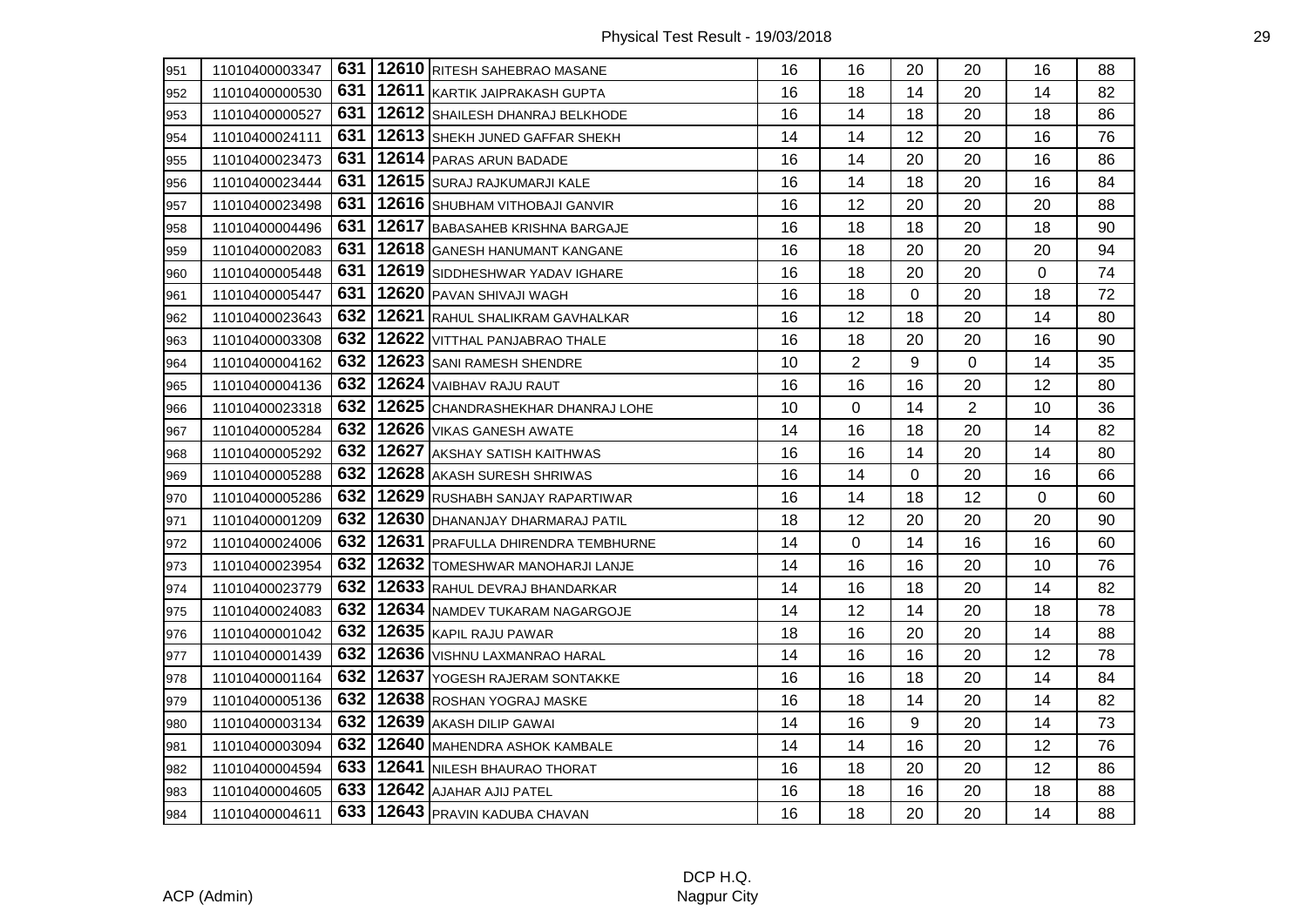| 985  | 11010400004615 | 633 | 12644 JAFAR RAHIM SHAIKH             | 16             | 16             | 20 | 20       | 18 | 90 |
|------|----------------|-----|--------------------------------------|----------------|----------------|----|----------|----|----|
| 986  | 11010400000739 | 633 | 12645 MAYUR BHIMRAO TEMBHEKAR        | 16             | 18             | 16 | 20       | 12 | 82 |
| 987  | 11010400000723 | 633 | 12646 AMIT RAJENDRA KOHAD            | 16             | 20             | 20 | 20       | 16 | 92 |
| 988  | 11010400000721 | 633 | 12647 KANSU LAXMAN YEWALE            | 16             | 18             | 16 | 20       | 14 | 84 |
| 989  | 11010400000724 | 633 | 12648 ASHISH BHOJRAJ KHANDAGLE       | 16             | 16             | 20 | 20       | 18 | 90 |
| 990  | 11010400000727 | 633 | 12649 ANIL MADHUKAR RAO              | 14             | 16             | 14 | 20       | 18 | 82 |
| 991  | 11010400004948 | 633 | 12650 PRASHANT DHANILAL RAUT         | 14             | 12             | 16 | 20       | 18 | 80 |
| 992  | 11010400024198 | 633 | 12651 KSHITIJ NAMDEO KANAKE          | 6              | $\overline{2}$ | 9  | 12       | 14 | 43 |
| 993  | 11010400024351 | 633 | 12652 ABHISHEK PRABHAKAR ZANZAD      | 6              | 0              | 9  | 8        | 12 | 35 |
| 994  | 11010400024164 | 633 | 12653 TARESH DILIP BORATE            | 10             | $\overline{2}$ | 9  | 20       | 20 | 61 |
| 995  | 11010400024254 | 633 | 12654 CHANDRAKANT CHAITRAM MISAR     | 6              | $\overline{2}$ | 9  | $\Omega$ | 12 | 29 |
| 996  | 11010400023558 | 633 | 12655 CHHAGAN WARLU CHANDEWAR        | 14             | 14             | 16 | 20       | 20 | 84 |
| 997  | 11010400023298 | 633 | 12656 RAJENDRA BHAURAO DOKARE        | 16             | 14             | 18 | 20       | 14 | 82 |
| 998  | 11010400023255 | 633 | 12657 GURUDEO BALKRUSHNA MADAVI      | 16             | 10             | 16 | 20       | 14 | 76 |
| 999  | 11010400024454 | 633 | 12658 RAJESH GANRAJ TITARMARE        | 18             | 18             | 16 | 20       | 16 | 88 |
| 1000 | 11010400024451 | 633 | 12659 NITIN NATTHULALJI LILHARE      | 16             | 16             | 16 | 20       | 16 | 84 |
| 1001 | 11010400024231 | 633 | 12660 AJAYSINGH RAJENDRA SINGH       | 14             | 12             | 14 | 20       | 12 | 72 |
| 1002 | 11010400024255 | 634 | 12661 SHUBHAM OMKAR BHOYAR           | 14             | 10             | 9  | 20       | 14 | 67 |
| 1003 | 11010400023851 | 634 | 12662 TUSHAR TIKARAM DHOKE           | 14             | 18             | 18 | 20       | 14 | 84 |
| 1004 | 11010400023306 | 634 | 12663   VISHAL SUDHAKAR ZADE         | 6              | $\Omega$       | 3  | 0        | 10 | 19 |
| 1005 | 11010400000478 | 634 | 12664 VIRAG NAMDEO KANARKAR          | $\overline{2}$ | 0              | 0  | 8        | 4  | 14 |
| 1006 | 11010400023766 | 634 | 12665 KISHAN KUNDLIK GAWALI          | 14             | 10             | 12 | 20       | 18 | 74 |
| 1007 | 11010400023877 | 634 | 12666 GANESH PRABHAKAR MARBATE       | 14             | 12             | 9  | 20       | 12 | 67 |
| 1008 | 11010400024602 | 634 | 12667 CHETAN ASHOKRAO CHIWANDE       | 16             | 12             | 16 | 20       | 18 | 82 |
| 1009 | 11010400002384 | 634 | 12668 YOGESH MAHADEO LAMBAT          | 16             | 18             | 16 | 20       | 16 | 86 |
| 1010 | 11010400002743 | 634 | 12669 RAVIKIRAN RAJESH MOHOD         | 14             | 18             | 14 | 20       | 16 | 82 |
| 1011 | 11010400004114 | 634 | 12670 KARAN BHIMRAO MOHITE           | 16             | 10             | 18 | 8        | 16 | 68 |
| 1012 | 11010400024561 | 634 | 12671 ANIKET MANOJ PANDEY            | 18             | 16             | 20 | 20       | 20 | 94 |
| 1013 | 11010400005232 | 634 | 12672 ROHIT MURLIDHAR GUNTEWAR       | 16             | 12             | 14 | 12       | 18 | 72 |
| 1014 | 11010400024543 | 634 | 12673 HIMANSHU ANIL KAWARE           | 18             | 14             | 20 | 20       | 20 | 92 |
| 1015 | 11010400024566 | 634 | 12674 SUMIT VIMALSINGH BAGHEL        | 14             | 12             | 16 | 20       | 20 | 82 |
| 1016 | 11010400023710 | 634 | 12675 ASHISH SARDAR GOPNARAYAN       | 16             | 12             | 12 | 20       | 16 | 76 |
| 1017 | 11010400023709 | 634 | 12676 SHUBHAM PRASHANT DAROKAR       | 14             | 6              | 9  | 20       | 12 | 61 |
| 1018 | 11010400023677 |     | 634   12677   SIDDHODHAN MAMRAJ MORE | 14             | 12             | 14 | 20       | 14 | 74 |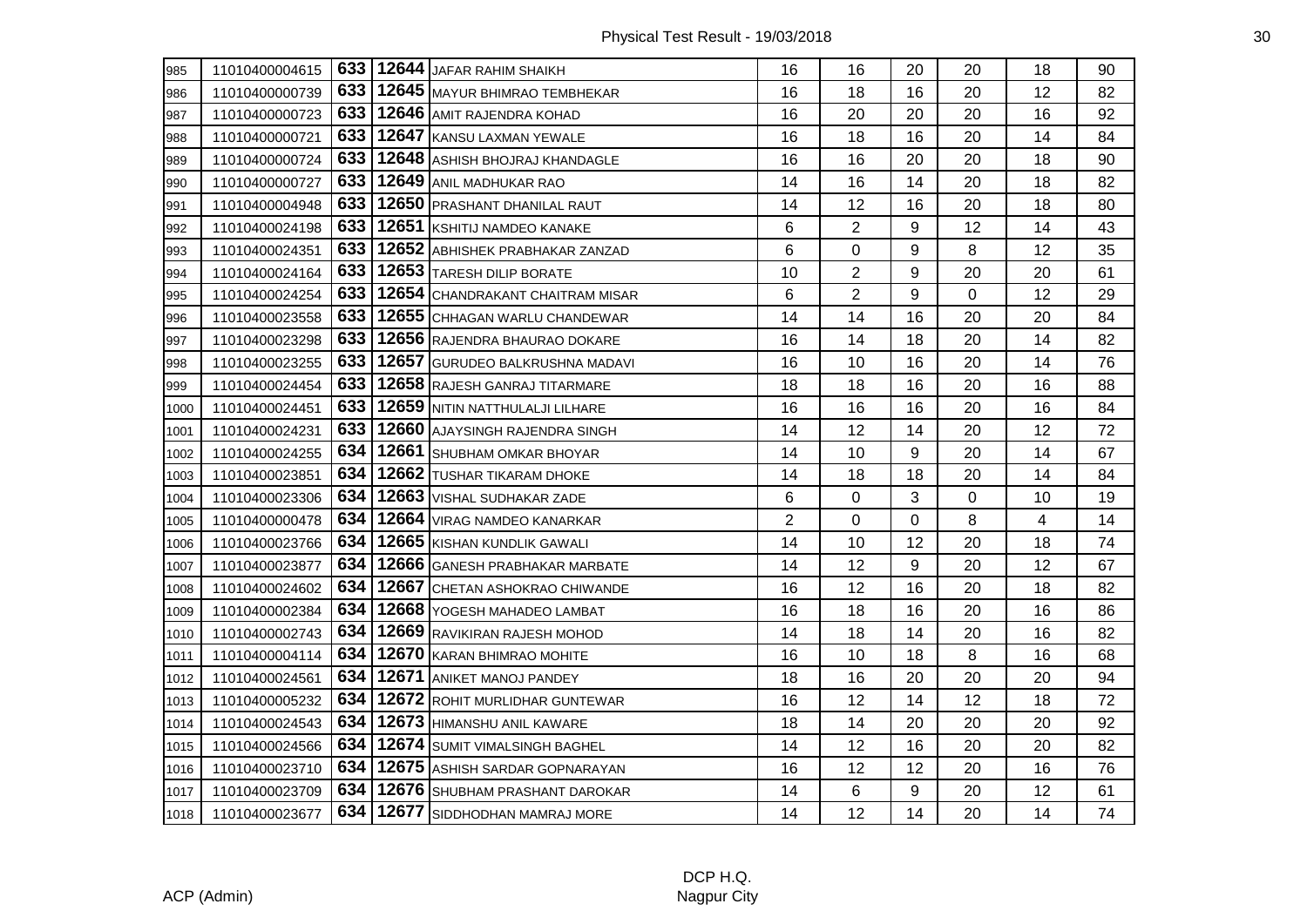| 1019 | 11010400023970 | 634 | 12678 ANKIT HARI ADMANE                    | 10 | 0  | 6           | 0  | 6  | 22 |
|------|----------------|-----|--------------------------------------------|----|----|-------------|----|----|----|
| 1020 | 11010400002858 | 634 | 12679 PRATAP BALAJI SANGLE                 | 16 | 12 | $\Omega$    | 20 | 20 | 68 |
| 1021 | 11010400001996 | 634 | 12680 AKASH SHIVDAS KALE                   | 14 | 14 | 12          | 20 | 16 | 76 |
| 1022 | 11010400023749 | 635 | 12681 ASHUTOSH NILKANTH ZATALE             | 16 | 10 | 16          | 20 | 20 | 82 |
| 1023 | 11010400001872 | 635 | 12682 SAGAR DILIP SATDIVE                  | 16 | 18 | 20          | 20 | 16 | 90 |
| 1024 | 11010400005657 | 635 | 12683 SHUBHAM DNYANESHWAR JADHAV           | 14 | 14 | 12          | 20 | 10 | 70 |
| 1025 | 11010400002181 | 635 | 12684 DURGESHKUMAR CHANDRABHAN GANGAKACHUR | 14 | 10 | 12          | 8  | 12 | 56 |
| 1026 | 11010400023943 | 635 | 12685 NITESH VINOD CHAWHAN                 | 14 | 12 | 14          | 20 | 10 | 70 |
| 1027 | 11010400023897 | 635 | 12686 SONAL BHIMRAO MESHRAM                | 14 | 0  | 9           | 20 | 6  | 49 |
| 1028 | 11010400001062 | 635 | 12687 SUNIL LAXMANRAO KHANDARE             | 14 | 10 | 16          | 20 | 18 | 78 |
| 1029 | 11010400001063 | 635 | 12688 RAVI SUDAM BANSODE                   | 14 | 12 | 14          | 20 | 20 | 80 |
| 1030 | 11010400023982 | 635 | 12689 JJITENDRA ROSHANLAL BAIS             | 16 | 16 | 18          | 20 | 14 | 84 |
| 1031 | 11010400023811 | 635 | 12690 SANTOSH NATTHUJI BHANARKAR           | 14 | 16 | 9           | 20 | 14 | 73 |
| 1032 | 11010400002790 | 635 | 12691 KRUSHNA BHIKA WAGH                   | 16 | 16 | 20          | 20 | 16 | 88 |
| 1033 | 11010400004236 | 635 | 12692 RAJKUMAR DURYODHAN NEWARE            | 16 | 18 | 20          | 20 | 14 | 88 |
| 1034 | 11010400004253 | 635 | 12693 SHYAMKUMAR DURYODHAN NEWARE          | 18 | 18 | 20          | 20 | 14 | 90 |
| 1035 | 11010400004250 | 635 | 12694 PRASHUNKUMAR MAHENDRAPRASAD SHUKLA   | 18 | 14 | 16          | 20 | 14 | 82 |
| 1036 | 11010400004248 | 635 | 12695 ROHITKUMAR RAMGOPAL KANOJIYA         | 18 | 16 | 20          | 20 | 20 | 94 |
| 1037 | 11010400004255 | 635 | 12696 RAKESH NARENDRA BORKAR               | 14 | 14 | $\Omega$    | 20 | 16 | 64 |
| 1038 | 11010400004238 | 635 | 12697 AKASH RAMESH NEWARE                  | 18 | 14 | 20          | 20 | 18 | 90 |
| 1039 | 11010400024145 | 635 | 12698 SANDESH VIDYANAND MOON               | 10 | 0  | 9           | 12 | 12 | 43 |
| 1040 | 11010400001617 | 635 | 12699 ROHIT CHANDAN MIRASE                 | 10 | 0  | 16          | 12 | 16 | 54 |
| 1041 | 11010400002269 | 635 | 12700 SURAJ RAJU HEDAU                     | 10 | 14 | 14          | 20 | 16 | 74 |
| 1042 | 11010400024358 |     | 636   12701   PURAN PRAKASH THOSAR         | 16 | 14 | 16          | 20 | 18 | 84 |
| 1043 | 11010400024291 | 636 | 12702 RAVI NAWALKISHORJI YADAV             | 14 | 10 | 12          | 4  | 14 | 54 |
| 1044 | 11010400000944 | 636 | 12703 AKASH GOVIND HADWE                   | 16 | 0  | 16          | 16 | 14 | 62 |
| 1045 | 11010400023231 | 636 | 12704 NILESH GAOTAMRAO BHATKAR             | 10 | 12 | 12          | 20 | 10 | 64 |
| 1046 | 11010400023411 |     | 636   12705   MAYUR KAILASH MALEWAR        | 16 | 10 | 16          | 4  | 12 | 58 |
| 1047 | 11010400023690 | 636 | 12706 ASHISH AMARSINGH RAJPUT              | 18 | 14 | 20          | 20 | 16 | 88 |
| 1048 | 11010400023456 | 636 | 12707 HARSHVARDHAN ANIL GADLING            | 14 | 10 | 9           | 0  | 12 | 45 |
| 1049 | 11010400023422 |     | 636   12708   TUSHAR PRAMOD KSHIRSASGAR    | 10 | 0  | 12          | 20 | 12 | 54 |
| 1050 | 11010400023332 | 636 | 12709 DHANANJAY TULSHIDAS KADAV            | 16 | 18 | 20          | 20 | 12 | 86 |
| 1051 | 11010400023557 |     | 636   12710   SHUBHAM RAMRAOJI BALPANDE    | 6  | 0  | $\mathbf 0$ | 0  | 10 | 16 |
| 1052 | 11010400005622 |     | 636   12711   SATISH KAILASH MESHRAM       | 16 | 16 | 20          | 20 | 20 | 92 |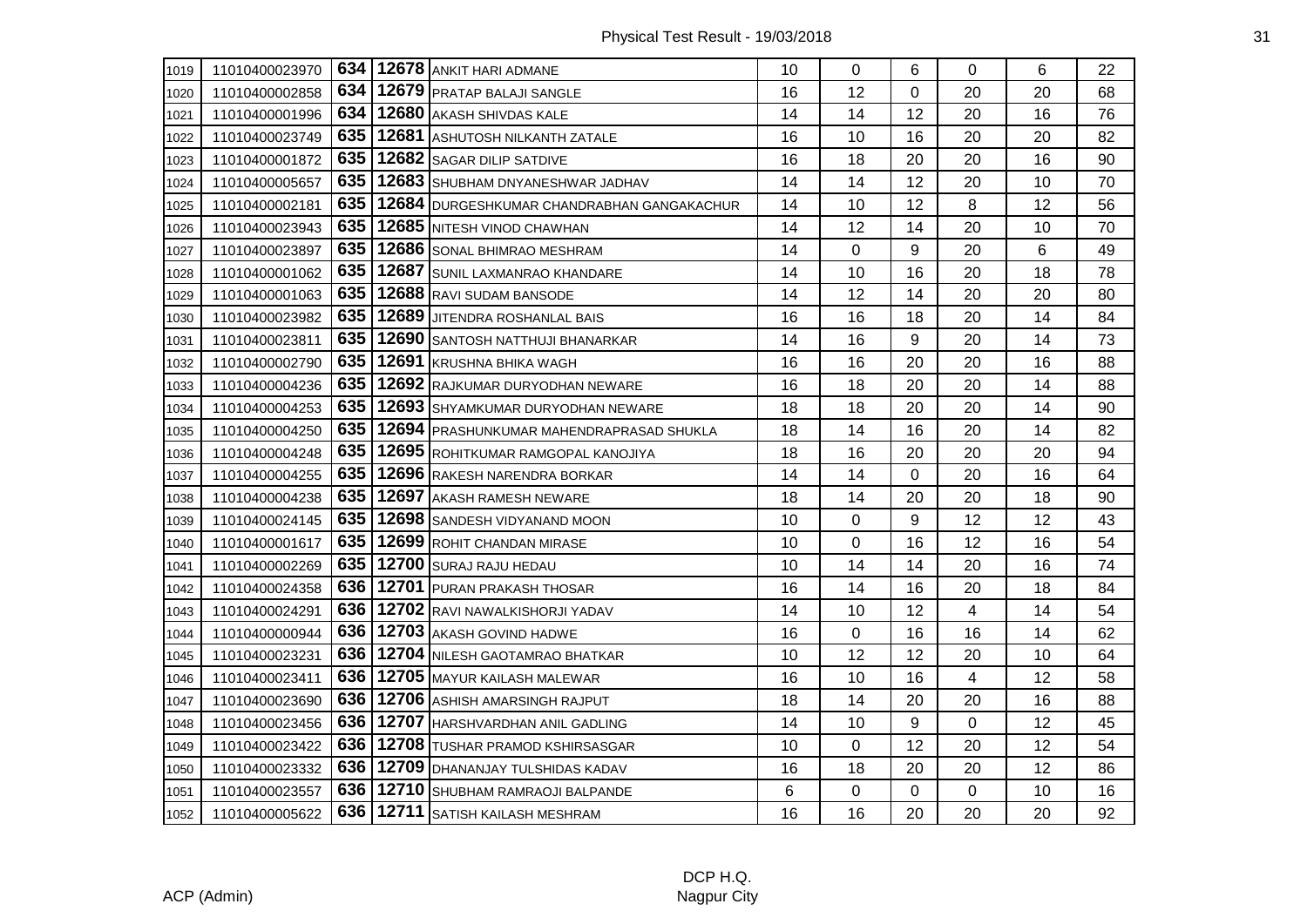| 1053 | 11010400005627 |       | 636   12712 ANUJ SHIVPRASAD NANDANE     | 16 | 18 | 20 | 20          | 16 | 90 |
|------|----------------|-------|-----------------------------------------|----|----|----|-------------|----|----|
| 1054 | 11010400005623 |       | 636   12713   PAWAN SHANKARLAL MISAR    | 16 | 16 | 20 | 20          | 18 | 90 |
| 1055 | 11010400005640 |       | 636   12714   VIKRANT RUPCHAND BARAIKAR | 16 | 18 | 20 | 20          | 16 | 90 |
| 1056 | 11010400004312 |       | 636   12715   ABHINAV SANJAY ROTE       | 0  | 0  | 0  | $\mathbf 0$ | 8  | 8  |
| 1057 | 11010400023754 |       | 636   12716   NAVIN ASHOK UIKEY         | 16 | 0  | 16 | 20          | 20 | 72 |
| 1058 | 11010400023941 |       | 636   12717   SHAILESH MANIK SAHARE     | 10 | 0  | 6  | 0           | 12 | 28 |
| 1059 | 11010400004822 |       | 636   12718 KISHAN RAMESH KATHARE       | 18 | 18 | 20 | 20          | 20 | 96 |
| 1060 | 11010400004829 | 636 I | 12719 SACHIN BABULAL RATHOD             | 16 | 16 | 16 | 20          | 16 | 84 |
| 1061 | 11010400004423 |       | 636   12720   MANOJ SAKHARAM SAPATE     | 18 | 16 | 20 | 20          | 18 | 92 |
| 1062 | 11010400024370 |       | 637   12721 RAHUL JAGANNATH SHARMA      | 10 | 12 | 9  | 20          | 12 | 63 |
| 1063 | 11010400000807 |       | 637   12722   DIPAK RAMA MOHANKAR       | 14 | 16 | 9  | 20          | 16 | 75 |
| 1064 | 11010400005285 |       | 637   12723   ASHISH DADAJI GAIKWAD     | 18 | 16 | 20 | 20          | 18 | 92 |
| 1065 | 11010400004226 | 637   | 12724 SACHIN BHASKAR DAHARE             | 16 | 16 | 16 | 16          | 14 | 78 |
| 1066 | 11010400004208 |       | 637   12725   MAHESH MAROTI NAGRARE     | 10 | 12 | 6  | 16          | 8  | 52 |
| 1067 | 11010400005265 |       | 637   12726   ABHIJIT PRAMOD BANSOD     | 16 | 14 | 20 | 16          | 16 | 82 |
| 1068 | 11010400005320 | 637   | 12727 SHRIKANT SHRAWANJI BHOGE          | 16 | 16 | 20 | 20          | 14 | 86 |
| 1069 | 11010400005332 | 637   | 12728 VISHAL ASHOK LANJEWAR             | 16 | 16 | 14 | 20          | 14 | 80 |
| 1070 | 11010400002972 | 637   | 12729 AKASH NAMDEORAO ZADE              | 18 | 18 | 20 | 20          | 16 | 92 |
| 1071 | 11010400023884 |       | 637   12730 ROSHAN NAMDEOJI LASUNTE     | 14 | 6  | 0  | 20          | 10 | 50 |
| 1072 | 11010400001779 |       | 637   12731 ROSHAN RAMKRUSHNA MANKAR    | 16 | 20 | 12 | 16          | 14 | 78 |
| 1073 | 11010400023460 |       | 637   12732   SACHIN PURUSHOTTAM KADWE  | 14 | 16 | 16 | 20          | 18 | 84 |
| 1074 | 11010400023453 | 637   | 12733 SURAJ RUPCHAND MANMODE            | 16 | 12 | 16 | 20          | 14 | 78 |
| 1075 | 11010400023402 | 637   | 12734 RAHUL SANJAY ITEKAR               | 18 | 20 | 20 | 20          | 14 | 92 |
| 1076 | 11010400024331 |       | 637   12735   ATISH EKNATH KAMBLE       | 16 | 18 | 20 | 20          | 0  | 74 |
| 1077 | 11010400023608 |       | 637   12736   SACHIN GOPALRAO CHADGE    | 14 | 14 | 12 | 20          | 12 | 72 |
| 1078 | 11010400023896 |       | 637   12737   PRAFUL SHIVLAL MAHAJAN    | 10 | 0  | 9  | 4           | 8  | 31 |
| 1079 | 11010400002554 | 637   | 12738 NIKHIL DAMODHAR GHANWATKAR        | 16 | 16 | 18 | 20          | 16 | 86 |
| 1080 | 11010400004159 | 637   | 12739 SACHIN SANJAY TELANGE             | 18 | 18 | 20 | 20          | 20 | 96 |
| 1081 | 11010400004161 |       | 637   12740   TULSHIRAM SURESH GITTE    | 16 | 16 | 14 | 20          | 16 | 82 |
| 1082 | 11010400023699 |       | 638   12741   ZISHAN ABDULSALAM SHEIKH  | 14 | 10 | 12 | 20          | 14 | 70 |
| 1083 | 11010400023601 |       | 638   12742   SAVAN GANPATRAO LADHE     | 16 | 18 | 16 | 20          | 16 | 86 |
| 1084 | 11010400023395 |       | 638   12743   SUDARSHAN RAMESH MADNE    | 16 | 18 | 18 | 20          | 16 | 88 |
| 1085 | 11010400023446 |       | 638   12744 RAJESH DIGAMBAR BHOKARKAR   | 18 | 12 | 20 | 20          | 18 | 88 |
| 1086 | 11010400024562 |       | 638   12745   SNEHIL MUNINDRADA KABIR   | 14 | 10 | 18 | 12          | 16 | 70 |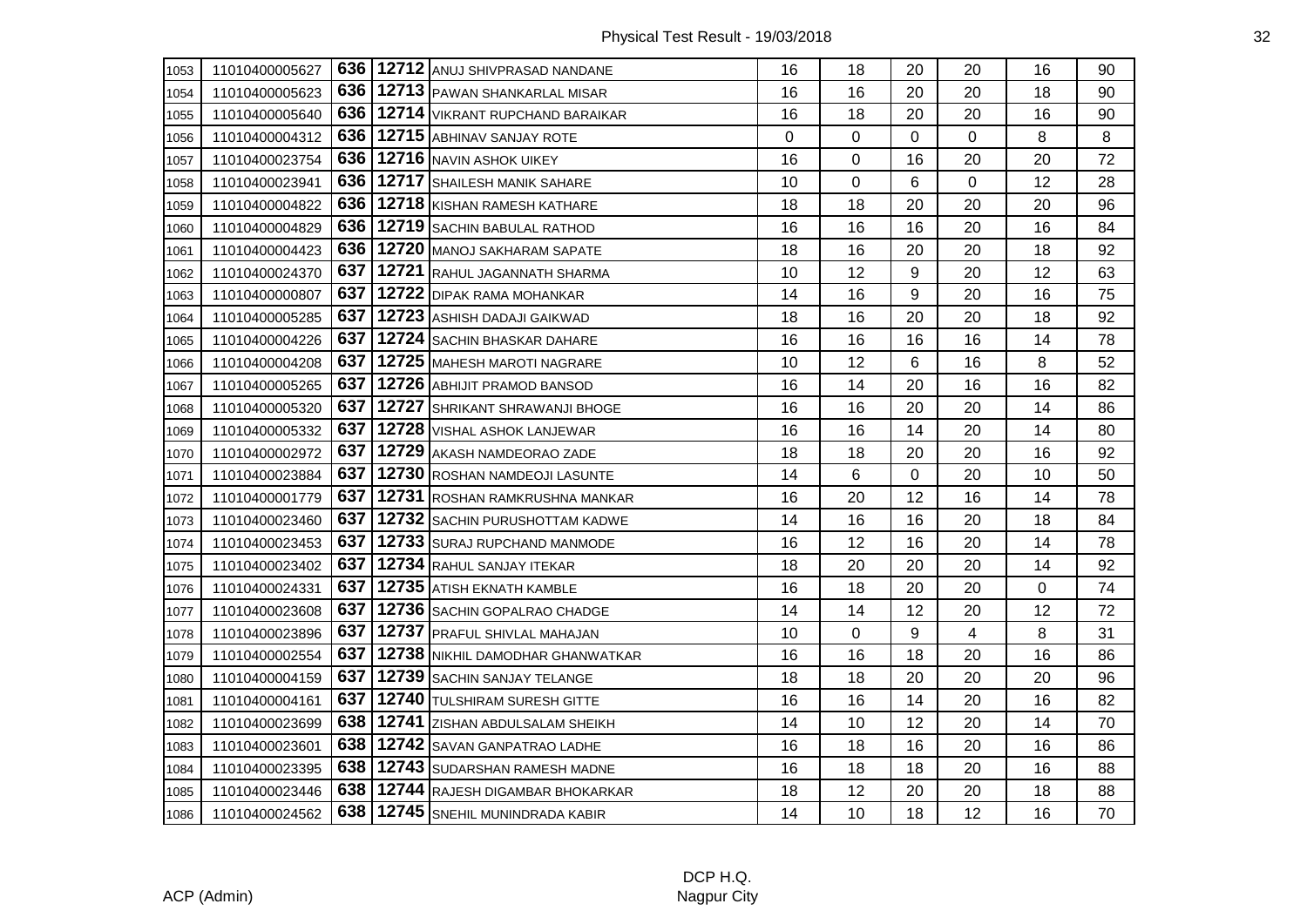| 1087 | 11010400024538 |     | 638   12746   SHARAD DEEPAK WELTURKAR   | 18             | 14             | 20 | 20 | 20 | 92 |
|------|----------------|-----|-----------------------------------------|----------------|----------------|----|----|----|----|
| 1088 | 11010400024558 |     | 638   12747   SHUBHAM SANJAY NARANJE    | 16             | 18             | 20 | 20 | 12 | 86 |
| 1089 | 11010400024552 | 638 | 12748 GAURAV GANESH PARIHAR             | 16             | 14             | 20 | 20 | 18 | 88 |
| 1090 | 11010400024555 | 638 | 12749 CHHTRAPAL MUNINDRADAS KABIIR      | 14             | 14             | 12 | 12 | 10 | 62 |
| 1091 | 11010400024544 | 638 | 12750 UDDESH KOMALDAS MAHANT            | 14             | 14             | 16 | 4  | 12 | 60 |
| 1092 | 11010400023435 | 638 | 12751 DIGAMBAR ARUNKUMAR HARODE         | 6              | 0              | 0  | 0  | 10 | 16 |
| 1093 | 11010400023491 | 638 | 12752 SURAJ BHOJRAJ PANBUDE             | 14             | 0              | 16 | 12 | 10 | 52 |
| 1094 | 11010400004501 | 638 | 12753 KRUSHNA RAMESH RODE               | 16             | 14             | 20 | 20 | 0  | 70 |
| 1095 | 11010400004510 | 638 | 12754 AKSHAY RAJU SINGANJUDE            | 14             | 14             | 16 | 12 | 10 | 66 |
| 1096 | 11010400000121 | 638 | 12755 DURGESH MAHENDRASINGH KUSHWAHA    | 18             | 16             | 20 | 20 | 18 | 92 |
| 1097 | 11010400000120 | 638 | 12756 ANKIT PANDURANGJI KHADSE          | 16             | 16             | 16 | 16 | 16 | 80 |
| 1098 | 11010400000122 | 638 | 12757 CHETAN DILIP THAKRE               | 16             | 16             | 16 | 20 | 16 | 84 |
| 1099 | 11010400023778 | 638 | 12758 SAGAR ASHOK KOHCHADE              | 10             | 0              | 14 | 8  | 14 | 46 |
| 1100 | 11010400023785 |     | 638   12759 SANCHIT NARESH WAHANE       | 6              | 0              | 6  | 4  | 4  | 20 |
| 1101 | 11010400000123 | 638 | 12760 NITESH SIDDHARTH MESHRAM          | 10             | 12             | 0  | 20 | 12 | 54 |
| 1102 | 11010400024374 | 639 | 12761 DHANANJAY NATTHUJI SAYARE         | 14             | 0              | 9  | 0  | 8  | 31 |
| 1103 | 11010400002330 | 639 | 12762 MANGALKUMAR GAJANAN MAWALE        | $\overline{2}$ | 0              | 6  | 4  | 16 | 28 |
| 1104 | 11010400023568 | 639 | 12763 MAYUR RAJENDRA MANDAVGADE         | 16             | 14             | 16 | 20 | 20 | 86 |
| 1105 | 11010400023577 | 639 | 12764 AKSHAY SUBHASH KSHIRSAGAR         | 16             | 10             | 18 | 20 | 20 | 84 |
| 1106 | 11010400023574 | 639 | 12765 PRAFUL SUBHASH KSHIRSAGAR         | 10             | 10             | 9  | 20 | 16 | 65 |
| 1107 | 11010400023573 | 639 | 12766 ANIKET SITARAM PAWAR              | 16             | 10             | 20 | 20 | 14 | 80 |
| 1108 | 11010400024046 | 639 | 12767 SUJIT DHARMPAL CHUNIYANE          | 14             | 14             | 12 | 20 | 14 | 74 |
| 1109 | 11010400003985 | 639 | 12768 ISHWAR RAMESH SONTAKKE            | 14             | 16             | 16 | 20 | 14 | 80 |
| 1110 | 11010400003986 | 639 | 12769 UMESH SHESHRAO PAKHARE            | 16             | 14             | 14 | 20 | 16 | 80 |
| 1111 | 11010400023948 | 639 | 12770 AMOL SANJAY KHARDE                | 6              | $\overline{2}$ | 6  | 12 | 8  | 34 |
| 1112 | 11010400023974 | 639 | 12771 SNEHARSH RANJIT SHENDE            | 6              | 6              | 9  | 0  | 10 | 31 |
| 1113 | 11010400004853 | 639 | 12772 BALAJI SHIVAJI KOLI               | 14             | 18             | 18 | 20 | 16 | 86 |
| 1114 | 11010400004622 | 639 | 12773 MAHESH DEORAO THAK                | 14             | 14             | 16 | 20 | 16 | 80 |
| 1115 | 11010400004518 | 639 | 12774 ANIL BHAULAL LILHARE              | 16             | 18             | 16 | 20 | 20 | 90 |
| 1116 | 11010400000967 | 639 | 12775 SAGAR SUBHASH WANKHEDE            | 16             | 12             | 18 | 20 | 18 | 84 |
| 1117 | 11010400000974 | 639 | 12776 PRAVIN VITTHALRAO NAGARKAR        | 16             | 16             | 18 | 20 | 16 | 86 |
| 1118 | 11010400000963 | 639 | 12777 SHASHANK VASANTRAO SHENDE         | 16             | 12             | 20 | 20 | 20 | 88 |
| 1119 | 11010400000973 |     | 639   12778   SACHIN WAMANRAO ANDRASKAR | 16             | 14             | 14 | 20 | 10 | 74 |
| 1120 | 11010400000971 |     | 639   12779 RAHUL GUNVANT VAIDHYA       | 16             | 16             | 16 | 20 | 12 | 80 |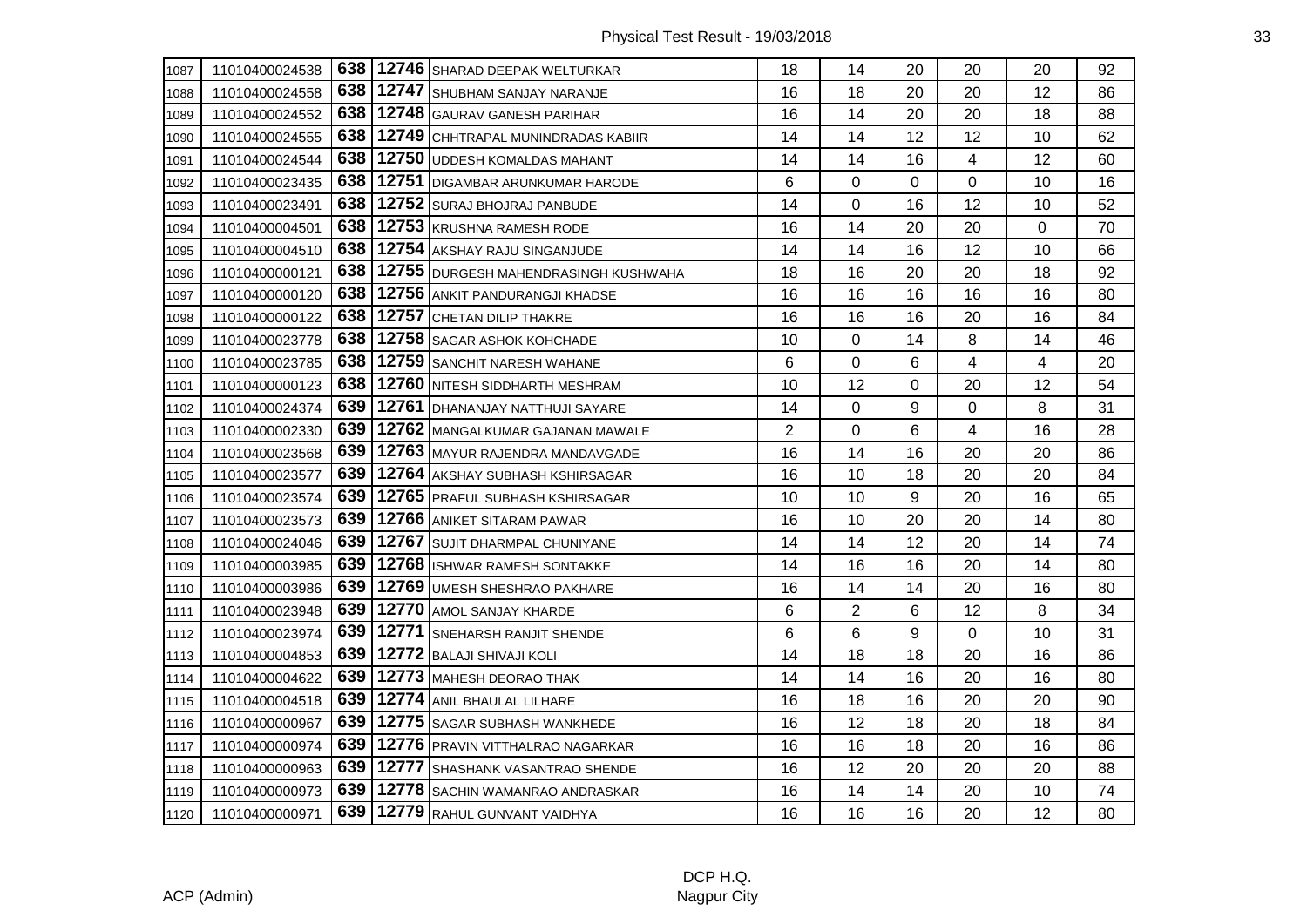| 1121 | 11010400004971 |     | 639   12780   PANKAJ ABHAY DHANORKAR  | 14             | 14             | 16       | 20 | 16          | 80 |
|------|----------------|-----|---------------------------------------|----------------|----------------|----------|----|-------------|----|
| 1122 | 11010400023439 | 640 | 12781 VAIBHAV GANESHRAO DEVAKE        | 14             | 14             | 20       | 20 | 16          | 84 |
| 1123 | 11010400023467 | 640 | 12782 SURAJ RAJKUMAR MURAYATE         | 14             | 14             | 18       | 20 | 10          | 76 |
| 1124 | 11010400023769 | 640 | 12783 AKASH BABULAL WANKHADE          | 14             | 16             | 14       | 0  | $\mathbf 0$ | 44 |
| 1125 | 11010400003599 | 640 | 12784 SURENDRA GULAB DUDHBARVE        | 6              | 12             | 12       | 16 | 14          | 60 |
| 1126 | 11010400023871 | 640 | 12785 RAHUL RAMESH MESHRAM            | 10             | 0              | 9        | 0  | $\mathbf 0$ | 19 |
| 1127 | 11010400023742 | 640 | 12786 DIPAKKUMAR SHRIRANGRAO BINGEWAD | 6              | $\overline{2}$ | 3        | 0  | $\Omega$    | 11 |
| 1128 | 11010400002202 | 640 | 12787 PRAMOD ARUN AWATE               | 18             | 18             | 20       | 20 | 20          | 96 |
| 1129 | 11010400002206 | 640 | 12788 BHAIYYASAHEB HARI AWATHE        | 16             | 18             | 20       | 20 | 14          | 88 |
| 1130 | 11010400023532 | 640 | 12789 RAVINDRA MADHUKAR JADHAO        | 16             | 12             | 20       | 20 | 20          | 88 |
| 1131 | 11010400023958 | 640 | 12790 ASHWIN SANJAYJI MOHATURE        | 14             | 18             | 18       | 12 | 12          | 74 |
| 1132 | 11010400004316 | 640 | 12791 AJAY SUDHAKAR GAJGHATE          | 14             | 12             | 14       | 20 | 14          | 74 |
| 1133 | 11010400003470 | 640 | 12792 DINESH SANJAY KALAMBE           | 16             | 16             | 20       | 20 | 18          | 90 |
| 1134 | 11010400003467 | 640 | 12793 ROSHAN RAJU AMNERKAR            | 18             | 10             | 20       | 20 | 18          | 86 |
| 1135 | 11010400001022 | 640 | 12794 SANMYEK GAUTAM CHALKHURE        | 16             | 14             | 14       | 20 | 14          | 78 |
| 1136 | 11010400001021 | 640 | 12795 SHUBHAM ANIL BHUJADE            | 18             | 18             | 20       | 20 | 18          | 94 |
| 1137 | 11010400024345 | 640 | 12796 SWAPNIL TRYEMBAK WAGHMARE       | 18             | 18             | 20       | 20 | 18          | 94 |
| 1138 | 11010400024373 | 640 | 12797 RAVINDRAKUMAR BARSUJI HATWAR    | 16             | 14             | 20       | 20 | 18          | 88 |
| 1139 | 11010400024434 | 640 | 12798 PRATIK SUNIL DAWARE             | 14             | 6              | 12       | 20 | 10          | 62 |
| 1140 | 11010400024103 | 640 | 12799 TUSHAR CHHABANRAO WAT           | 16             | 12             | 16       | 20 | 20          | 84 |
| 1141 | 11010400024114 | 640 | 12800 PRAJYOT PRAKASH NAGRIKAR        | 14             | 6              | 14       | 16 | 20          | 70 |
| 1142 | 11010400003261 | 641 | 12801 VINAMRA CHANDRAKANT SONWANE     | 18             | 16             | 16       | 20 | 20          | 90 |
| 1143 | 11010400001574 | 641 | 12802 RAJESH LALCHAND MACHIYE         | 16             | 18             | 20       | 20 | 12          | 86 |
| 1144 | 11010400005116 | 641 | 12803 UDDESH PRABHAKAR LOKHANDE       | 16             | 18             | 18       | 20 | 12          | 84 |
| 1145 | 11010400005085 | 641 | 12804 BANDU RANGRAO JIGROL            | 14             | 16             | 12       | 16 | 14          | 72 |
| 1146 | 11010400005088 | 641 | 12805 VISHNU KHANDERAO LOHKARE        | 14             | 16             | 20       | 20 | 12          | 82 |
| 1147 | 11010400001660 | 641 | 12806 AMAR DATTUJI SHELKE             | 10             | $\overline{2}$ | 0        | 20 | 14          | 46 |
| 1148 | 11010400001680 | 641 | 12807 RAJ DATTUJI SHELKE              | $\overline{2}$ | 0              | 9        | 20 | 16          | 47 |
| 1149 | 11010400003591 | 641 | 12808 AMIT MANOHAR LENDE              | 10             | 12             | 9        | 16 | 10          | 57 |
| 1150 | 11010400003592 | 641 | 12809 PRADIP KAWADUJI KURUTKAR        | 0              | 10             | $\Omega$ | 20 | 12          | 42 |
| 1151 | 11010400023507 | 641 | 12810 PALASH PRAKASH MASKE            | 6              | 6              | 6        | 12 | 8           | 38 |
| 1152 | 11010400023229 | 641 | 12811 AMOL PITAMBAR MAHAJAN           | 14             | 10             | 9        | 12 | 14          | 59 |
| 1153 | 11010400024582 | 641 | 12812 NILESH AMBADAS BOKADE           | 14             | 12             | 14       | 20 | 20          | 80 |
| 1154 | 11010400024574 | 641 | 12813 ROSAHN RAMRAO POHANE            | 16             | 16             | 20       | 20 | 14          | 86 |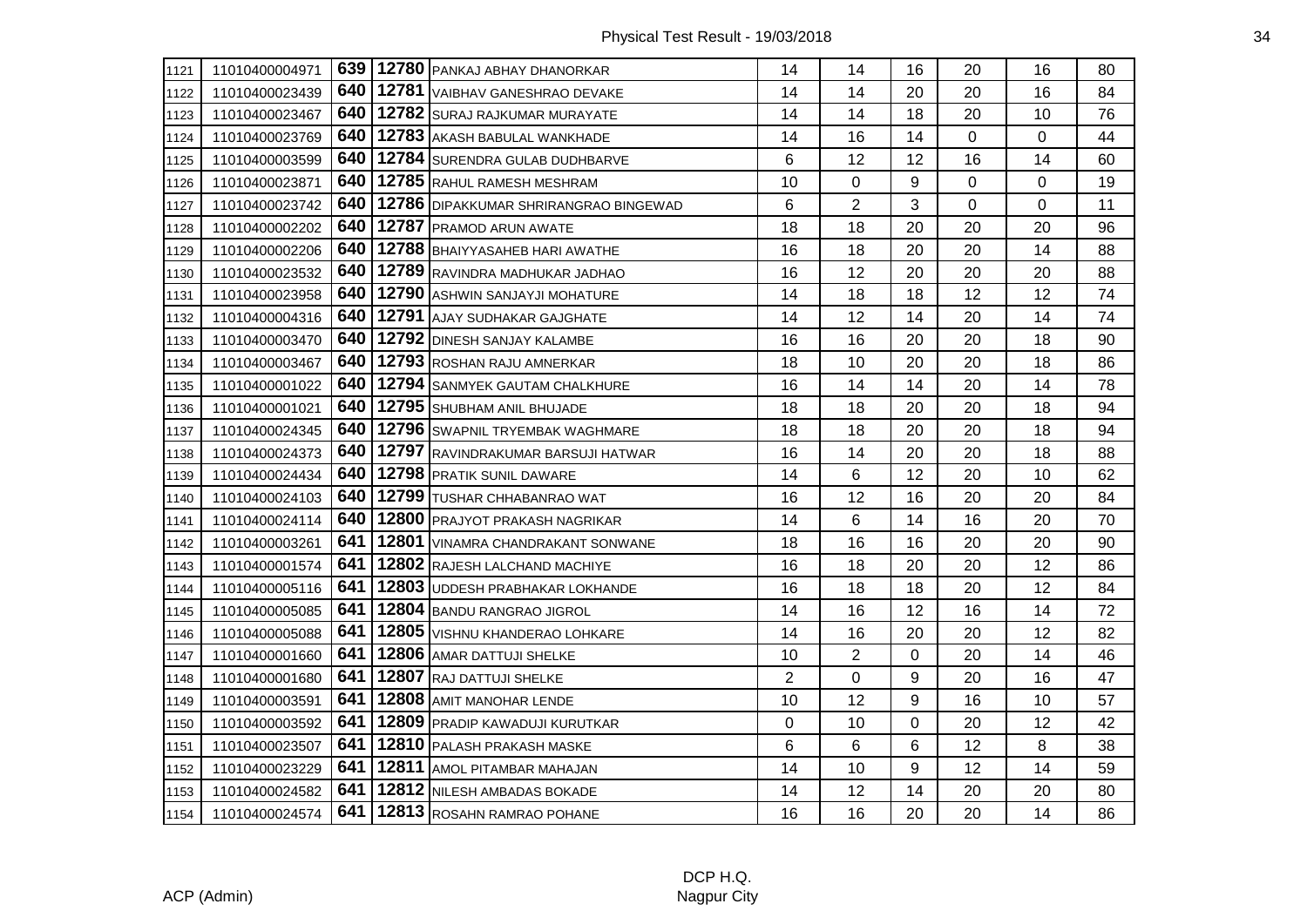| 1155 | 11010400024597 |       | 641   12814   ROSHAN BHAGATSINGHJI NAUKARIYA | 14 | 18 | 14       | 20             | 16 | 82 |
|------|----------------|-------|----------------------------------------------|----|----|----------|----------------|----|----|
| 1156 | 11010400024606 | 641   | 12815 ROSHAN ATMARAMJI MESHRAM               | 14 | 14 | 14       | 20             | 14 | 76 |
| 1157 | 11010400024604 | 641 I | 12816 ROSHAN RAVINDRARAO KAWADSE             | 14 | 16 | 16       | 20             | 20 | 86 |
| 1158 | 11010400024572 | 641   | 12817 HEMANT DHANRAJRAO DAWARE               | 14 | 16 | 16       | 20             | 16 | 82 |
| 1159 | 11010400024598 | 641   | 12818 BHUSHAN SUBHASHJI KALMENGH             | 14 | 12 | 16       | 20             | 18 | 80 |
| 1160 | 11010400005517 | 641   | 12819 SANDIP SIDDHARTH GADEKAR               | 14 | 14 | 16       | 20             | 14 | 78 |
| 1161 | 11010400005213 | 641   | 12820 MAHESH BANSI AWAD                      | 14 | 16 | 18       | 20             | 18 | 86 |
| 1162 | 11010400023947 | 642   | 12821 VIVEK NARMADAPRASAD SHUKLA             | 0  | 0  | 0        | 0              | 6  | 6  |
| 1163 | 11010400002657 | 642 l | 12822 NARAYAN HARIBHAU LONARE                | 14 | 16 | 16       | 12             | 18 | 76 |
| 1164 | 11010400002652 | 642   | 12823 ASHISH PRAKASH MOREY                   | 16 | 16 | 20       | 4              | 18 | 74 |
| 1165 | 11010400004224 | 642   | 12824 ARJUN DILIP GITE                       | 14 | 14 | 16       | 20             | 12 | 76 |
| 1166 | 11010400001732 | 642   | 12825 MAYUR DEORAM ZANZAD                    | 10 | 6  | 6        | 8              | 12 | 42 |
| 1167 | 11010400001860 | 642   | 12826 VIJAYKUMAR BUDHRAM KALSARPE            | 16 | 16 | 20       | 20             | 16 | 88 |
| 1168 | 11010400023911 |       | 642   12827   VINOD MOTIRAM SALVE            | 6  | 0  | 9        | 4              | 10 | 29 |
| 1169 | 11010400000677 |       | 642   12828   AMOL RAGHUNATH HULE            | 16 | 18 | 20       | 20             | 16 | 90 |
| 1170 | 11010400002624 | 642   | 12829 GANESH NAMDEO NARMALWAR                | 16 | 18 | 16       | 20             | 14 | 84 |
| 1171 | 11010400004152 | 642   | 12830 SUNIL JANRAO TAYDE                     | 16 | 14 | 16       | 20             | 12 | 78 |
| 1172 | 11010400024480 | 642   | 12831 AJAY BALDEV SHAHU                      | 6  | 0  | 3        | 0              | 12 | 21 |
| 1173 | 11010400001149 | 642   | 12832 ANKIT KANTASING CHAVHAN                | 16 | 14 | 18       | 16             | 20 | 84 |
| 1174 | 11010400003366 |       | 642   12833   HARISH SANJAY KALE             | 14 | 14 | 9        | 0              | 16 | 53 |
| 1175 | 11010400003364 | 642   | 12834 RAMESHWAR VISHWANATH KATARE            | 16 | 18 | 20       | 20             | 20 | 94 |
| 1176 | 11010400003365 | 642   | 12835 ASHWIN RAMRAO RATHOD                   | 16 | 14 | 18       | 20             | 18 | 86 |
| 1177 | 11010400000689 | 642   | 12836 MOHAN PRAKASH JADHAO                   | 16 | 18 | 16       | 20             | 16 | 86 |
| 1178 | 11010400000687 | 642   | 12837 RAHUL MANOHAR RATHOD                   | 18 | 18 | 20       | 20             | 16 | 92 |
| 1179 | 11010400001449 | 642   | 12838 ARUN PIRMAL SHETTY                     | 16 | 16 | 16       | 0              | 0  | 48 |
| 1180 | 11010400001855 | 642   | 12839 RAJKUMAR BABAN ADHAGALE                | 0  | 12 | $\Omega$ | 20             | 8  | 40 |
| 1181 | 11010400001821 | 642   | 12840 SAURABH PRAKASH MESHRAM                | 16 | 16 | 14       | 20             | 10 | 76 |
| 1182 | 11010400005484 | 643   | 12841 AKASH ARUN DHONE                       | 14 | 14 | 14       | 20             | 14 | 76 |
| 1183 | 11010400023290 | 643   | 12842 RAVI DATTA KAMBLE                      | 14 | 14 | 12       | 20             | 18 | 78 |
| 1184 | 11010400023748 | 643   | 12843 RITESH KISAN WANKHADE                  | 14 | 10 | 12       | 20             | 16 | 72 |
| 1185 | 11010400023978 | 643   | 12844 PRANAY KRISHNA RAMTEKE                 | 10 | 10 | 9        | $\overline{2}$ | 4  | 35 |
| 1186 | 11010400023793 | 643   | 12845 MAHESH PARASRAM SINHA                  | 10 | 12 | 16       | 12             | 14 | 64 |
| 1187 | 11010400023959 |       | 643   12846   HRISHIKESH PANDURANG CHUTE     | 14 | 14 | 16       | 20             | 12 | 76 |
| 1188 | 11010400024013 |       | 643   12847 ROSHAN ASHOK CHAHANKAR           | 16 | 14 | 12       | 20             | 12 | 74 |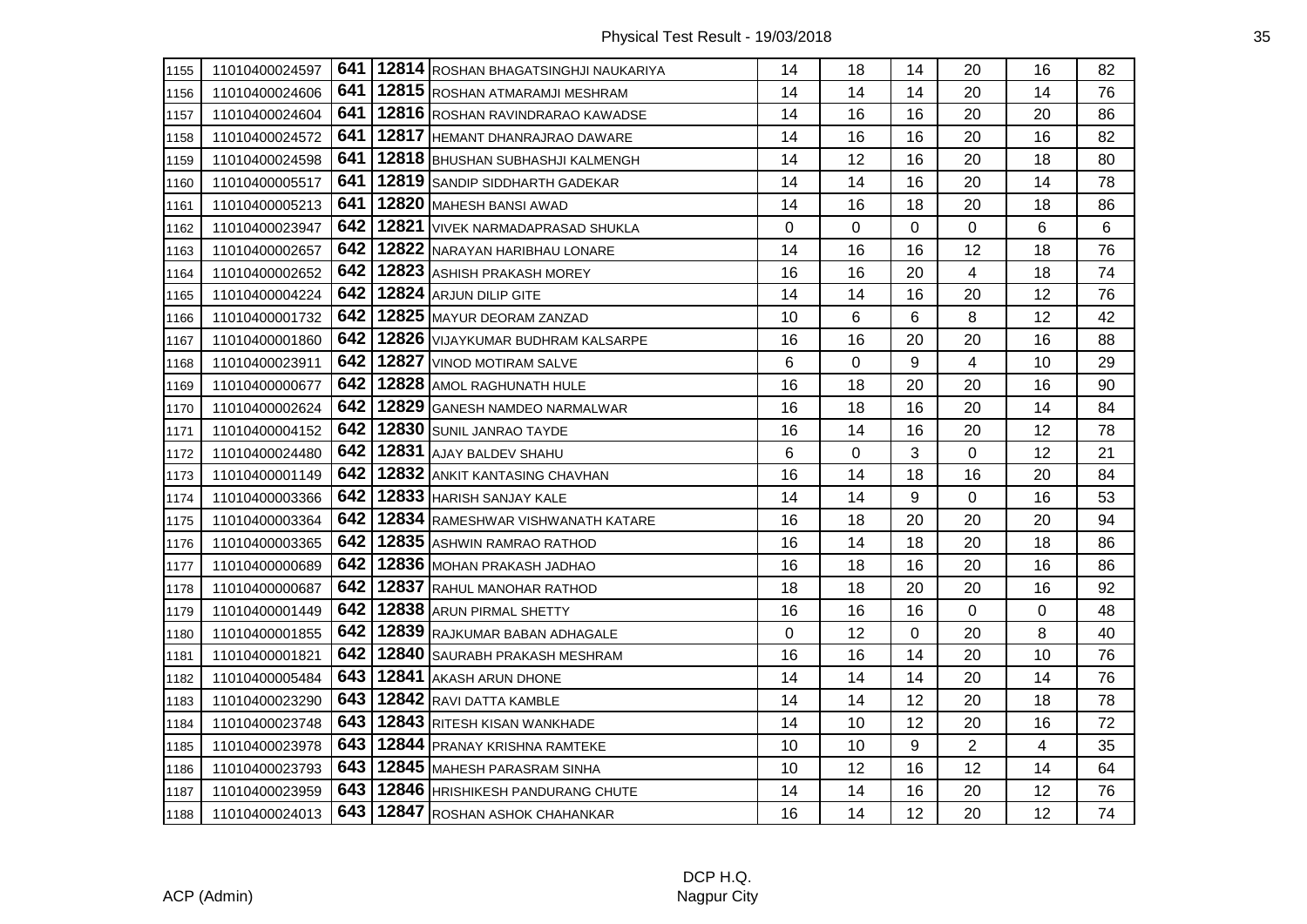| 1189 | 11010400003974 |     | 643   12848 NITIN VASANTA THAKARE         | 16 | 16             | 16 | 20             | 14 | 82 |
|------|----------------|-----|-------------------------------------------|----|----------------|----|----------------|----|----|
| 1190 | 11010400005557 |     | 643   12849 RAVINDRA HARIDAS KOSARE       | 16 | 16             | 20 | 20             | 18 | 90 |
| 1191 | 11010400005552 | 643 | 12850 ROSHAN BHIWAJI SARWARE              | 14 | 14             | 18 | 20             | 16 | 82 |
| 1192 | 11010400002173 |     | 643   12851   MANOJ RAMKRUSHNA SAHAKATE   | 14 | 10             | 16 | 20             | 16 | 76 |
| 1193 | 11010400003630 | 643 | 12852 NAGESH SHIDHARTHA PAIKRAO           | 16 | 20             | 20 | 20             | 20 | 96 |
| 1194 | 11010400003631 | 643 | 12853 RAHUL RAJENDRA POUL                 | 14 | 18             | 18 | 20             | 16 | 86 |
| 1195 | 11010400003634 | 643 | 12854 NURODDIN TAJODDIN KHATIB            | 16 | 14             | 20 | 20             | 20 | 90 |
| 1196 | 11010400003627 | 643 | 12855 VIKKY SHYAMRAO MORE                 | 16 | 16             | 18 | 20             | 18 | 88 |
| 1197 | 11010400003637 |     | 643   12856   AMOL ASHOKRAO NARWADE       | 14 | 16             | 14 | 20             | 18 | 82 |
| 1198 | 11010400023506 | 643 | 12857 ATUL KISHOR NIRGULKAR               | 10 | 0              | 9  | 20             | 16 | 55 |
| 1199 | 11010400002057 |     | 643   12858 AKSHAYKUMAR HARICHAND LILHARE | 14 | 16             | 20 | 12             | 14 | 76 |
| 1200 | 11010400023786 | 643 | 12859 SHRISARANG MAHESH RAJ               | 14 | 12             | 12 | 20             | 16 | 74 |
| 1201 | 11010400023798 | 643 | 12860 VIPUL NANDLAL KURIL                 | 14 | 12             | 14 | 20             | 10 | 70 |
| 1202 | 11010400024349 | 644 | 12861 DHEERAJ PURUSHOTTAMRAO MHAISKAR     | 18 | 16             | 18 | 20             | 18 | 90 |
| 1203 | 11010400024350 | 644 | 12862 SWAPNIL SURYBHANRAO DHONE           | 18 | 16             | 20 | 20             | 14 | 88 |
| 1204 | 11010400024364 | 644 | 12863 RAKESH RAMSEWAK KAWARE              | 10 | 10             | 12 | 16             | 14 | 62 |
| 1205 | 11010400023420 | 644 | 12864 VIJAY MUNNALAL CHOUDHARI            | 14 | 10             | 16 | 20             | 14 | 74 |
| 1206 | 11010400005112 | 644 | 12865 SAGAR RAMESH PAKHALE                | 10 | 6              | 9  | 8              | 10 | 43 |
| 1207 | 11010400023443 | 644 | 12866 VINAY SANJAYKUMAR RAUT              | 6  | 0              | 12 | $\overline{2}$ | 12 | 32 |
| 1208 | 11010400024333 | 644 | 12867 SUBODH BHAURAO SUKDEVE              | 10 | 14             | 14 | 20             | 10 | 68 |
| 1209 | 11010400023391 | 644 | 12868 ARVIND CHUNNILAL PATLE              | 14 | 12             | 9  | 16             | 10 | 61 |
| 1210 | 11010400023597 | 644 | 12869 ANKIT VILAS RAKHUNDE                | 16 | $\overline{2}$ | 14 | 20             | 10 | 62 |
| 1211 | 11010400023927 | 644 | 12870 GOPAL PRAKASH DHUMALE               | 10 | 6              | 9  | 16             | 6  | 47 |
| 1212 | 11010400005612 | 644 | 12871 MAHENDRA MADHUKAR PATIL             | 14 | 16             | 14 | 20             | 0  | 64 |
| 1213 | 11010400005620 | 644 | 12872 BHUSHAN BHALERAO PATIL              | 18 | 18             | 20 | 20             | 20 | 96 |
| 1214 | 11010400024052 | 644 | 12873 YOGESH CHANDRKANT PATIL             | 18 | 16             | 18 | 20             | 18 | 90 |
| 1215 | 11010400005520 | 644 | 12874 ROSHAN UMASHANKAR JAISWAL           | 16 | 16             | 14 | 20             | 14 | 80 |
| 1216 | 11010400001726 | 644 | 12875 VITHTHAL AUCHITRAO KUHIRE           | 16 | 16             | 18 | 20             | 14 | 84 |
| 1217 | 11010400002578 | 644 | 12876 AVASIM HANIF SHEIKH                 | 16 | 12             | 20 | 20             | 18 | 86 |
| 1218 | 11010400023269 | 644 | 12877 SHYAM RAVINDRA WANKHADE             | 16 | 16             | 20 | 20             | 18 | 90 |
| 1219 | 11010400023276 | 644 | 12878 NARAYAN SAHEBRAO JAPULKAR           | 16 | 14             | 16 | 16             | 0  | 62 |
| 1220 | 11010400023280 | 644 | 12879 NILESH SOPANRAO AMZARE              | 16 | 12             | 0  | 20             | 16 | 64 |
| 1221 | 11010400023285 |     | 644   12880 RITESH HARICHANDRA INGOLE     | 14 | 14             | 14 | 20             | 12 | 74 |
| 1222 | 11010400023845 |     | 645   12881 GAJANAN SHRIRAM SHITRE        | 16 | 12             | 14 | 20             | 16 | 78 |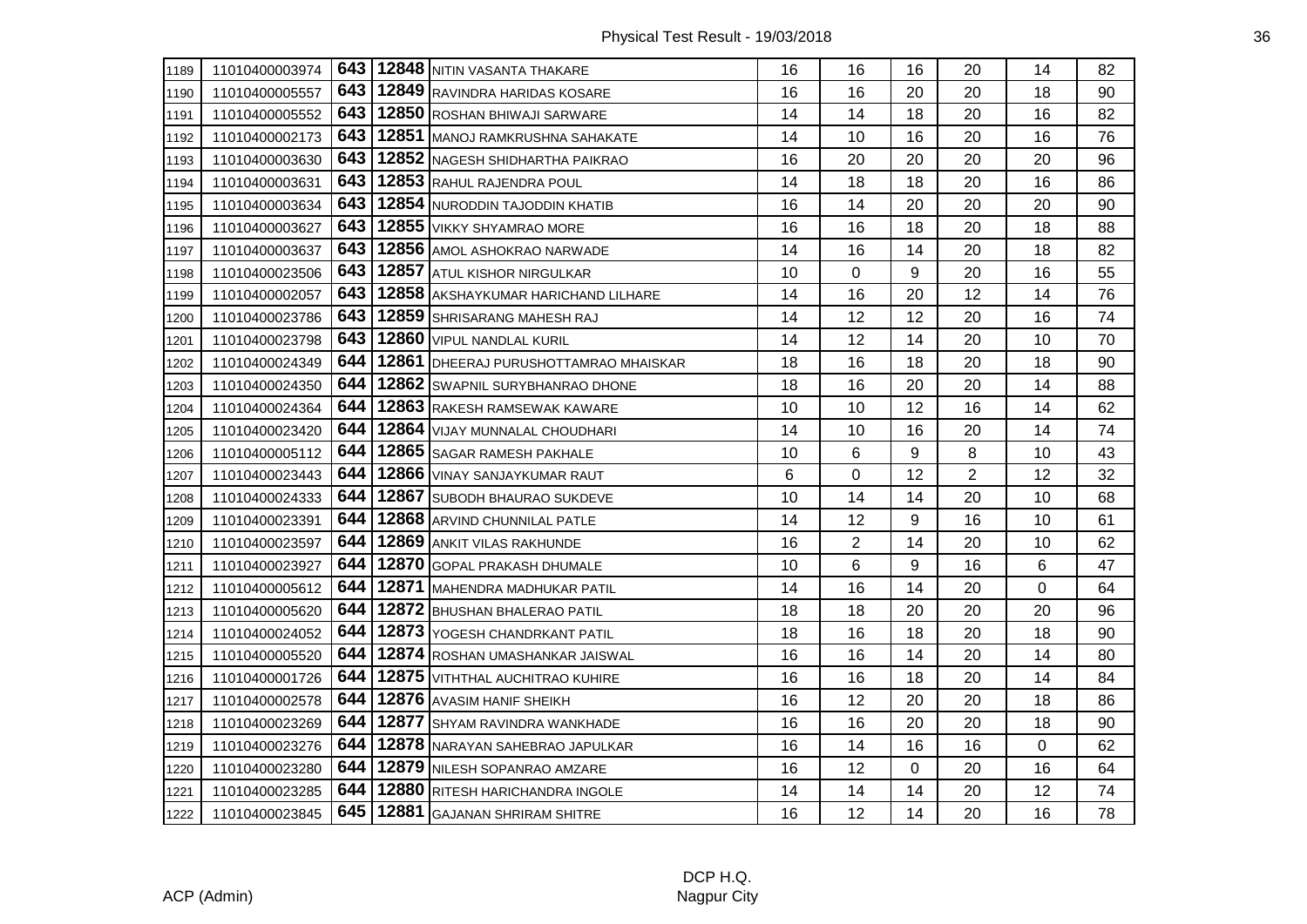| 1223 | 11010400002068 |       | 645   12882 KIRAN KAILASRAO MAHURE    | 16             | 12             | 14       | 20             | 12 | 74 |
|------|----------------|-------|---------------------------------------|----------------|----------------|----------|----------------|----|----|
| 1224 | 11010400004112 | 645   | 12883 VINAY ASHOK THAKRE              | $\overline{2}$ | $\mathbf 0$    | 6        | $\mathbf 0$    | 10 | 18 |
| 1225 | 11010400005618 | 645   | 12884 PRAMOD PANDURANG HALE           | 16             | 16             | $\Omega$ | 20             | 14 | 66 |
| 1226 | 11010400005619 | 645   | 12885 DIPAK GULABCHAND JAGTAP         | 10             | 12             | 14       | 20             | 18 | 74 |
| 1227 | 11010400024017 | 645   | 12886 PANKAJ VINAYAK ASOLE            | 6              | 6              | 6        | $\overline{0}$ | 6  | 24 |
| 1228 | 11010400005457 | 645   | 12887 SHAHU SUNIL JADHAO              | 18             | 18             | 20       | 20             | 18 | 94 |
| 1229 | 11010400005455 | 645   | 12888 UMESH RAMESH BHAGAT             | 18             | 18             | 20       | 20             | 16 | 92 |
| 1230 | 11010400023648 | 645   | 12889 JAYANAND PARAJI DADHE           | 6              | 6              | 9        | 16             | 10 | 47 |
| 1231 | 11010400002233 | 645   | 12890 AKASH GAJANAN INDARPAWAR        | 14             | 16             | 14       | 20             | 10 | 74 |
| 1232 | 11010400024295 | 645   | 12891 DILIP BHIKARI DAMAHE            | 10             | $\overline{2}$ | 9        | 20             | 16 | 57 |
| 1233 | 11010400023889 | 645   | 12892 MANJISH SANJAY SAHARE           | 10             | 10             | 12       | $\mathbf 0$    | 12 | 44 |
| 1234 | 11010400023868 | 645   | 12893 SANJAY ROOPLAL BESARE           | 10             | 10             | 9        | 12             | 12 | 53 |
| 1235 | 11010400023910 | 645   | 12894 JITENDRA SHIVNATH NAKHLE        | 14             | $\overline{2}$ | 12       | 20             | 18 | 66 |
| 1236 | 11010400004857 |       | 645   12895   SAGAR PRAMOD MASKE      | 18             | 14             | 20       | 20             | 18 | 90 |
| 1237 | 11010400001389 | 645   | 12896 PRAVIN MOHAN RAUT               | 14             | 16             | 12       | 20             | 20 | 82 |
| 1238 | 11010400001417 | 645   | 12897 VAIBHAV PRABHAKAR NIMBULKAR     | 16             | 14             | 16       | 20             | 18 | 84 |
| 1239 | 11010400002876 | 645   | 12898 AKSHAY GAJANANRAO NAGPURE       | 16             | 14             | 20       | 20             | 14 | 84 |
| 1240 | 11010400024147 | 645   | 12899 ROSHAN GOPAL AMBULKAR           | 16             | 14             | 18       | 16             | 20 | 84 |
| 1241 | 11010400005274 | 645 l | 12900 MANISH SURENDRARAO KOHARE       | 16             | 12             | 20       | 20             | 18 | 86 |
| 1242 | 11010400004814 | 646   | 12901 PAWAN VASANT KOHALE             | 16             | 16             | 16       | 20             | 14 | 82 |
| 1243 | 11010400005037 | 646   | 12902 VIRENDRA VASANTA KOKATE         | 16             | 16             | 14       | 20             | 14 | 80 |
| 1244 | 11010400005039 | 646   | 12903 VIPUL VILAS THAKRE              | 14             | 16             | 14       | 20             | 18 | 82 |
| 1245 | 11010400005036 | 646   | 12904 VAIBHAV MOTIRAM RITHE           | 14             | 16             | 14       | 20             | 14 | 78 |
| 1246 | 11010400023324 | 646   | 12905 ATISH ISHWAR NAGDEOTE           | 10             | 14             | 9        | 20             | 10 | 63 |
| 1247 | 11010400023527 | 646   | 12906 AMOL SHRIKRUSHNRAOJI ARANKAR    | 14             | 6              | 12       | 20             | 20 | 72 |
| 1248 | 11010400023451 | 646 l | 12907 RAKESH BALWANT GAIKWAD          | 16             | 12             | 18       | 20             | 16 | 82 |
| 1249 | 11010400024084 | 646   | 12908 UMESH DIGAMABR SAHARE           | 10             | 6              | 9        | 16             | 16 | 57 |
| 1250 | 11010400001361 | 646   | 12909 NITIN DHANRAJ BHONGA            | 10             | 14             | 9        | 0              | 16 | 49 |
| 1251 | 11010400024391 | 646   | 12910 NILESH SHIVLAL LILHARE          | 14             | 12             | 12       | $\mathbf 0$    | 18 | 56 |
| 1252 | 11010400005480 | 646   | 12911 PRASHANT PANDHARINATH TEKAM     | 18             | 18             | 20       | 20             | 20 | 96 |
| 1253 | 11010400005481 | 646 I | 12912 PRASHANT BALAJI RENDKE          | 16             | 16             | 16       | 20             | 18 | 86 |
| 1254 | 11010400004029 | 646   | 12913 AJIT ASHOK HAJARE               | 6              | 10             | 9        | 20             | 16 | 61 |
| 1255 | 11010400004794 |       | 646   12914   SURAJ MOHANRAO GOMASE   | 14             | 16             | 16       | 20             | 14 | 80 |
| 1256 | 11010400023268 |       | 646   12915   DIGAMBAR KRUSHNAJI RAUT | 14             | 14             | 12       | 12             | 14 | 66 |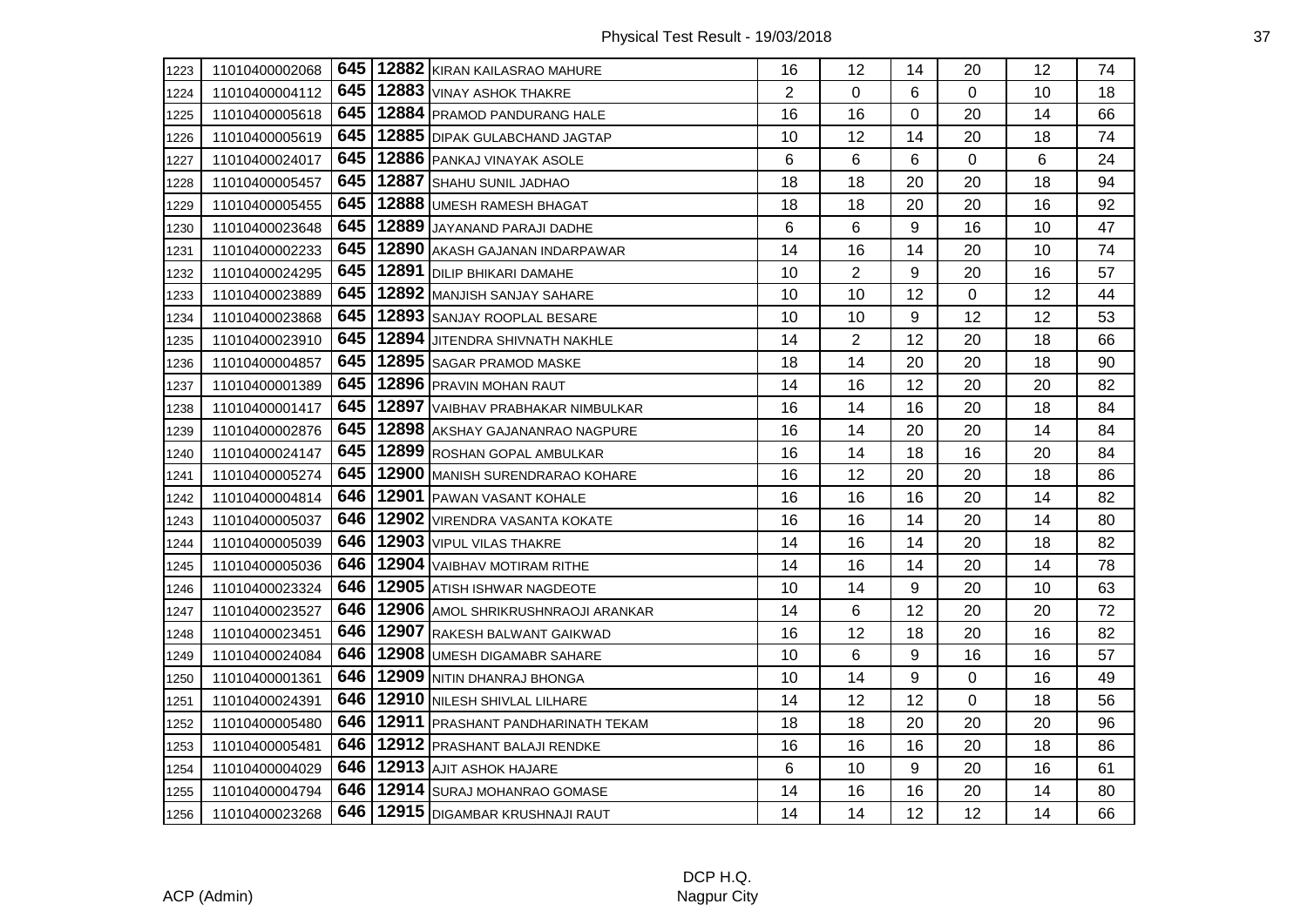| 1257 | 11010400023800 |       | 646   12916   SHEKHAR SURESH PORTE         | 14             | 12          | 16       | 16             | 10 | 68 |
|------|----------------|-------|--------------------------------------------|----------------|-------------|----------|----------------|----|----|
| 1258 | 11010400023634 | 646 l | 12917 GUNJAN SANJAY JAMBHULKAR             | 10             | 0           | 9        | $\overline{2}$ | 14 | 35 |
| 1259 | 11010400023611 | 646 l | 12918 MANGESH OMPRAKASH                    | 14             | 12          | 12       | 20             | 10 | 68 |
| 1260 | 11010400023856 |       | 646   12919 ROHIT RAMPRATIT PAL            | 16             | 14          | 18       | 20             | 10 | 78 |
| 1261 | 11010400023618 | 646 l | 12920 CHETAN PRALHAD VAIDYA                | 14             | 12          | 14       | 20             | 14 | 74 |
| 1262 | 11010400004354 | 647   | 12921 BHUPENDRAKUMAR OMKAR LILHARE         | 16             | 18          | 18       | 20             | 16 | 88 |
| 1263 | 11010400023535 | 647   | 12922 ASHISH DHANRAJ GIRHE                 | 14             | 6           | 12       | 20             | 16 | 68 |
| 1264 | 11010400023945 | 647   | 12923 CHANDRASHEKHAR RAJERAM MESHRAM       | 16             | 10          | 16       | 20             | 16 | 78 |
| 1265 | 11010400023331 | 647 I | 12924 ABHISHEK KEDARPRASAD JHARIYA         | 10             | 14          | 6        | 20             | 10 | 60 |
| 1266 | 11010400002825 | 647   | 12925 ROSHAN CHAKRADHAR BORKAR             | $\overline{2}$ | 0           | 6        | 20             | 10 | 38 |
| 1267 | 11010400002842 | 647   | 12926 SHUBHAM DEVANAND WAKODE              | 16             | 12          | 16       | 20             | 16 | 80 |
| 1268 | 11010400004798 | 647   | 12927 AKASH SUBHASHRAO WANDILE             | 16             | 12          | 12       | 20             | 18 | 78 |
| 1269 | 11010400004972 | 647   | 12928 SAMMEK GAUTAM PATIL                  | 14             | 10          | $\Omega$ | 20             | 10 | 54 |
| 1270 | 11010400003448 | 647   | 12929 RAKESH KRISHNA SHENDRE               | 16             | 16          | 18       | 20             | 18 | 88 |
| 1271 | 11010400023585 | 647   | 12930 VAIBHAV RAYBHANJI BODE               | 14             | 14          | 16       | 20             | 12 | 76 |
| 1272 | 11010400003099 | 647   | 12931 OMPRAKASH SHATRUGHAN DUDHAKAWARE     | 14             | 16          | 14       | 8              | 14 | 66 |
| 1273 | 11010400024218 | 647   | 12932 HARSHAL WASUDEV AMBEKAR              | 16             | 14          | 18       | 0              | 14 | 62 |
| 1274 | 11010400001363 | 647   | 12933 AJAY ANKUSH DAWE                     | 14             | 16          | 16       | 20             | 10 | 76 |
| 1275 | 11010400023548 | 647   | 12934 NILESH MANIKRAO SAWDEKAR             | 10             | 14          | 9        | 20             | 14 | 67 |
| 1276 | 11010400023586 | 647   | 12935 AKSHAY PANJABRAO INGLE               | 10             | 14          | 3        | 0              | 14 | 41 |
| 1277 | 11010400023570 | 647   | 12936 KUNAL RAMESH CHOUKIKAR               | 14             | 6           | 14       | 0              | 10 | 44 |
| 1278 | 11010400004635 | 647   | 12937 MANOJ BABURAO BORKAR                 | 14             | 16          | 12       | 12             | 16 | 70 |
| 1279 | 11010400023246 | 647   | 12938 VIKRANT MOHAN INGLE                  | 6              | $\mathbf 0$ | 3        | 0              | 14 | 23 |
| 1280 | 11010400023629 | 647   | 12939 RAMAKASH HARISHANKAR UPADHYAY        | 6              | 12          | 9        | 12             | 8  | 47 |
| 1281 | 11010400023965 | 647   | 12940 YASHODHAN SUNIL PATIL                | $\overline{2}$ | 0           | 3        | 0              | 8  | 13 |
| 1282 | 11010400024402 | 648   | 12941 AJAY ASHOK DONGARE                   | 16             | 10          | 20       | 20             | 16 | 82 |
| 1283 | 11010400023631 | 648   | 12942 MIRZANASIRBAIG MIRZASALEEMBAIG MIRZA | 14             | 6           | 12       | 20             | 18 | 70 |
| 1284 | 11010400023810 | 648   | 12943 GAURAV KAILASHJI BHEDE               | 16             | 14          | 18       | 20             | 14 | 82 |
| 1285 | 11010400023801 | 648   | 12944 MAHESH LAXMANRAOJI DANGALE           | 18             | 16          | 20       | 20             | 18 | 92 |
| 1286 | 11010400003537 | 648   | 12945 AMIT PRAMOD PANCHAM                  | 10             | 16          | 9        | 16             | 12 | 63 |
| 1287 | 11010400023645 | 648   | 12946 AMEY RAJENDRA TIRMARE                | 14             | 14          | 14       | 20             | 12 | 74 |
| 1288 | 11010400023512 | 648 I | 12947 DNYANESHWAR ASHOK BHAD               | 14             | 10          | 14       | 20             | 16 | 74 |
| 1289 | 11010400023854 |       | 648   12948   MURLIDHAR SHAMRAOJI NEWARE   | 14             | 14          | 12       | 20             | 16 | 76 |
| 1290 | 11010400000057 |       | 648   12949   DEVENDRA SHRAWAN MENDHE      | 16             | 12          | 20       | 20             | 18 | 86 |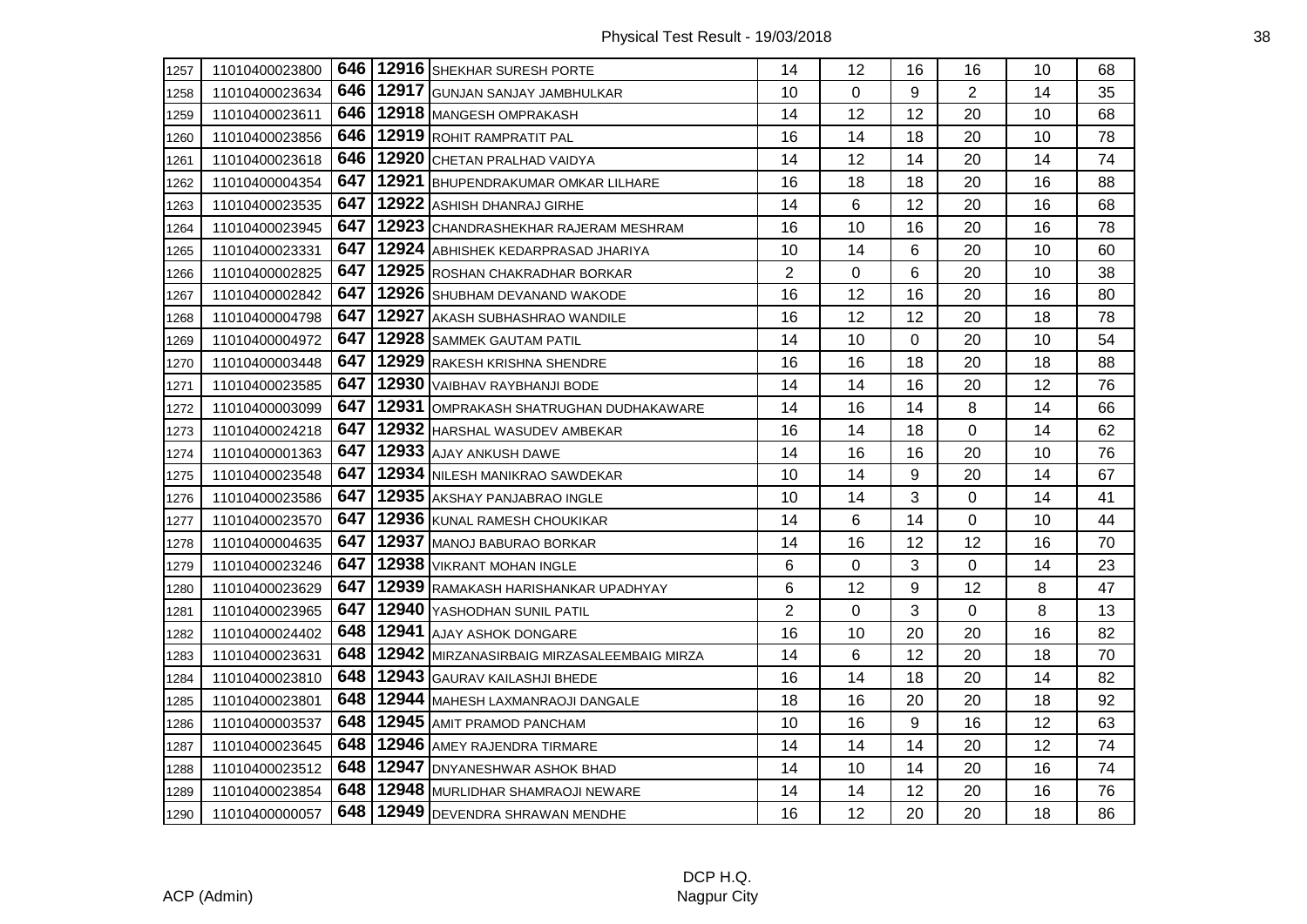| 1291 | 11010400023436 | 648 l | 12950 JAGRUT DIGAMBAR JADHAO     | 16 | 12             | 16 | 20             | 14 | 78 |
|------|----------------|-------|----------------------------------|----|----------------|----|----------------|----|----|
| 1292 | 11010400023770 | 648   | 12951 AMAN VINOD UKE             | 10 | 12             | 6  | 8              | 10 | 46 |
| 1293 | 11010400004170 | 648   | 12952 SHIVPRASAD SHAMBHU SHAHU   | 16 | 18             | 18 | 20             | 18 | 90 |
| 1294 | 11010400000693 | 648   | 12953 ANUP PRAMOD PAHADE         | 18 | 12             | 18 | 20             | 20 | 88 |
| 1295 | 11010400005571 | 648   | 12954 VISHAL GANESH KALAMBE      | 0  | 0              | 0  | 20             | 12 | 32 |
| 1296 | 11010400005559 | 648   | 12955 SHUBHAM AMBADAS THAKARE    | 16 | 14             | 18 | 20             | 18 | 86 |
| 1297 | 11010400005554 | 648   | 12956 RUPESH SURESHRAO PAL       | 16 | 14             | 16 | 20             | 20 | 86 |
| 1298 | 11010400005568 | 648   | 12957 PRAKASH SHANKARRAO BIND    | 14 | 14             | 16 | 20             | 20 | 84 |
| 1299 | 11010400005301 | 648   | 12958 PRASHANT KISNAJI CHAUDHARI | 18 | 18             | 20 | 20             | 20 | 96 |
| 1300 | 11010400023363 | 648   | 12959 AKASH SURESH BAWANE        | 6  | 0              | 3  | 20             | 10 | 39 |
| 1301 | 11010400023676 | 648   | 12960 SHUBHAM SUBHASH BELURKAR   | 14 | 14             | 12 | $\overline{4}$ | 10 | 54 |
| 1302 | 11010400004256 | 649   | 12961 NIKHIL MANOHAR VAIRAGADE   | 16 | 14             | 20 | 20             | 16 | 86 |
| 1303 | 11010400004227 | 649   | 12962 SAGAR NARENDRA INGOLE      | 14 | 14             | 0  | 20             | 14 | 62 |
| 1304 | 11010400023829 | 649   | 12963 NITIN SUNILRAOJI ZOD       | 14 | 14             | 14 | 8              | 10 | 60 |
| 1305 | 11010400023725 | 649   | 12964 AKSHAY ANILRAO WANKHADE    | 16 | 16             | 16 | 20             | 14 | 82 |
| 1306 | 11010400023596 | 649   | 12965 PAVAN BALAVANT PAWAR       | 14 | $\overline{2}$ | 14 | 20             | 18 | 68 |
| 1307 | 11010400023416 | 649   | 12966 VIKRAM SURESH SHEGOKAR     | 0  | 0              | 0  | 0              | 8  | 8  |
| 1308 | 11010400024252 | 649   | 12967 AKASH TATERAO SONONE       | 14 | 12             | 12 | 20             | 12 | 70 |
| 1309 | 11010400024576 | 649   | 12968 RUSHABH VISHNU TUMANE      | 10 | 10             | 0  | 0              | 10 | 30 |
| 1310 | 11010400003497 | 649   | 12969 MAHESH MURLIDHAR LENDALE   | 10 | 10             | 12 | 8              | 18 | 58 |
| 1311 | 11010400023452 | 649   | 12970 AMBARDIP SURYABHAN SHEBE   | 10 | 0              | 12 | 0              | 12 | 34 |
| 1312 | 11010400023242 | 649   | 12971 NITIN PRUTHVIRAJ RATHOD    | 16 | 14             | 14 | 4              | 18 | 66 |
| 1313 | 11010400023243 | 649   | 12972 VIKRAM NANDKISHOR KALE     | 14 | 12             | 16 | 20             | 16 | 78 |
| 1314 | 11010400024430 | 649   | 12973 VIKAS ASHOKRAOJI ZAMARE    | 16 | 18             | 20 | 20             | 20 | 94 |
| 1315 | 11010400001638 | 649   | 12974 DHANRAJ THALIRAM SHIVANKAR | 16 | 14             | 20 | 20             | 20 | 90 |
| 1316 | 11010400023521 | 649   | 12975 ROHAN BHARATRAO MASKAR     | 14 | 12             | 14 | 8              | 10 | 58 |
| 1317 | 11010400023429 | 649   | 12976 JAGDISH BHAURAOJI ITANKAR  | 14 | 12             | 12 | 20             | 16 | 74 |
| 1318 | 11010400003035 | 649   | 12977 PRAFUL VASUDEO BHAISARE    | 16 | 16             | 16 | 20             | 18 | 86 |
| 1319 | 11010400000374 | 649   | 12978 AKSHAY PURUSHOTTAM CHAVHAN | 16 | 14             | 20 | 20             | 20 | 90 |
| 1320 | 11010400000349 | 649   | 12979 SAGAR RAJENDRA FATAKE      | 16 | 14             | 18 | 20             | 20 | 88 |
| 1321 | 11010400023992 | 649   | 12980 SAURABH SHIVNATH PARATE    | 14 | 14             | 12 | 20             | 8  | 68 |
| 1322 | 11010400001246 | 650   | 12981 SHUBHAM BANDU DHAMGAYE     | 16 | 18             | 16 | 20             | 14 | 84 |
| 1323 | 11010400005289 | 650   | 12982 SUSHIL ASHOK SANDEKAR      | 14 | 12             | 14 | 20             | 14 | 74 |
| 1324 | 11010400024079 | 650   | 12983 ROSHAN PRABHAKAR MANOHARE  | 10 | 10             | 14 | 20             | 16 | 70 |